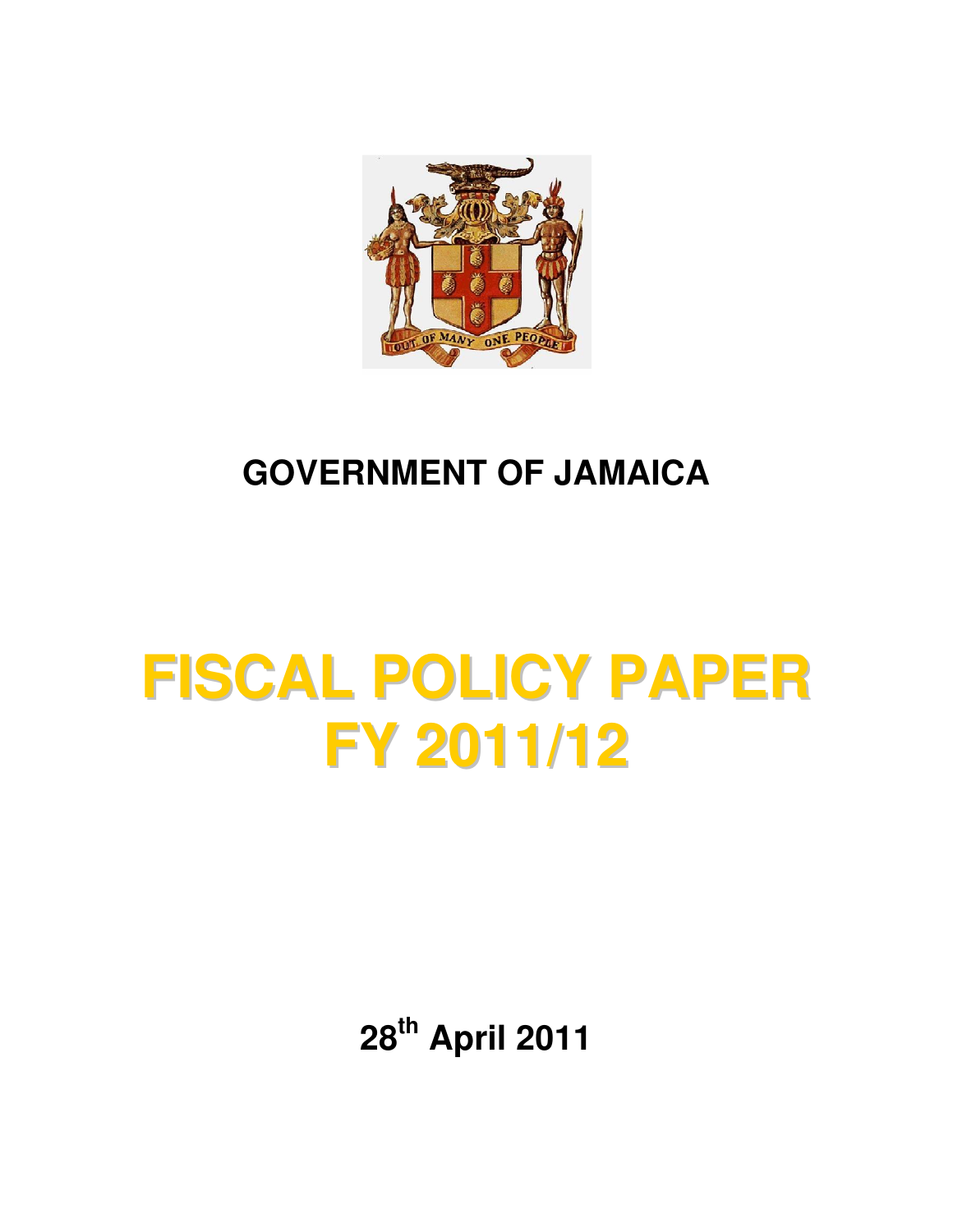# **TABLE OF CONTENTS**

#### **PART 1 FISCAL RESPONSIBILITY STATEMENT**

#### **PART 2 MACROECONOMIC FRAMEWORK**

#### **Overview of Macro-economic Developments FY 2009/10 – FY 2010/11**

- Background
- International Monetary Fund (IMF) Stand-By Arrangement
- Real Sector Developments
- Monetary Developments
- Labour Market Developments
- External Sector Developments

#### *Macro-economic Outlook FY 2011/12 – FY 2013/14*

- **Jamaica: Projected Real Sector Performance FY 2011/12 to FY 2013/14**
- Jamaica: Projected Monetary & External Sector Performance FY 2011/12 to FY 2013/14

#### **PART 3 FISCAL MANAGEMENT STRATEGY**

#### **Overview of Fiscal Operations FY 2009/10 – FY 2010/11**

- Background
- Central Government Operations
- Public Bodies Operations
- Public Debt Stock

#### **The Government's Medium Term Fiscal Strategy**

- FY 2011/12 Budget
- Medium Term Revenue Strategy
- Medium Term Expenditure Strategy
- Public Debt Trajectory

#### **Fiscal Discipline, Risks & Challenges**

- **Appendix I Industry Assumptions**
- **Appendix II Medium Term Expenditure Profile**

#### **Appendix III Improved Financial Management**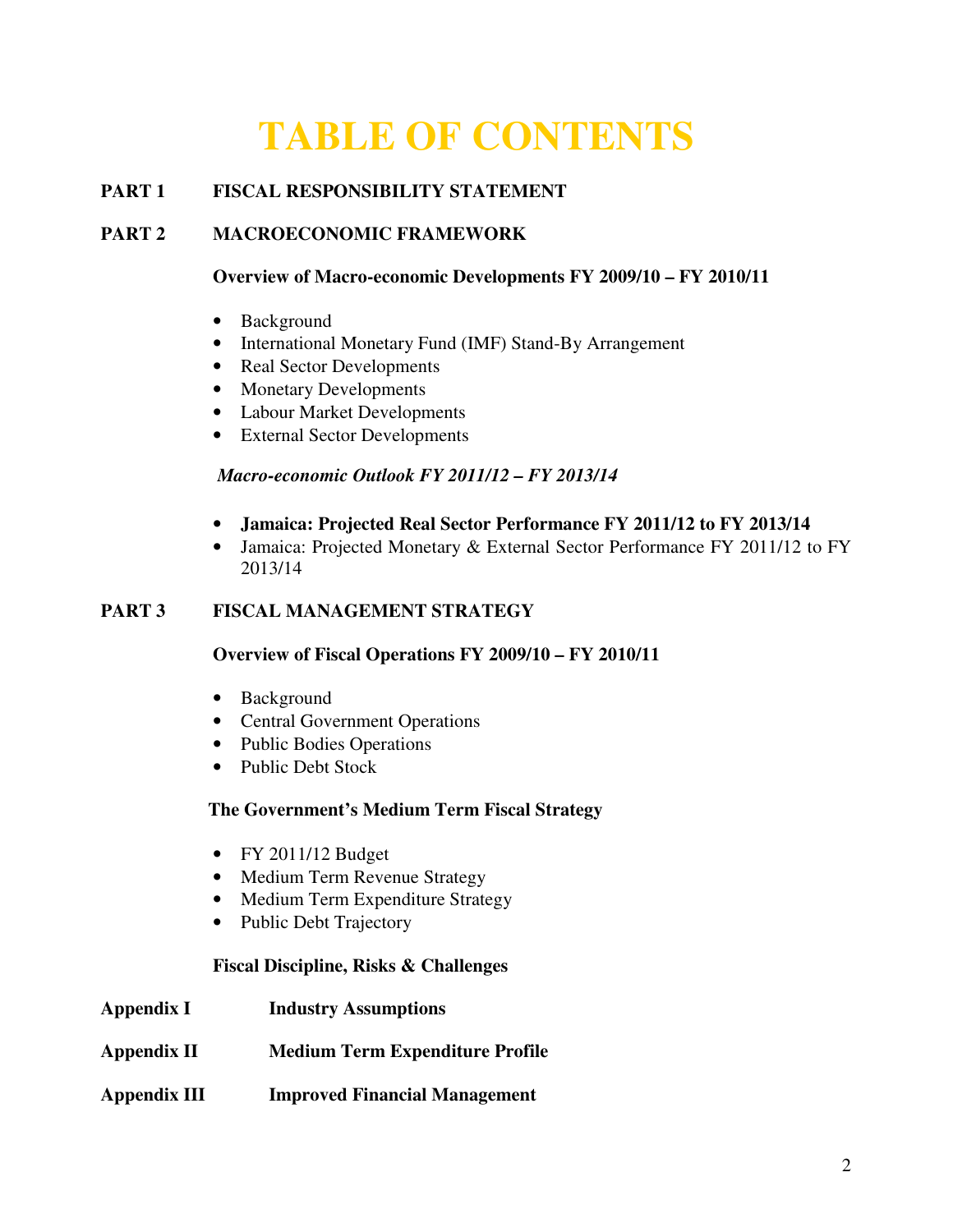# **PART 1 FISCAL RESPONSIBILITY STATEMENT**

Over the past two decades, the world has seen bouts of financial crises, most notably: Mexico in 1995; South-East Asia in 1997; Russia in 1998; and, more recently, the United States in 2008. Each crisis had a major contagion effect and devastated several economies directly and indirectly. The crises confirmed that public debt constitutes one of the main sources of risk to economic growth and employment. Empirical evidence points to a negative correlation between economic growth rates and public debt accumulation. When the dimension of expectations in a globalized world is added, it brings into sharp focus the need to sustain consistent and credible fiscal policies over time. The necessity of dealing with financial volatility in capital markets has compelled most economies, mainly emerging and developing economies, to embrace credibility through the adoption of measures aimed at strengthening the macroeconomic fundamentals.

Jamaica's recent history is not an exception in such a global context. In the mid 1990s, Jamaica experienced a major financial sector crisis that added approximately 40% of GDP to the public debt, following the Government's intervention to rescue the sector. Over the years, due to the country's dependence on external trade, where Jamaica remains a price-taker for a variety of primary commodities, the trade balance has been significantly affected by international crises. With the Income Account of the Balance Of Payments (BOP) experiencing significant outflows related to high interest payments, the Capital & Financial Account has had to provide that counter-balance through investment inflows. However, in the context of an international financial crisis, capital markets become even more risk averse and the volatility to exogenous shocks increases, as investors doubt the ability of countries to pay their debts. Consequently, the maintenance of equilibrium in the BOP requires a strong commitment to profound macroeconomic and fiscal policies, anchored by structural enhancements.

The Medium Term Economic Program (MTEP), against which the International Monetary Fund (IMF) approved a 27-month Stand-By Arrangement in February 2010, represents the most recent effort of Jamaica along this track.

Under the MTEP, in order to ensure sustainability of fiscal operations, measures towards increasing revenue and reducing expenditures have been undertaken, as well as a voluntary debt exchange program, the Jamaica Debt Exchange (JDX). These inescapable measures were the starting point for a definitive and structural change to public financing in Jamaica, which were augmented by the approval of a Fiscal Responsibility Framework (FRF), enacted through amendments to the Financial Administration and Audit (FAA) Act and the Public Bodies Management and Accountability (PBMA) Act, in March 2010.

Responsibility in fiscal management requires a structural change which presupposes well-planned and transparent actions to minimize risks and correct deviations, which may affect the sustainability of public finances over time. This responsibility entails strict adherence to targets and involves continuous monitoring of fiscal events and timely reporting of fiscal decisions and outcomes. The underlying theme is that indebtedness, in its many forms, represents the transfer of the responsibility for financing expenditure incurred at the current time, to the future.

Within this context, the policy decisions we take now as a Government, will not only be reflective of the immediate impact but will have due regard to the financial implications or burden for future generations.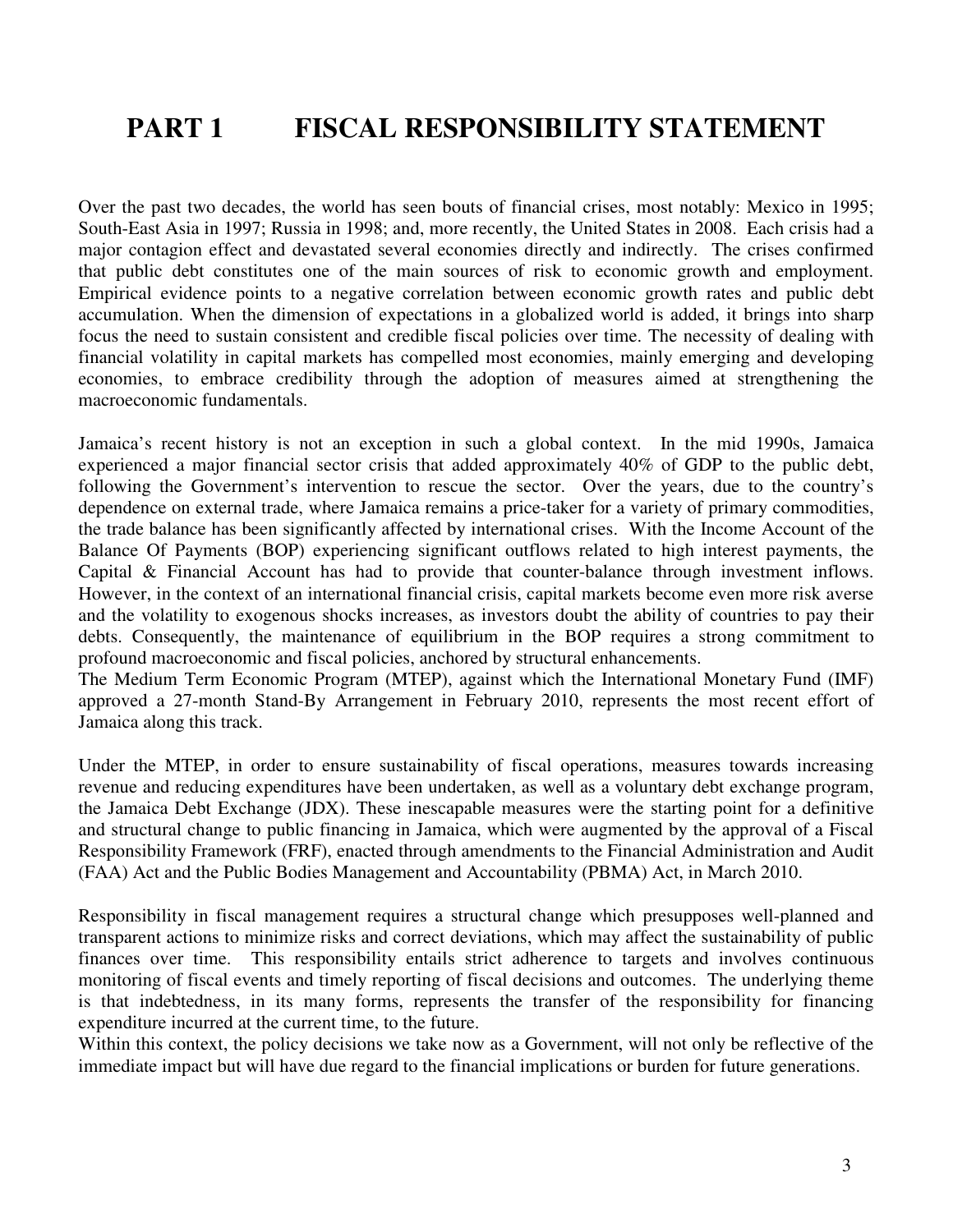Simply put, structural change refers to a long-term, widespread reform in the general mode of operation of the Government, especially as it relates to the management of public finances. There is therefore the recognition that the historical pattern whereby both high Central Government fiscal deficits and the recurrent assumption of contingent and direct liabilities of public bodies, financed by public debt, and an increasing tax burden is unsustainable. These alternatives have proved to be undesirable and have limited the country´s economic and social development. As such, the Government's broad strategic priorities from FY 2011/12 and through the medium term are **economic growth, job creation and competitiveness,** underpinned by crime reduction, tax reform and public sector transformation. These priority areas complement our commitment to balancing the fiscal accounts over time (by March 2016), as a necessary condition toward creating more fiscal space for investments, mainly in the areas of national security, health, education and infrastructure. This focus will help us as a country, to provide the impetus for economic growth, poverty reduction and improvement in human welfare. This focus will help us to make *Jamaica, the place of choice to live, work, raise families, and do business.*

The Fiscal Responsibility Framework, as incorporated under Section 48B (2) of the FAA Act, states that "*upon presentation of the annual Estimates of Revenue and Expenditure, the Minister must lay before both Houses of Parliament, a Fiscal Policy Paper setting out, in accordance with this section – (a) Macroeconomic Framework (b) a Fiscal Responsibility Statement; and (c) a Fiscal Management Strategy*." In the attached Fiscal Management Strategy (FMS), are targets for the Central Government fiscal balance, primary balance, domestic and external debt, as well as guarantees for FY 2011/12 – FY 2013/14 (The fiscal accounts are compiled on a cash accounting basis. They are prepared to be consistent with the IMF Government Finance Statistics (GFS) and accordingly treat receipts from divestment of assets "below the line", that is divestment receipts are not recorded as revenue). While the PBMA presents no explicit ceilings on the overall balances of public bodies, their budgets will be closely monitored to ensure that their deficits do not increase over the medium term and, consequently, threaten the debt targets. In fact, since FY 2010/11, the level of scrutiny applied to public bodies has been broadly in line with that of the Central Government. In March 2010, the PBMA Act was amended to require that the budgets of public bodies be approved by Parliament. This heralded a profound move by the Government toward fiscal consolidation.

The Central Government primary balance registered surpluses of 6.1% of GDP and 4.4% of GDP in FY 2009⁄10 and FY 2010⁄11, respectively. Fiscal balances for those same years were -10.9% and -6.1% of GDP, while the total debt stood at 129.3% and 128.3%, respectively. For FY 2011/12 – FY 2013/14, the targeted primary surplus are 5.2%, 5.4% and 5.8%, respectively.

The Government of Jamaica (GOJ) is undauntingly committed to reducing the debt to GDP ratio and maintaining it at no more than 60% of GDP as a long-term fiscal objective. However, the relatively low level of discretionary expenditure does not allow for such a sizeable adjustment to be made at this time. Thus, this long-term fiscal ideal must be reflected through a more feasible outcome in the short to medium term. Accordingly, we consider it prudent to follow a five (5) year path of adjustment to reduce the debt from the current 128.3% of GDP to achieve 100% of GDP or less by FY 2015⁄16, as indicated in the FAA Act.

Adherence to this trajectory, for the debt/GDP ratio, is essential to maintaining the downward trend in interest rates, enabling the resumption of economic growth and ensuring price stability. Thus, the debt targets that are established are those that support the enabling conditions for sustainable economic growth,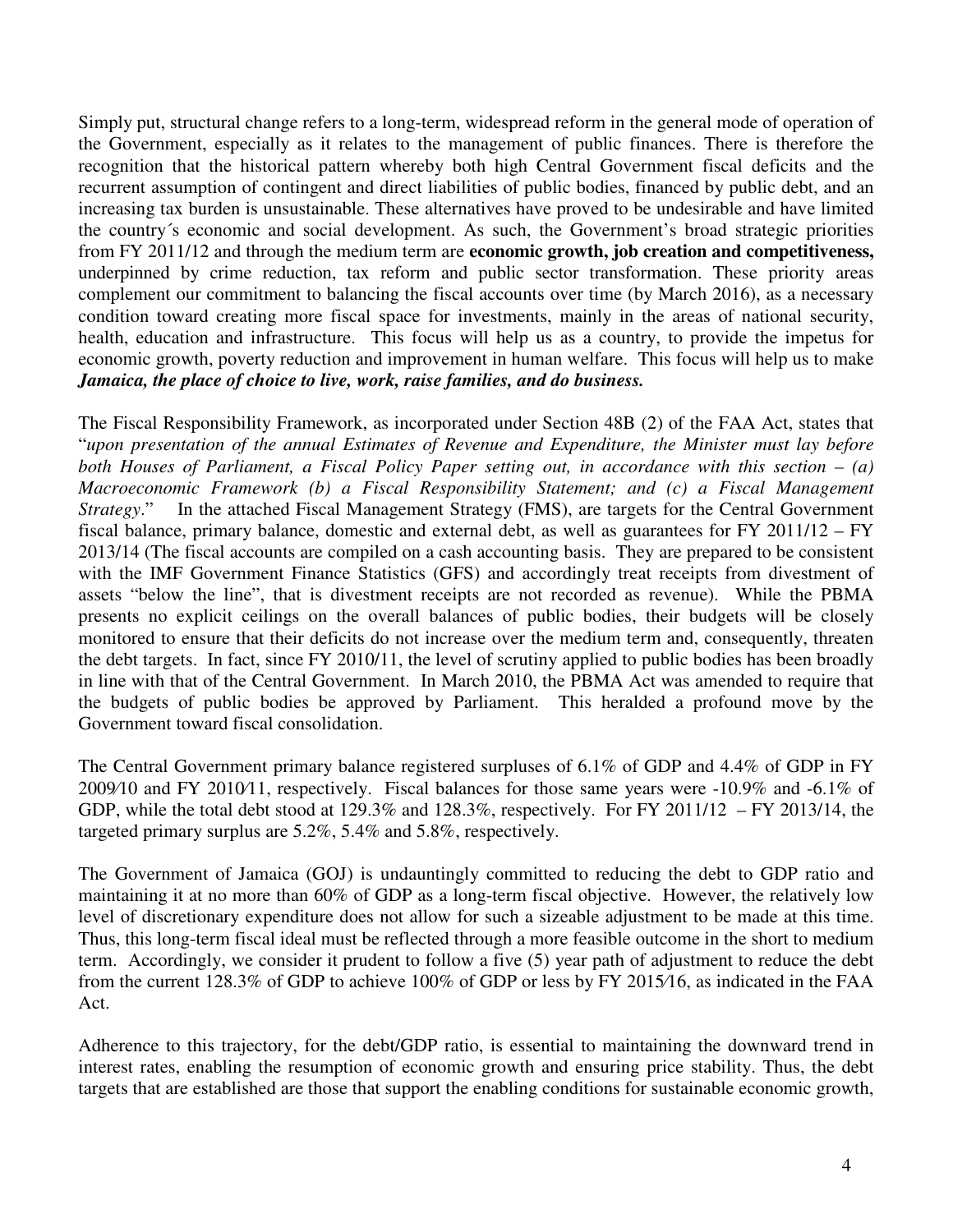while maintaining the current policy of fiscal discipline that seeks to eliminate Central Government deficits within another five years. In light of this objective, the primary surplus targets for the FY 2011⁄12 - FY 2015⁄16 period are higher, when compared to the results obtained in recent fiscal years (Table 1A). Correspondingly, the path is for progressively lower Central Government fiscal deficits toward a zero balance by FY 2015/16.

The fiscal targets will be aggressively pursued to demonstrate the Government's unyielding commitment to fiscal adjustment in a manner that the country has not seen for a long time. Thus, the targets proposed over the medium term represent continuity in the structural fiscal adjustment process, which has already begun.

|                                               | Act          | Prov        | Proj        | Proj        | Proj        | Proj        | Proj        |
|-----------------------------------------------|--------------|-------------|-------------|-------------|-------------|-------------|-------------|
| (J\$mm)                                       | 2009/10      | 2010/11     | 2011/12     | 2012/13     | 2013/14     | 2014/15     | 2015/16     |
| Revenue &<br>Grants                           | 300,200.1    | 314,558.5   | 350,783.7   | 358,481.8   | 389,482.1   | 415,836.0   | 446,784.6   |
| Expenditure<br><b>Cent Govt</b><br>Fiscal     | 421,458.5    | 388,767.9   | 412,461.8   | 423,576.6   | 436,221.7   | 453,373.5   | 465,393.7   |
| <b>Balance</b><br><b>Cent Govt</b><br>Primary | $-121,258.4$ | $-74,209.4$ | $-61,678.1$ | $-65,094.8$ | $-46,739.6$ | $-37,537.5$ | $-18,609.2$ |
| <b>Balance</b>                                | 67,457.2     | 54,145.2    | 69,405.8    | 63,835.7    | 80,526.7    | 92,964.0    | 106,878.9   |
| Domestic Debt                                 | 758,700.4    | 809,370.0   | 868,232.5   | 916,409.7   | 960,073.4   | 1,003,909.4 | 1,031,740.5 |
| <b>External Debt</b>                          | 676,055.4    | 760,998.3   | 771,270.0   | 822,363.2   | 829,108.3   | 789,620.8   | 758,066.9   |
| <b>Total Debt</b>                             | 1,434,755.8  | 1,570,368.3 | 1,639,502.5 | 1,738,772.9 | 1,789,181.8 | 1,793,530.2 | 1,789,807.5 |
| (% GDP)<br>Revenue &<br>Grants                | 27.1         | 25.7        | 26.3        | 24.7        | 24.7        | 24.1        | 23.7        |
| Expenditure<br><b>Cent Govt</b><br>Fiscal     | 38.0         | 31.8        | 30.9        | 29.2        | 27.7        | 26.3        | 24.7        |
| <b>Balance</b><br><b>Cent Govt</b><br>Primary | $-10.9$      | $-6.1$      | $-4.6$      | $-4.5$      | $-3.0$      | $-2.2$      | $-1.0$      |
| <b>Balance</b>                                | 6.1          | 4.4         | 5.2         | 4.4         | 5.1         | 5.4         | 5.7         |
| Domestic Debt                                 | 68.4         | 66.1        | 65.0        | 63.2        | 60.9        | 58.1        | 54.8        |
| <b>External Debt</b>                          | 60.9         | 62.2        | 57.8        | 56.7        | 52.6        | 45.7        | 40.3        |
| <b>Total Debt</b>                             | 129.3        | 128.3       | 122.8       | 119.8       | 113.5       | 103.9       | 95.1        |
| <b>Debt Ceiling</b>                           |              |             |             |             |             |             | 100%        |
| Fiscal                                        |              |             |             |             |             |             |             |
| <b>Balance</b>                                |              |             |             |             |             |             |             |
| <b>Ceiling</b>                                |              |             |             |             |             |             | $\bf{O}$    |

#### **Table 1A: Medium Term Fiscal & Debt Targets**

Against the backdrop of the Government's broad strategic priorities and the macroeconomic assumptions outlined in the Macroeconomic Framework, we have developed passive estimates of revenue and expenditure to generate the medium term fiscal profile depicted in Table IB.

The passive profile indicates a gap on the Central Government fiscal balance equivalent to 1% of GDP. This medium term fiscal profile reflects a trend reduction in the wages/GDP ratio to the 9% ceiling by FY 2015/16. It thus entails: Central Government employment levels remaining unchanged over the period; continued payment of annual performance increments of 2.5%; and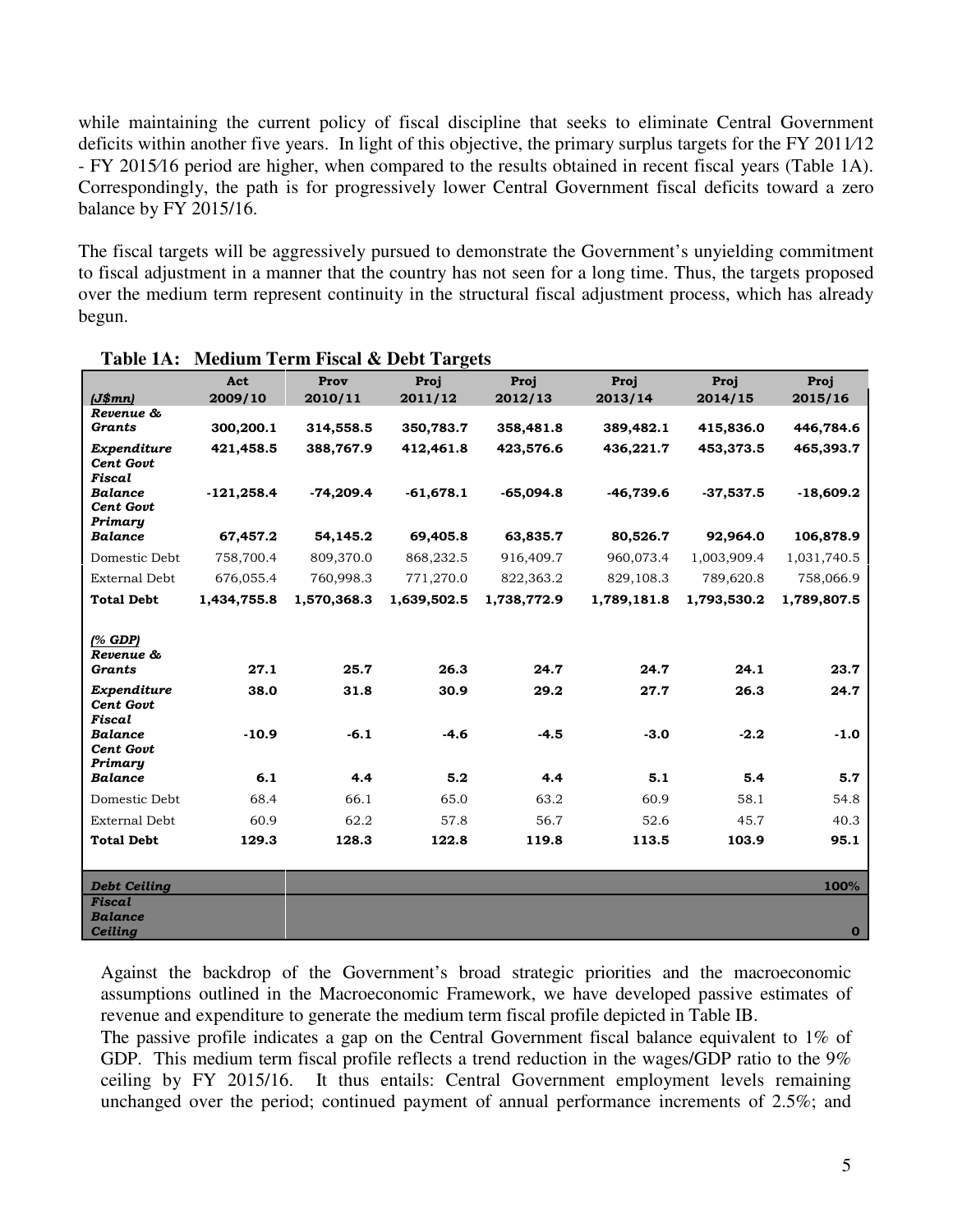implementation of the health sector reclassification. With these considerations, public sector wage increases over the medium term would be limited to single digit levels to ensure the 9% of GDP wage ceiling is not breached.

| <b>Table IB Fiscal</b>    | Act     | <u>Prov</u> | <u>Proj</u> | Proj    | Proj    | Proi    | Proj    |
|---------------------------|---------|-------------|-------------|---------|---------|---------|---------|
| Indicator (%GDP)          | 2009/10 | 2010/11     | 2011/12     | 2012/13 | 2013/14 | 2014/15 | 2015/16 |
| <b>Target Fiscal</b>      |         |             |             |         |         |         |         |
| <b>Balance</b>            | $-10.0$ | $-6.5$      | $-4.6$      | $-3.5$  | $-2.3$  | $-1.2$  | 0.0     |
| Est. Fiscal Balance       | $-10.9$ | $-6.1$      | $-4.6$      | $-4.5$  | $-3.0$  | $-2.2$  | $-1.0$  |
| <b>Fiscal Balance Gap</b> | 0.9     | $-0.4$      | 0.0         | 1.0     | 0.7     | 1.0     | 1.0     |
|                           |         |             |             |         |         |         |         |

The GOJ, nevertheless, stands willing and able to pay higher wage increases depending on the following circumstances:

- (a) if we are able to attain higher than projected economic growth; and/or
- (b) the levels of savings realized from implementation of Public Sector Transformation.

In light of the fiscal consolidation path, to which we are committed, we will be adopting a menu of revenue and expenditure measures, designed to close the fiscal gap and ensure achievement of our key fiscal targets. These measures, which are outlined in more detail in the FMS, include:

- Tax reform (both policy and administration) designed to promote stable and predictable levels of revenue and maintain the integrity of the tax system by minimizing special incentives, concessions and exemptions;
- Pension reform implementation of a contributory pension scheme so as to partly transfer the cost of financing retirement benefits from the taxpayer to the ultimate beneficiary;
- Public Sector transformation to generate efficiencies and contain the wage bill;
- Better management and closer monitoring of expenditure through effective use of the Project Prioritization Tool, implementation of the FRF and enforcement of sanctions; and
- Continuous assessment and management of fiscal risks and contingent liabilities.

These measures, which are critical to us meeting our fiscal objectives, are founded on the principles of sound fiscal management in that they will have the effect of delivering lasting benefits by: reducing and eventually eliminating fiscal deficits; reducing the debt burden on the citizens; and supporting adequate levels of national savings. Further, these outcomes will generate adequate levels of revenue to facilitate proper maintenance of the GOJ's physical assets and facilitate moderation of cyclical fluctuations in economic activity, as appropriate.

Beyond the revenue and expenditure estimates, and their comparison with the previous year's results, the FMS also includes a Fiscal Risk assessment, which evaluates contingent liabilities and other risks that may affect the fiscal accounts but due to the uncertainty as to their actual occurrence, are not budgeted. The various contingent liabilities presented may also contribute to an increase in the debt stock. Thus, although the baseline scenario contemplates a reduction in the deficit and debt/GDP ratio, these efforts could be thwarted if contingent liabilities and other fiscal risks are not properly managed.

The FY 2011/12 Central Government budget includes contingency provisions to cover: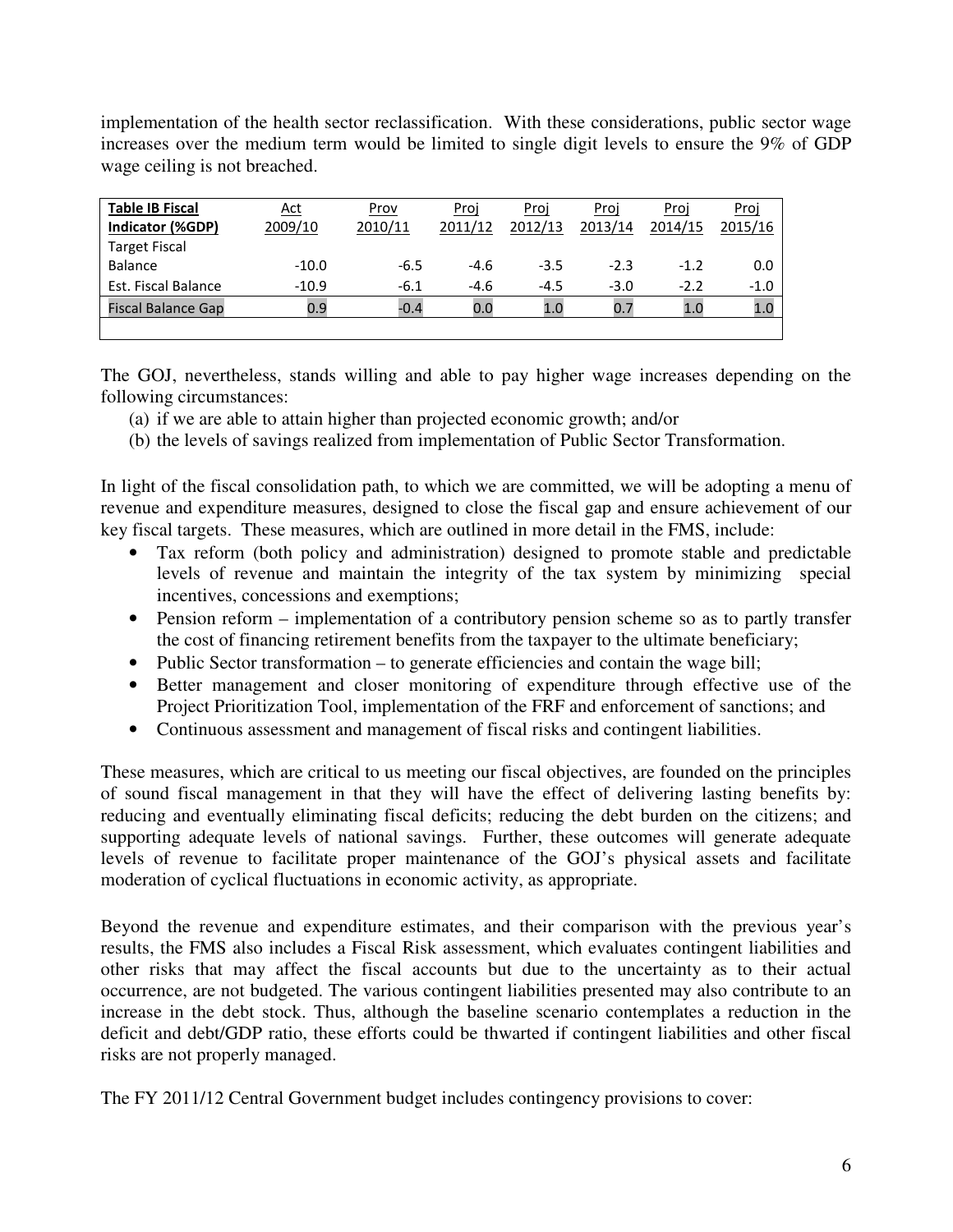- (i) interest payments of \$10,369.5mn;
- (ii) amortization (principal) payments of \$9,045.9mn;
- (iii) payment of salary arrears (backpay) of \$4,600mn, inclusive of \$2,500mn for teachers arising from the Industrial Disputes Tribunal award;
- (iv) electricity arrears and price adjustments of \$1,152mn;
- (v) natural disasters of \$1,500mn; and
- (vi) other liabilities amounting to \$1,038.5mn.

On the revenue side, the GOJ intends to eliminate the stock of outstanding withholding tax refunds (over 90 days) over the medium term. Within this context, the fiscal profile programs payment of withholding tax refunds at a rate of approximately \$1,000mn monthly in FY 2011/12 and at an increased rate thereafter until the stock is eliminated.

The fiscal risks assessment also indicates, in advance, additional compensation measures that will be adopted in case the fiscal risks convert into expenditures, thus preserving the integrity of the medium term fiscal programme.

The maintenance of a responsible fiscal policy in respect of revenue and expenditure is essential for the achievement of the annual fiscal and debt targets and the ceilings established in the FAA Act. Thus, it is of utmost importance that revenue and expenditure measures which have deleterious fiscal effects are not adopted without the implementation of offsetting measures.

Decisions to incur obligatory expenditures ahead of the budget being approved, for example expenditure associated with employment of staff, have been a notable source of fiscal risks for some time now. The risk is especially amplified if the effects of such decisions will cover several fiscal years into the future. We will be quite vigilant to minimize such occurrences. In this regard, Regulations have been drafted and approved by Cabinet for further presentation, consideration and passage by Parliament to, firstly, mitigate against these occurrences and, secondly, impose sanctions for any such breach of these Regulations. Ministries, Departments and Agencies will need to recognize that the FRF represents a major game changer with respect to public financial management practices and in light of our firm commitment to achieve the fiscal and debt targets any decision to incur additional expenditure can only be accommodated through imposition of expenditure cuts in other areas, or the raising of revenue.

Similarly, any granting or broadening of tax incentives or benefits resulting in tax breaks will, of necessity, be accompanied by an estimate of the budgetary/financial impact in the fiscal year it becomes effective and in subsequent years, as well as by compensating measures. This is important, as provision of such tax breaks could result in a reduction in tax revenue, thereby jeopardizing the achievement of fiscal targets and, by extension, development of the country.

It is worthwhile to emphasize that both the fiscal deficit and the public debt will depend directly on the macroeconomic assumptions considered. Simulations have been conducted on the trajectory of the debt, which show that the targets are sustainable in the long run, based on the forecasts for economic growth, interest and exchange rates as well as the expected prices of some primary commodities. It is also important to emphasize that the macroeconomic forecasts are not commitments of the economic policy and, accordingly, they may change over time. However, in so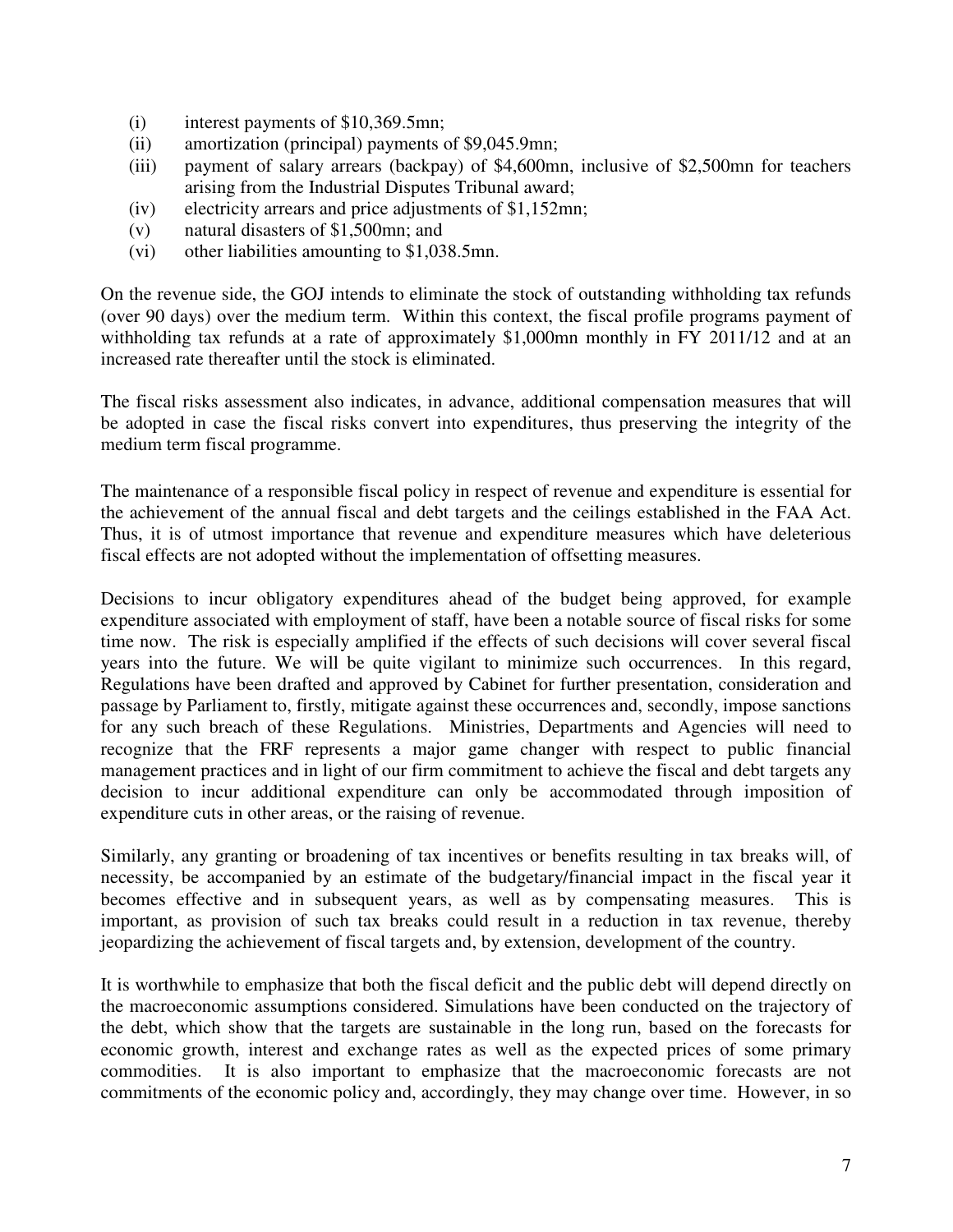far as there are deviations in macroeconomic variables, these will invariably affect fiscal outcomes and influence countercyclical fiscal policy.

Whereas the FRF´s main concern is fiscal equilibrium over time, it is desirable that it allows for flexibility for special situations in order to provide the necessary adjustments to economic cycles. The preservation of fiscal equilibrium is not incompatible with cyclical fluctuations in economic activity and disruptions caused by natural disaster, national emergency, or other severe occurrences that affect life, property or the economy. Our FRF allows for adjustments to targets, with the approval of Parliament, under the circumstances noted above. Positive economic growth creates a condition for revenue buoyancy. This makes it easier to achieve the fiscal and debt targets, and, at the same time, creates less of a demand by the citizens on the government. During a recession, however, there are pressures for the State to provide fiscal stimuli and engage in expansionary fiscal policy. Reconciling economic growth and fiscal balance is not only desirable, it is necessary for the very survival of the FRF.

The propositions presented here are consistent with the novel conceptual framework of the FRF, with respect to the control of public debt and the requirement for public sector solvency. The international experience has demonstrated that countries facing similar problems like ours have also gained credibility by the adoption of a well-designed FRF, underpinned by transparency and fiscal rules, and espousing the following fundamental principles:

- prevention of high and recurrent fiscal deficits, by striking the balance between the citizen's aspirations towards public expenditures and the resources available for financing them;
- targeting of public debt at prudent levels, compatible with revenues and public assets, while providing a safety margin to absorb the effects of contingent liabilities and other fiscal risks;
- adoption of a reasonable tax burden and a stable tax policy;
- preservation of public assets, including their proper maintenance, at a level compatible with the role assigned to the State;
- transparency in the production and dissemination of documents concerning the budget, its execution and accounting.

#### **Conclusion**

The potential macroeconomic, financial and exogenous risks the country faces, underscore the need for structural change which will benefit Jamaica's future. The challenge that lies before us is our greatest ally for implementing the necessary structural changes. In this Fiscal Responsibility Statement, I hereby declare that, in pursuing the policy objectives of the Government, I will adhere to the principles of prudent fiscal management and seek to manage financial risks accordingly. In so doing, I hereby attest to the reliability, accuracy and completeness of the information contained in this Fiscal Policy Paper and its compliance with fiscal responsibility principles.

> Audley Shaw, MP Minister of Finance and the public Service April 28, 2011

\_\_\_\_\_\_\_\_\_\_\_\_\_\_\_\_\_\_\_\_\_\_\_\_\_\_\_\_\_\_\_\_\_\_\_\_\_\_\_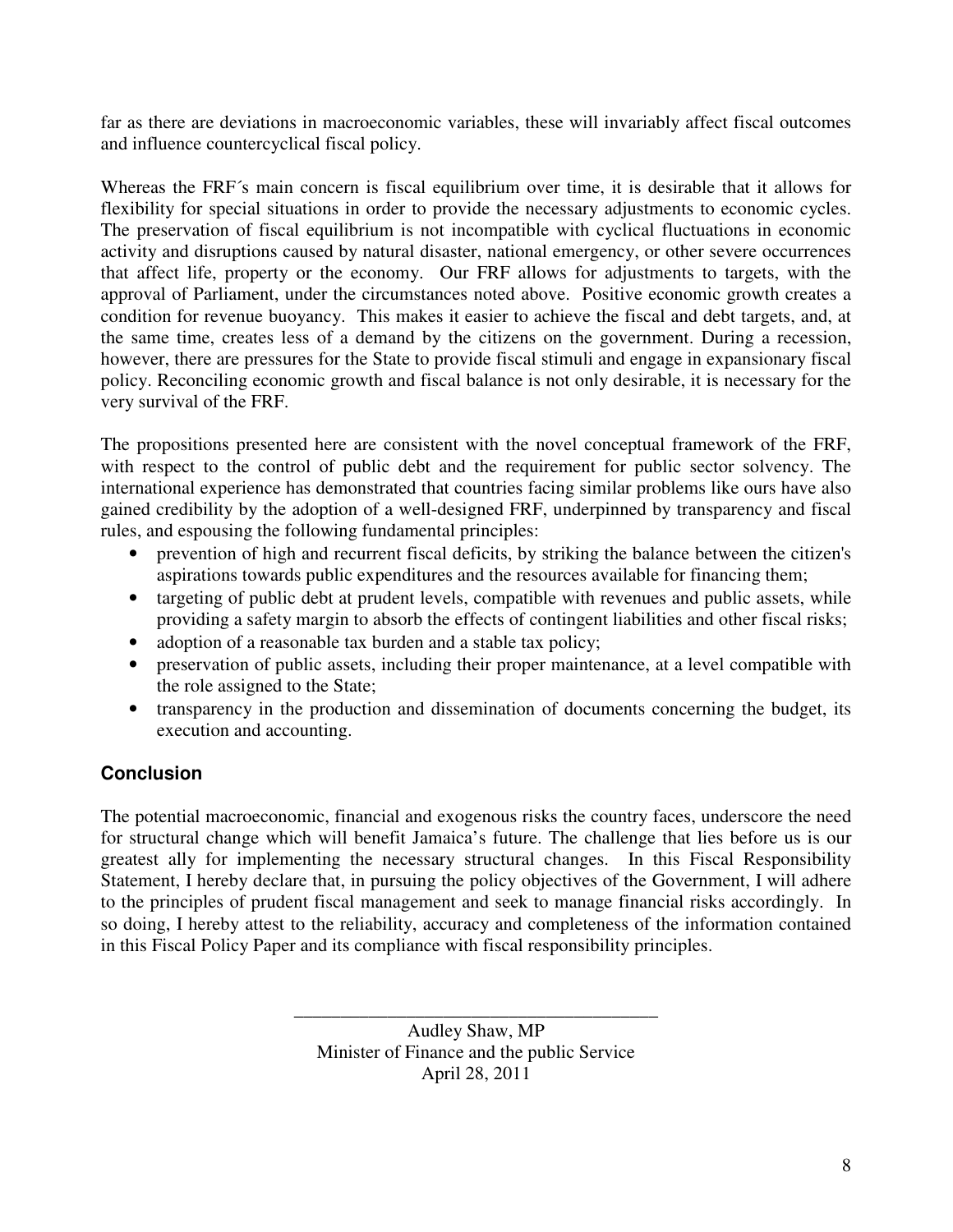# **PART 2 MACRO-ECONOMIC FRAMEWORK**

#### **Overview of Macro-economic Developments FY 2009/10 – 2010/11**

#### **Background**

The Government of Jamaica's (GOJ) macroeconomic programme for FY 2009/10 and FY 2010/11 was framed within the context of the Medium Term Framework FY 2007/08 – FY 2010/11. This framework focused on creating an environment that would engender sustainable growth in the medium-term. The major objectives of the macroeconomic programme for FY 2009/10, which were continued into FY 2010/11, were:

- to improve fiscal and debt indicators;
- to facilitate broad based industry growth with a focus on restoration of higher output levels in the Agriculture, Forestry & Fishing industry;
- to maintain a conservative monetary policy;
- to create additional capacity primarily in the manufacturing and export sectors; and
- to maintain adequate international reserve cover.

#### **Table 2A – Jamaica: Summary Economic Performance**

|                                                              | Unit    | 2009/10 | 2010/11    |
|--------------------------------------------------------------|---------|---------|------------|
| <b>Real GDP Growth Rates</b>                                 | $\%$    | $-2.5$  | $-0.7$     |
| <b>Inflation Annual (point to p0int)</b>                     | $\%$    | 13.3    | 7.8        |
| <b>Base Money Growth</b>                                     | $\%$    | 8.6     | <b>2.1</b> |
| <b>Balance of Payments</b>                                   |         |         |            |
| Current Account/GDP                                          | $\%$    | $-7.7$  | $-7.7$     |
| Net International Reserves (NIR)                             | US\$mn  | 1,751.9 | 2,553.2    |
| <b>Gross Reserves</b>                                        | US\$mn  | 2,414.4 | 3,434.7    |
| $\&$<br>Services<br>(Goods)<br>Gross<br>Reserves<br>Imports) | Weeks   | 18.8    | 22.8       |
| <b>Fiscal Accounts</b>                                       | $%$ GDP | $-10.9$ | $-6.1$     |
| Central Gov't Fiscal Balance                                 | $%$ GDP | 6.1     | 4.4        |
| Central Gov't Primary Balance                                | $%$ GDP | 1.0     | $-0.8$     |
| <b>Public Bodies Overall Balance</b>                         | $%$ GDP | 129.3   | 128.3      |
| Debt Stock                                                   |         |         |            |

The GOJ highlighted five pillars that would constitute the focal points around which a competitive macroeconomic environment would be facilitated. These were:

• the application of a strong, disciplined approach to fiscal and debt management;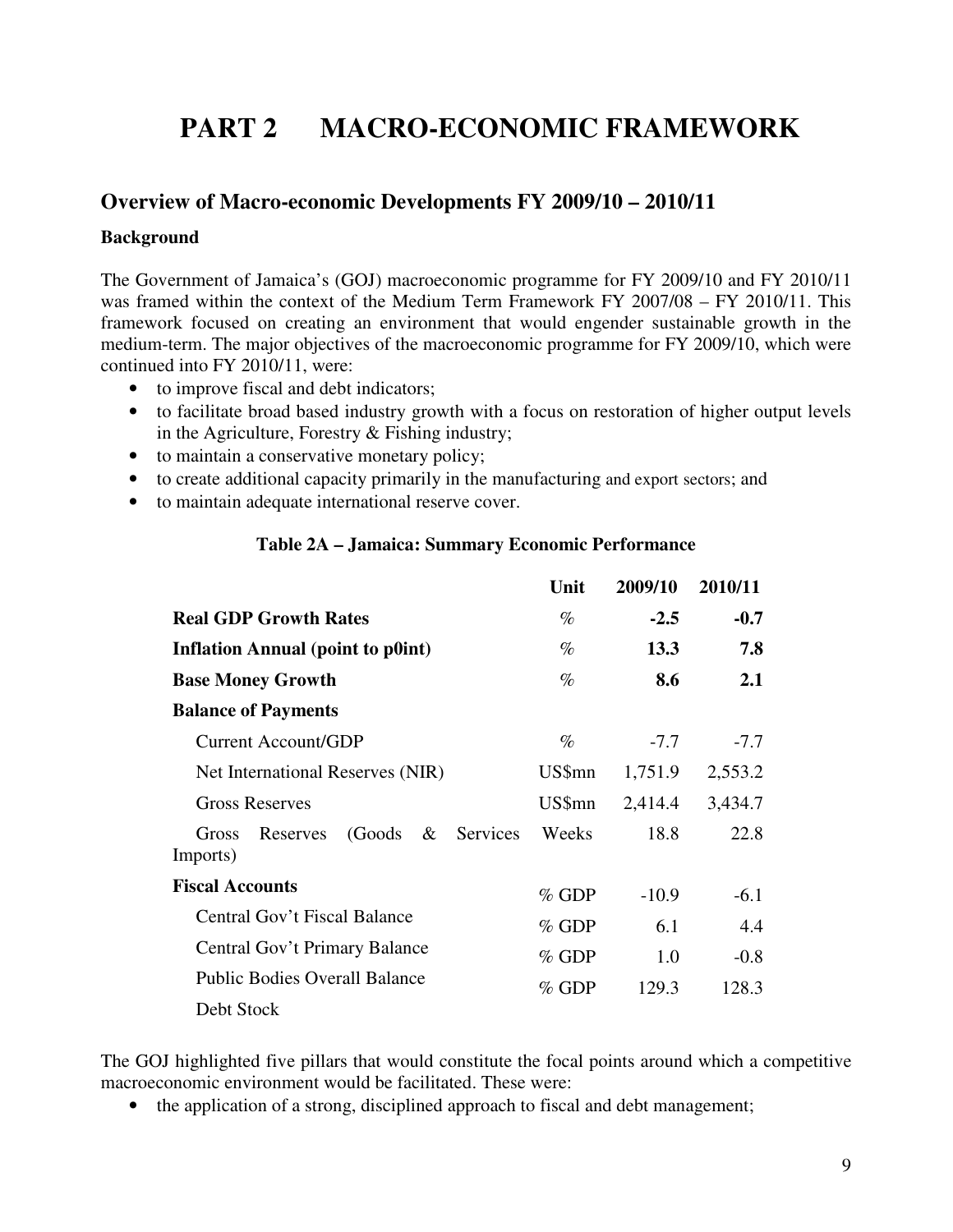- a reform of the tax system to allow for improved efficiency and the creation of a business friendly environment;
- the reduction of bureaucracy;
- the achievement of higher levels of local and foreign investment than the levels attained over the past 5–10 years; and
- the development of alternative energy sources alongside increased energy conservation.

#### **International Monetary Fund (IMF) Stand-By Arrangement**

As the global financial crisis that emerged in 2008 intensified, Jamaica's vulnerability to changes in the external economic environment was increasingly evident. A visible demonstration of this vulnerability was the deterioration in foreign exchange inflows as a result of:

- (i) reduced earnings from the bauxite/alumina sub-industry;
- (ii) declining remittance and tourism inflows; and
- (iii) a fall-off in capital inflows.

Faced with a potential Balance of Payments problem and in an effort to mitigate a possible fall in international reserves, the GOJ decided, during FY 2009/10, to initiate negotiations with the IMF for a Stand-By Arrangement (SBA). A SBA with the IMF would also aid in bridging the Government's financial gap through its catalytic influence on other multilateral loan inflows. Funds from these multilaterals would: support the reform agenda in the public sector; aid in the provision of economic and social infrastructure; and assist the government in funding a range of programmes to improve human development.

Discussions with the IMF concluded with an indication by the Fund that consideration of Jamaica's programme by the Board would be conditional on the prior execution by the GOJ of a number of the proposed actions. The required prior actions were:

- implementation of tax measures to yield approximately 2.0 % of GDP;
- implementation of a liability management programme aimed at reducing interest costs and extending the maturity profile such that principal repayments over the successive two fiscal years would be significantly reduced; and
- demonstration of concrete progress with respect to liquidation or divestment of the national carrier, Air Jamaica.

The liability management programme characterized as the Jamaica Debt Exchange (JDX) was launched on January 14, 2010 as an essential element of the GOJ's debt management strategy, and in compliance with meeting the IMF prior action condition. Most of the new tax measures became effective on January 1, 2010 and progress was made with respect to divestment of Air Jamaica with the identification of Caribbean Airlines as the likely purchaser. Based on the successful achievement of the three prior actions, Jamaica's programme was submitted to the Board of Governors of the IMF which approved the country's application for a 27 month US\$1.27bn Stand By Arrangement on February 4, 2010. Subsequent to the approval, the first tranche of US\$640mn was disbursed.

There was continued improvement in many of the key macroeconomic indicators up to the end of FY 2010/11. Inflation and market-determined interest rates trended downwards, the net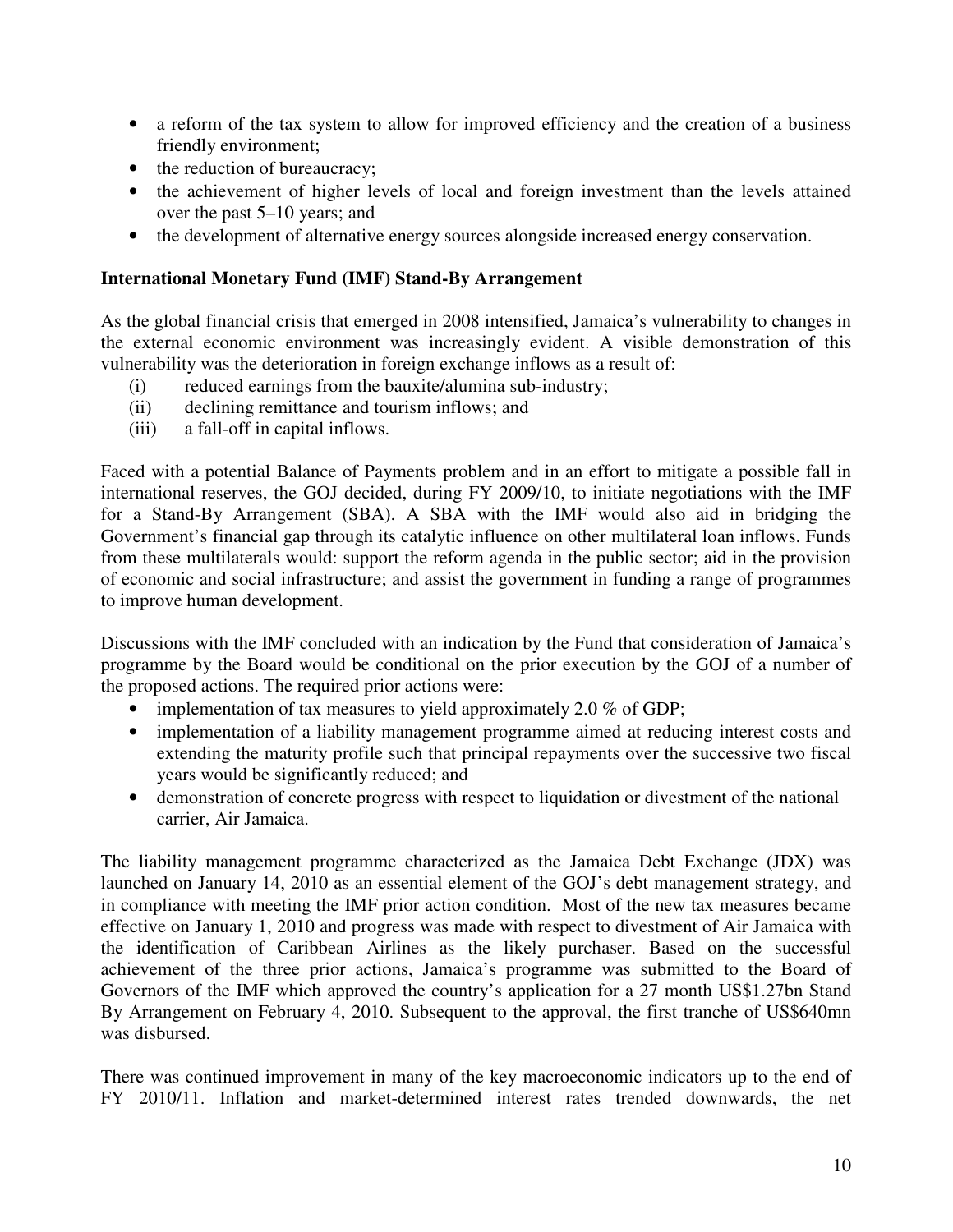international reserves (NIR) remained strong and despite continued weakness in the real economy, all the quantitative targets in the IMF Stand-By Arrangement (IMF-SBA) up to September 2010 were met. A review of the December 2010 and March 2011 quantitative targets and structural benchmarks will be conducted by the IMF in the first quarter of FY 2011/12.

#### **Real Sector Developments**

The Jamaican economy contracted by 2.5 % during FY 2009/10 (Table 2B). Although better than previously projected, this performance represented a worsening of economic conditions relative to FY 2008/09. Weak global and domestic aggregate demand resulted in a contraction in the production of goods and services locally.

Real value added for the Goods Producing Industry declined by 8.4 %, with lower production in all industries, except Agriculture, Forestry & Fishing which grew by 12.9%. Mining & Quarrying recorded the largest decline of 54.7 %, attributable to the closure of three alumina plants as a result of the decline in global demand. With respect to the Services Industry, real value added fell by 0.4 % with the largest declines emanating from Transport, Storage & Communication and Wholesale  $\&$ Retail Trade, Repairs and Installation of Machinery (WRTRIM). The decline in the Services Industry was however tempered by increases of 4.1 % and 2.2 % in real value added for the Hotels & Restaurant; and Electricity & Water Supply industries, respectively.

|                                                                    | 2009/10 | 2010/11 |
|--------------------------------------------------------------------|---------|---------|
| <b>Goods Producing Industry</b>                                    | $-8.4$  | 0.2     |
| Agriculture, Forestry & Fishing                                    | 12.9    | 0.3     |
| Mining & Quarrying                                                 | $-54.7$ | 22.2    |
| Manufacture                                                        | $-4.2$  | $-2.4$  |
| Construction                                                       | $-5.4$  | $-1.7$  |
|                                                                    |         |         |
| <b>Services Industry</b>                                           | $-0.4$  | $-1.4$  |
| Electricity & Water Supply                                         | 2.2     | $-4.0$  |
| Transport, Storage & Communication                                 | $-1.4$  | $-2.6$  |
| Wholesale & Retail Trade; Repair and Installation of Machinery     | $-2.2$  | $-1.6$  |
| Finance & Insurance Services                                       | 0.1     | $-3.5$  |
| Real Estate, Renting & Business Activities                         | $-0.7$  | $-0.9$  |
| Producers of Government Services                                   | $-0.3$  | $-0.1$  |
| Hotels & Restaurants                                               | 4.1     | 2.8     |
| <b>Other Services</b>                                              | 0.3     | $-0.5$  |
|                                                                    |         |         |
| Less Financial Intermediation Services Indirectly Measured (FISIM) | 0.2     | $-6.5$  |
| <b>Total GDP at Basic Prices</b>                                   | $-2.5$  | $-0.7$  |

#### **Table 2B: Real Value Added by Industry at Constant (2003) Prices (%)**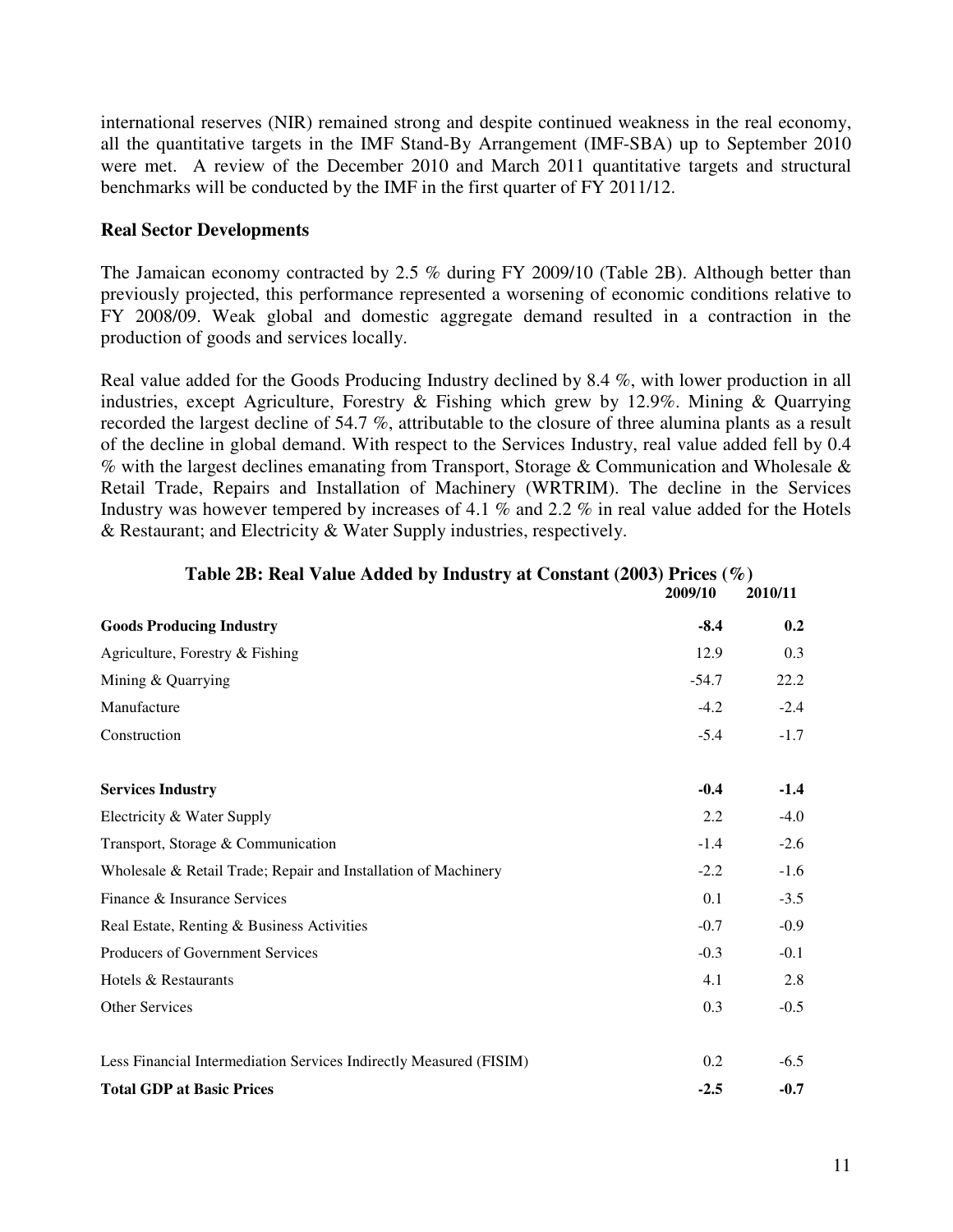#### *FY 2010/11 Projected Performance***<sup>1</sup>**

The Jamaican economy contracted by 1.2% in calendar year 2010 with declines of 1.7% and 1.5% for the Goods Producing and Services industries, respectively. For FY 2010/11, the Jamaican economy is estimated to have declined by 0.7 % (Table 2B), as a decline of 1.4 % for the Services industry is expected to outweigh marginal growth of 0.2 % in the Goods Producing industry. This contraction represents a slowing in the pace of decline compared with FY 2009/10 when the economy declined by 2.5 %. The estimated outturn for FY 2010/11 is based on a contraction in the first three quarters of the fiscal year and a projected moderate increase in the final quarter of the fiscal year.

Domestic demand throughout 2010 remained weak due mainly to the prolonged adverse impact of the global economic crisis on the purchasing power of individuals. Economic activity was also constrained by:

- drought conditions which impacted some industries during April June 2010;
- security operations in sections of Kingston and St. Catherine in May 2010; and
- the passage of Tropical Storm Nicole during the last week of September 2010.

Most industries are estimated to record declines in FY 2010/11, with Electricity & Water Supply, Finance & Insurance Services and Transport, Storage & Communication, projected to record the strongest contraction. The Mining & Quarrying industry is estimated to register the strongest growth due to increased crude bauxite production coupled with higher alumina output associated with the reopening of West Indies Alumina Company's (WINDALCO) Ewarton alumina plant. Hotels & Restaurants and Agriculture, Forestry & Fishing are also estimated to register notable performance.

The estimated growth of 0.8 % during January - March 2011 represents the first quarterly increase since the September 2007 quarter. Most industries are expected to register higher value added during this final quarter of the fiscal year with the strongest expansion projected for the Mining  $\&$ Quarrying industry.

#### **Labour Market Developments**

In 2009, the labour market began to experience the effects of the global economic downturn. The downturn which had begun to affect the economy in late 2008, intensified in 2009, with a slowing of demand for goods and services both locally and internationally. This was evident in the closure of the operations of two of the country's alumina producers, WINDALCO and Alumina Partners of Jamaica (Alpart), as the global demand for alumina plummeted. This, along with downsizing in other areas of the economy, resulted in thousands of jobs lossed. As a result of the job losses in Mining and Quarrying, employment in this sub-industry, which has traditionally been one of the least labour-intensive, fell by 42.9 %. However, of the 15 sub-industries, five experienced an increase in employment. The most notable among these was the labour-intensive sub-industry of Agriculture, Hunting, Forestry & Fishing, which recorded a 4.8  $\%$  increase. Overall, the employed labour force experienced a decline of 3.1 % to 1,126,100 due to declines in employment in both the

<sup>&</sup>lt;sup>1</sup> FY 2010/11 real GDP figures are based on official April-December 2010 figures from STATIN and January 2011 – March 2011 estimates from PIOJ.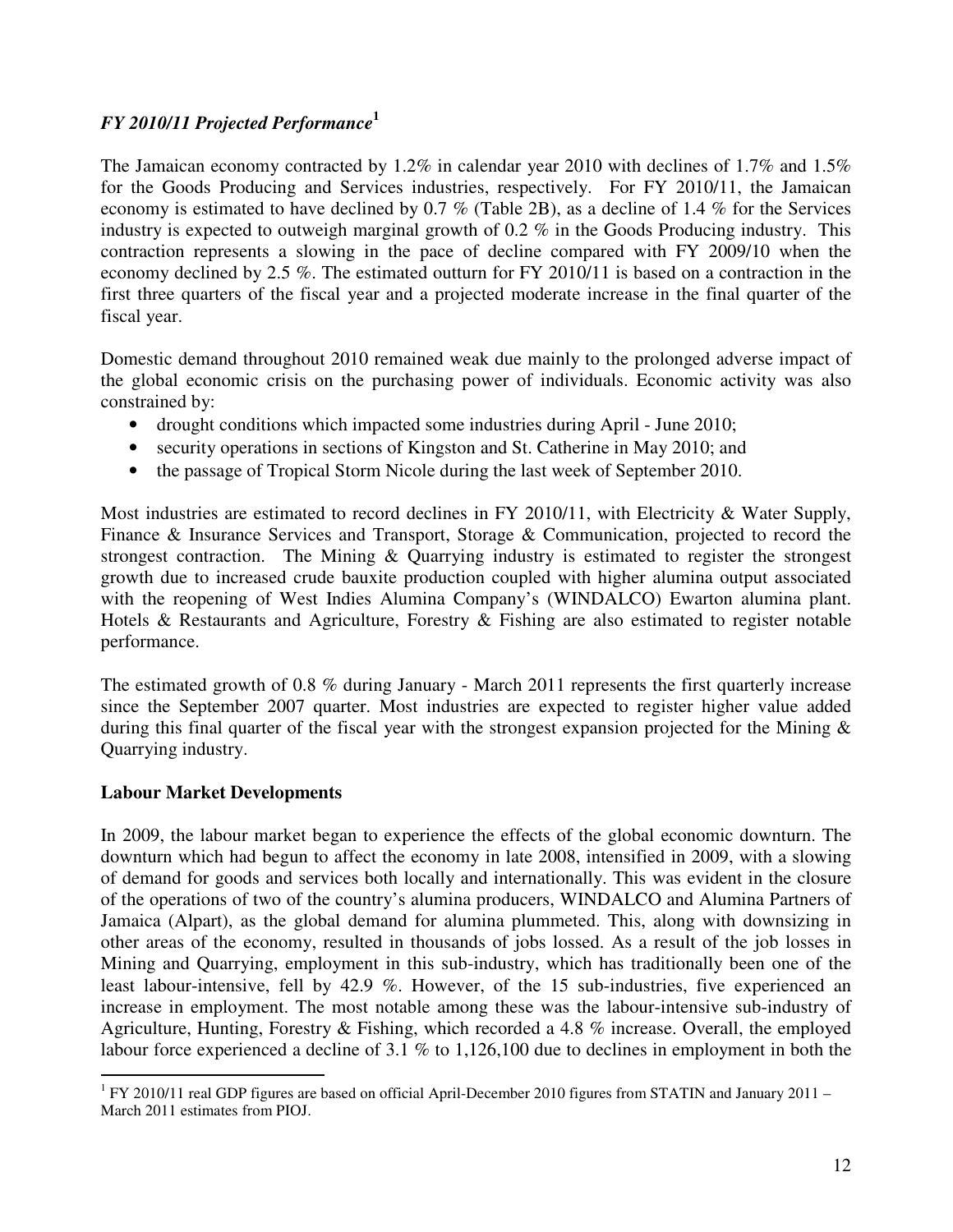Goods Producing Industry (by 3.4 %) and the Services Industry (by 3.0 %). The average unemployment rate increased by 0.8 percentage point to  $11.4\%$ , the highest since 2004, while the youth unemployment rate increased by 1.2 percentage points to 27.1 %, the highest since 2003.

The Labour Force Survey<sup>2</sup> indicated that the unemployment rate,<sup>3</sup> as at October 2010, was 12.0 %, which was 0.4 percentage point higher than in both October 2009 and July 2010. The Male Unemployment Rate stood at 9.0 % while the Female Unemployment Rate was 15.7 %. The employed labour force declined by 21,200 persons and 18,200 persons compared with October 2009 and July 2010, respectively. The outturn largely reflected the lagged impact of the global economic crisis as well as the impact of Tropical Storm Nicole, particularly on Agriculture. The Unemployed Labour Force amounted to 148 900. This was 3,200 persons more than in October 2009 and 3, 000 persons more than in July 2010.

The total number of employed persons as at October 2010 was 1,091,000, a decline of 21,200 persons relative to October 2009. This largely reflected lower employment levels in Construction & Installation (down 10,100), Agriculture, Hunting, Forestry & Fishing (down 7,700 persons), Health & Social Work (down 4,600 persons), Hotels & Restaurants (down 3,300 persons) and Wholesale & Retail Trade (down 2,400 persons). The contraction in employment in these industries was tempered by the increased employment recorded for Public Administration & Defence (up 4,000 persons); Real Estate, Renting & Business Activities (up 6,800 persons) and Education (up 3,600 persons).

#### **Monetary Developments**

 $\overline{a}$ 

For FY 2009/10, the monetary base expanded by 8.6 %, relative to an expansion of 21.0 % for FY 2008/09. The expansion in base money largely reflected an increase in the Bank of Jamaica's (BOJ) holdings of Government securities as well as a net increase in the NIR.

Monetary conditions remained weak during FY 2010/11. The credit and housing markets were weak and real spending is estimated to have declined as both households and businesses faced challenges, as reflected in the level of non-performing loans in the banking sector and increased use of credit. The weakness in real economic activity was reflected in the trends in monetary aggregates. Money supply grew by an estimated 1.7 % during FY 2010/11 compared to programmed growth of 13.9 %, largely reflecting slower growth in domestic deposits and demand for currency, alongside a decline in foreign currency deposits. At the same time, base money grew by just 2.1 % in FY 2010/11, compared to the 4.8 % programmed.

In the context of an improved outlook for inflation, positive trends in the financial markets and weak aggregate demand conditions, the BOJ continued to ease monetary policy during FY 2010/11. At end-March 2011, the 30-day interest rate on its open market operations instrument was 6.75  $%$ relative to 10.0 % at end-March 2010. The BOJ also reduced the cash reserve and liquid assets requirements on Jamaica Dollar prescribed liabilities by two percentage points at the beginning of

 $2^2$  The Labour Force Survey conducted by STATIN consists of individuals 14 years and older who were "employed in any form of economic activity for one hour or more during the survey reference week", and persons who "although they had no job, were looking for work, or wanted and were willing to accept work during the reference week".

<sup>&</sup>lt;sup>3</sup> The Unemployment Rate includes all persons "Looking for Work, Wanting Work and Available for Work".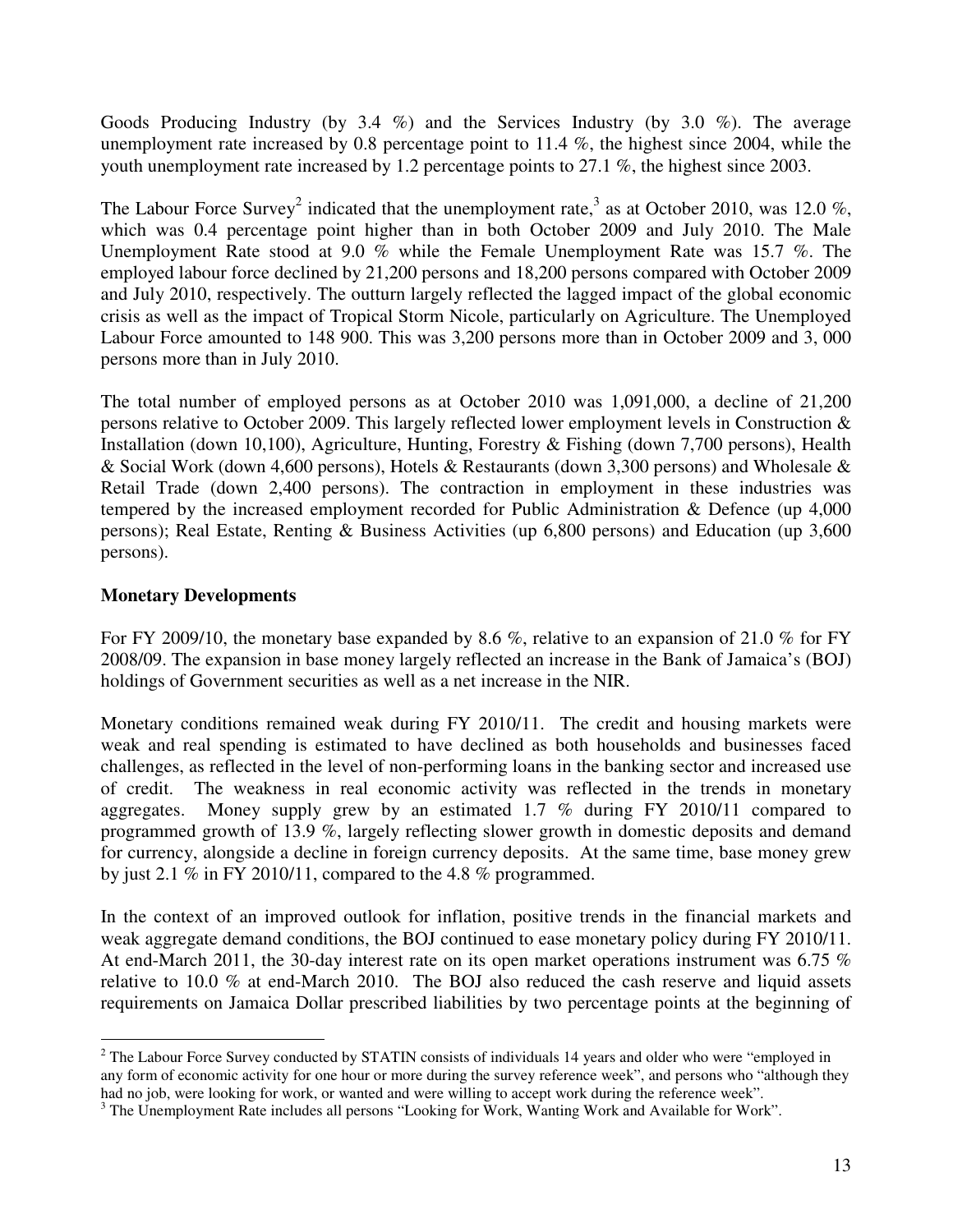the September quarter to 12.0% and 26.0%, respectively. Against this background, market interest rates also declined steadily with the yield on the benchmark 180-day Treasury Bill falling to 6.7 % in March 2011 from 10.49 % in March 2010. Notable declines were also registered for yields on 3 month and 1-month Treasury Bills. The decline in yields was also influenced by buoyant Jamaica Dollar liquidity as well as a strong demand for short-term instruments. Longer-term rates, as reflected in the secondary market indicative yields on medium-term GOJ Benchmark Investment Notes, also declined reflecting continued positive investor perception about the macroeconomic outlook.

#### **Inflation**

The point-to-point inflation rate for calendar year 2009 was 10.2%, a substantial reduction on the 16.8% recorded in calendar year 2008. This slowdown in prices mainly resulted from increased domestic agricultural supplies, especially ground provisions, as well as the impact of weakened consumer demand and a relatively stable exchange rate. However, some pick-up in the pace of inflation occurred in the March 2010 quarter consequent on the direct and pass-through effects of revenue-enhancing measures as well as from the effects of severe drought conditions that affected agricultural output. Additionally, the overall improved global economic activities acted as a stimulus for higher prices for oil and imported food resulting in the point-to-point inflation rate for FY 2009/10 recording 13.3%.

Inflation in FY 2010/11 was recorded at 7.8%, within the target range of 7.5% - 9.5%. The decline in the rate of general price increases during the first half of FY 2010/11 was driven by relatively lower imported commodity prices, weak consumer demand as well as an appreciation in the value of the Jamaica dollar. At end-March 2011, the exchange rate was US\$1=J\$85.75, compared to US\$1=J\$89.51 at end-March 2010.

Weather-related disruptions to domestic agricultural crop output coupled with increased imported oil and grain prices facilitated an inflation upturn in the December quarter. However, increased supplies of agricultural produce were instrumental in the 1.1% and 1.8% declines in the heavily weighted "Food and Non-Alcoholic Beverages" group in January and February, respectively.

The main contributors to inflation in FY 2010/11 were: 'Food & Non-Alcoholic Beverages' (7.4%); 'Alcoholic Beverages & Tobacco' (6.0%); 'Housing, Water, Electricity, Gas and Other Fuels' (10.5%); and 'Transport' (12.8%). Following negative inflation rates of 0.2% and 0.4% in January and February 2011 respectively, there was a 1.1% surge in prices consequent on the increased cost of oil on the international market which led to increased utility rates by 4.1% in March 2011.

#### **External Sector Developments**

For FY 2009/10, there was a current account deficit of US\$759.2 million, an improvement of US\$1,686.5 million relative to the preceding fiscal year. The improvement in the current account emanated primarily from the goods sub-account. For the goods sub-account, there was a deficit of US\$3,073.3 million, an improvement of US\$1,406.3 million relative to the corresponding period of FY 2008/09. This resulted from a reduction of US\$2,314.2 million in imports, which was partially offset by a decline of US\$907.9 million in exports. The decline in imports was mainly influenced by a US\$1,358.3 million reduction in Mineral Fuel imports. Lower export earnings stemmed from the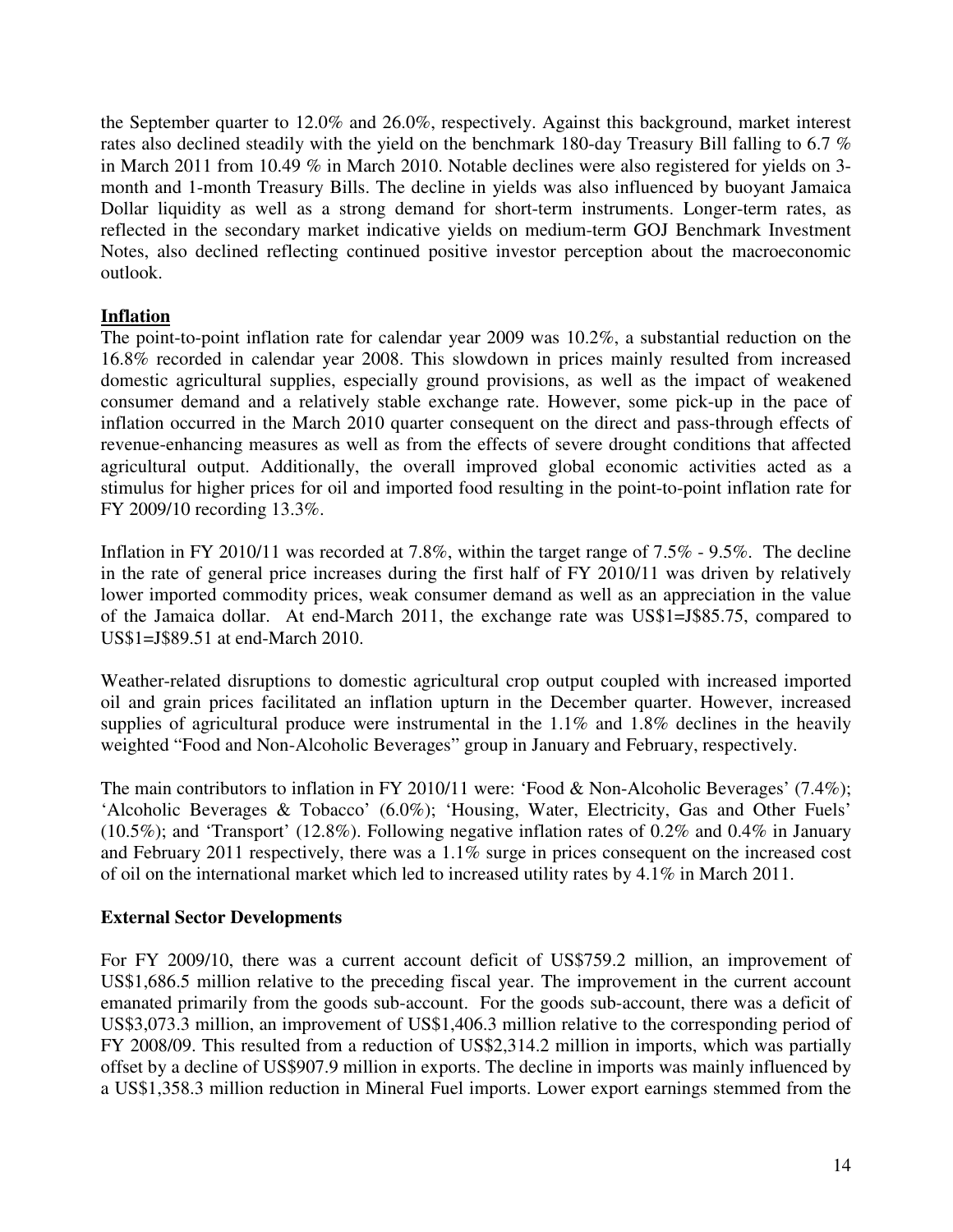decline in alumina exports of US\$706.2 million. Within the financial account, net private and official inflows sufficiently financed the current account deficit for FY 2009/10, thus resulting in a NIR increase.

The current account deficit for April-December 2010 stood at US\$947.1mn, a deterioration of US\$35.3mn when compared with the deficit for the corresponding nine-month period in 2009. This current account position resulted mainly from the performance in the goods sub-account.

The goods account recorded a deficit of US\$2,565.4mn, which represented a deterioration of US\$218.9mn relative to the same nine-month period of the previous year. This resulted from an increase of US\$182.4mn in imports as well as a US\$36.5mn decline in export earnings. Higher spending on imports was mainly due to US\$98.8mn and US\$48.1mn in mineral fuel and food importation, while the decline in export earnings resulted primarily from a US\$138.6mn increase in the exportation of chemicals.

There was a US\$17.9mn increase in the surplus on the services account largely due to higher levels of tourist expenditure. The decline in net income outflows emanated primarily from reduced profits remitted by foreign direct investment companies and interest payments on official external debt, while current transfers increased by US\$105.5mn to US\$1,536.4mn as a result of an increase in net private and official transfers.

Official and private inflows were more than sufficient to finance the current account deficit, thus resulting in a US\$419.5mn increase in the NIR during April-December 2010.

For FY 2010/11, the current account deficit is estimated to widen to 8.9% of GDP, up from 7.7% in FY 2009/10. The worsened position stemmed primarily from a deterioration in the goods subaccount and, to a lesser extent, a widening of the income sub-account. The deterioration in the goods sub-account largely reflected increased imports related to higher commodity prices, particularly oil. This increase in imports fully offset the improvement in exports related to increases in alumina and non-traditional exports. The estimated widening on the income sub-account reflects higher imputed profit remittances associated with the recovery in the bauxite sector.

The surplus on the services sub-account is estimated to have increased in FY 2010/11, largely reflecting growth in net travel receipts. The surplus on the current transfer sub-account also improved relative to FY 2009/10, reflecting the gradual recovery of private remittance flows. Net private and official inflows were more than adequate to finance the estimated deficit on the current account, resulting in the NIR increasing to US\$2,553.2 million at end-March 2011. Correspondingly, the BOJ's gross reserves represented 22.8 weeks of goods and services imports at end March 2011, more than double the international benchmark of 12.0 weeks.

During FY 2010/11, conditions in the foreign exchange market were generally favourable, despite intermittent demand pressures that engendered brief episodes of exchange rate depreciation. As a consequence, the value of the Jamaica Dollar appreciated against the US\$ dollar by 4.3% between end-March 2010 and end-March 2011. This compares favourably with 0.8% depreciation for the previous fiscal year. The general appreciation in the exchange rate primarily reflected increased investor preference for Jamaica Dollar instruments, evidenced by an expansion in net private capital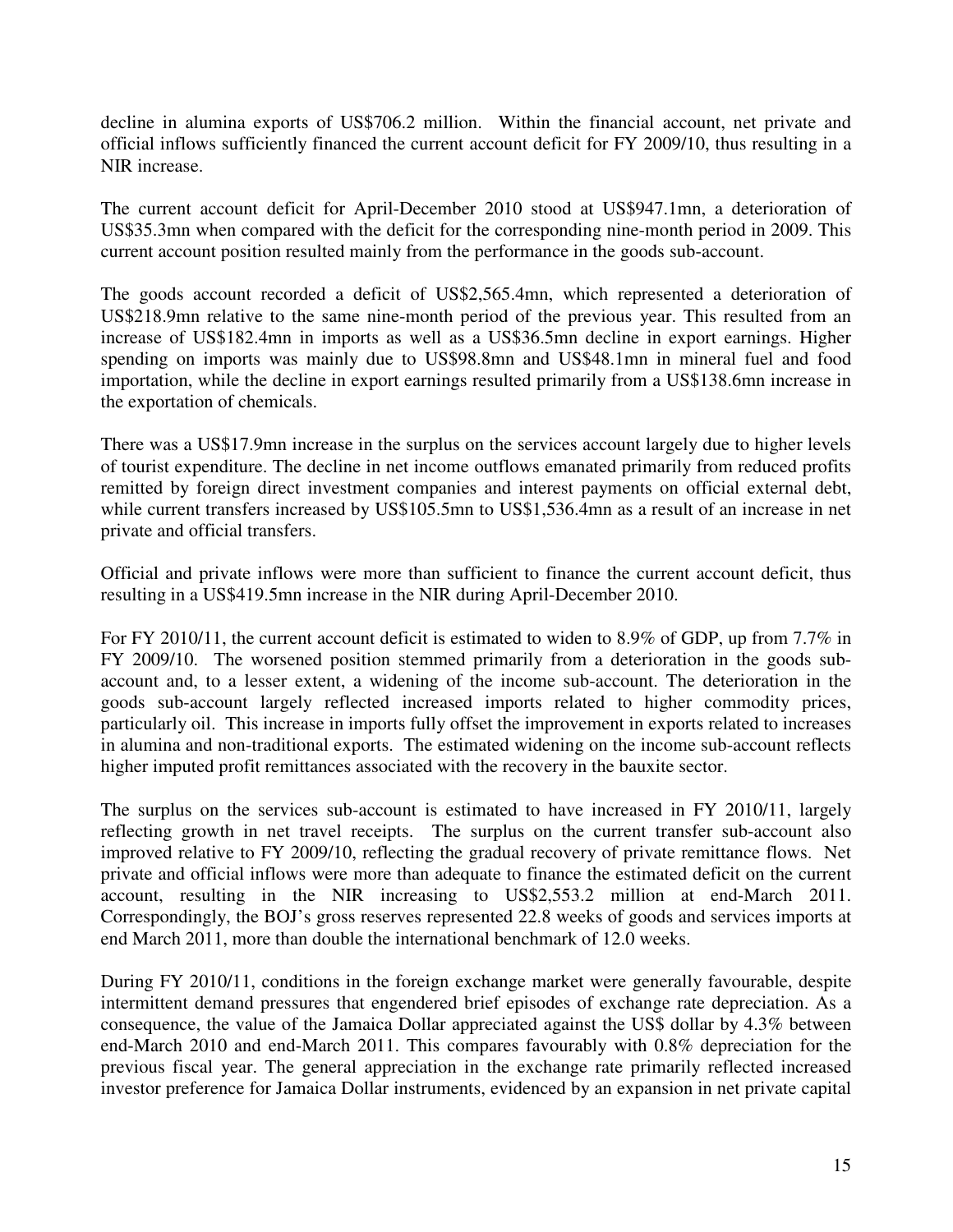inflows during the course of the fiscal year. The appreciation in the value of the Jamaica dollar however contributed to a loss in external competitiveness of about 5% in FY 2010/11.

#### **Macro-economic Outlook FY 2011/12 – 2013/14**

Table 2C depicts the key macroeconomic assumptions that will inform the development of the estimates of revenue and expenditure, and, by extension, the debt trajectory over the medium term. Changes in fiscal policies do, however, tend to impact economic variables, for instance any tax policy changes adopted over the medium term could impact inflation, real economic activities, interest and exchange rates, as well as other economic variables. Increases (decreases) in tax rates or tax bases for example could lead to higher (lower) inflation which could then have spillover effects on other economic variables such as growth, exchange rate and interest rates. Within this context it is important to note that the macroeconomic profile shown in Table 2C assumes that the medium term macroeconomic programme would not be impaired by any changes in the GOJ's fiscal policy, particularly in relation to tax and expenditure policies.

The outlook for the Jamaican economy is positive. Whereas real GDP is estimated to have contracted by approximately 0.7% for FY 2010/11, growth of 1.6%, 2.3% and 1.9% is forecasted for FY 2011/12, FY 2012/13, and FY 2013/14, respectively. This improved performance in domestic economic activity is predicated on recovery in the global economy, particularly the USA, as the recession is expected to end in 2011.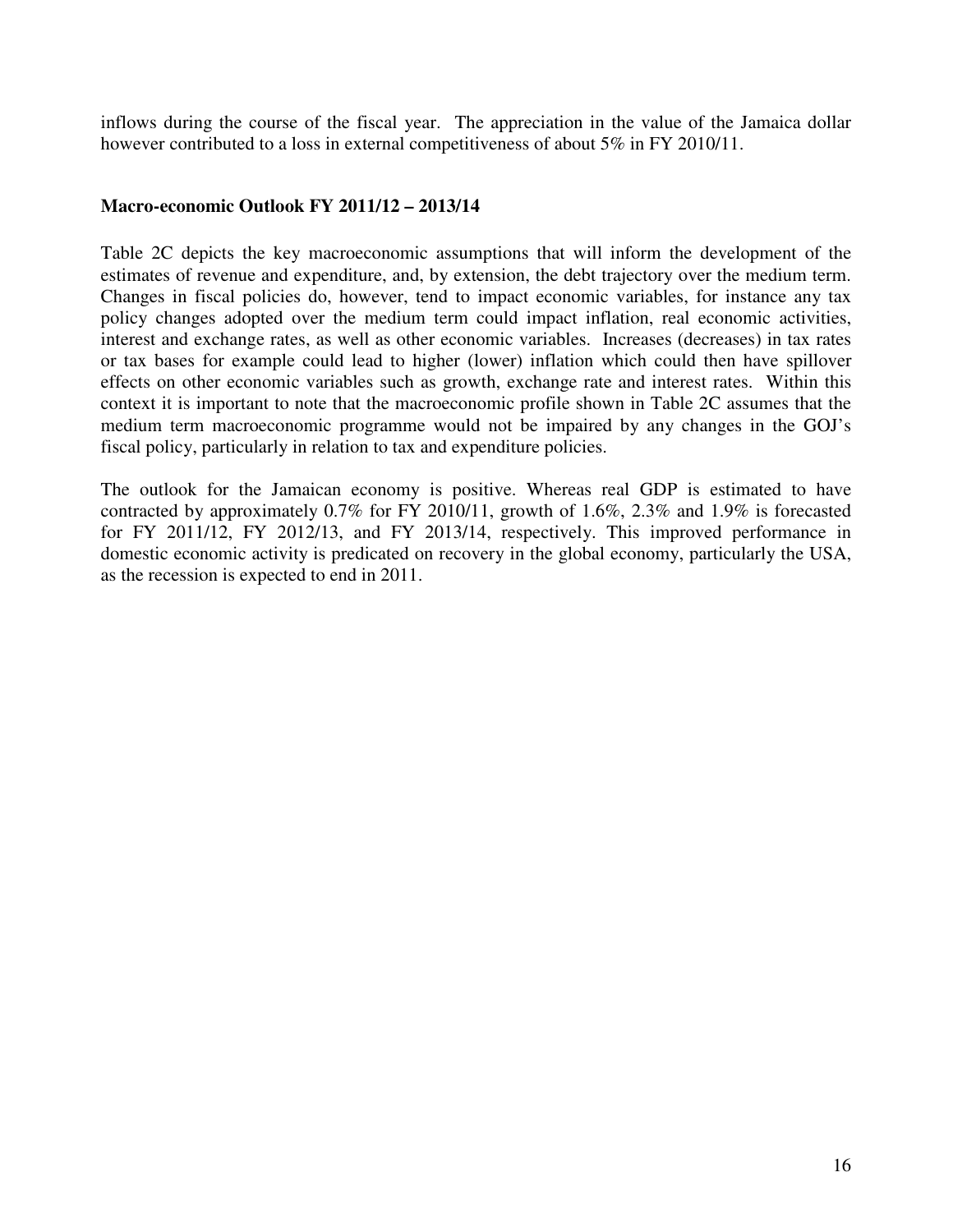#### **Table 2C: Medium Term Macroeconomic Profile**

| <b>MACROECONOMIC</b>                | 2009/10       | 2010/11     | 2011/12    | 2012/13     | 2013/14 |
|-------------------------------------|---------------|-------------|------------|-------------|---------|
| <b>VARIABLES</b>                    | <b>ACTUAL</b> | <b>PROV</b> | <b>EST</b> | <b>PROJ</b> | PROJ    |
| GDP (J\$Bn)                         | 1,109.6       | 1,224.0     | 1,334.7    | 1,450.8     | 1,576.0 |
| GDP (US\$Bn)                        | 12.4          | 14.1        |            |             |         |
| Real GDP growth rate $(\%)$         | $-2.5$        | $-0.7$      | 1.6        | 2.3         | 1.9     |
| Nominal GDP growth rate $(\%)$      | 8             | 10.3        | 9          | 8.7         | 8.6     |
| Inflation $(\%)$ Annual Pt to Pt    | 13.3          | 7.8         | $\tau$     | 6.5         | 6.5     |
| <b>Interest Rates</b>               |               |             |            |             |         |
| 30-day repo rate (eop)              | 10            | 6.75        |            |             |         |
| 180-day repo rate (avg)             | 17.1          | 8.31        |            |             |         |
| 180-day Treasury Bill (avg)         | 17            | 8.1         |            |             |         |
| 3-Month LIBOR (avg)                 | 0.49          | 0.35        |            |             |         |
| 6-Month LIBOR (avg)                 | 0.85          | 0.53        |            |             |         |
| Federal Funds Rate (avg)            | 0.25          | 0.25        |            |             |         |
| Avg. Exch. Rate $(US$1=J$)$         | 89.28         | 86.51       |            |             |         |
| Gross Res (wks of G & Serv          | 18.8          | 22.8        | 20.0       | 19.4        | 17.4    |
| Imports)                            | 1,751.9       | 2,553.2     | 2,000.1    | 2,075.1     | 2,113.4 |
| NIR Passive (US\$mn)                | $-7.7$        | $-7.7$      | $-8.9$     | $-11.4$     | $-11.5$ |
| Current Account (% GDP)             |               |             |            |             |         |
| Oil Prices (WTI) (avg. US\$/barrel) | 69.1          | 83.4        | 103.7      |             |         |

Source: GOJ/BOJ

Over the medium term, the global economy is projected to grow on average by 4.0%, which is slower than the almost 5% growth experienced in 2010. The forecast for slower global growth in the medium term mainly reflects the expected impact of fiscal consolidation in many advanced countries, monetary tightening in some emerging economies and the fallout in the Japanese economy.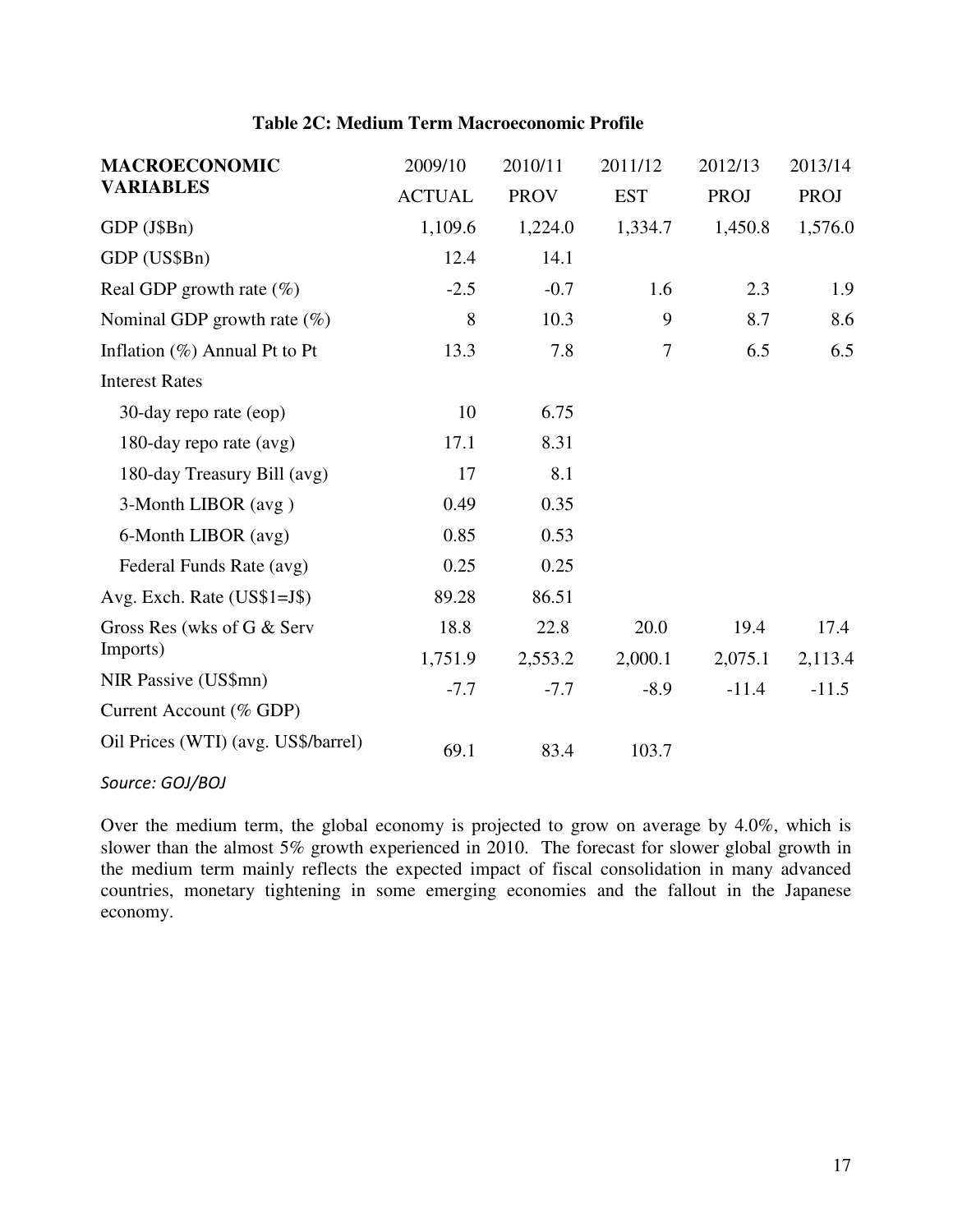#### **Jamaica: Projected Real Sector Performance FY 2011/12 to FY 2013/14**

The Jamaican economy is projected to grow within the range of 1.5% - 2.5% over the medium term (FY 2011/12 – FY 2013/14). Table 4 provides point estimates of growth for the various sectors.

| <b>INDUSTRY</b>                                                 | 2011/12 | 2012/13 | 2013/14 |
|-----------------------------------------------------------------|---------|---------|---------|
| <b>Goods Producing Industry</b>                                 | 4.0%    | 5.0%    | 3.0%    |
| Agriculture, Forestry & Fishing                                 | 3.3%    | 3.5%    | 3.4%    |
| Mining & Quarrying                                              | 31.6%   | 29.9%   | 10.5%   |
| Manufacture                                                     | 0.2%    | 0.6%    | 0.8%    |
| Construction                                                    | 1.2%    | 2.0%    | 1.6%    |
| <b>Services Industry</b>                                        | 0.9%    | 1.4%    | 1.5%    |
| <b>Electricity &amp; Water Supply</b>                           | 2.6%    | 1.6%    | 1.4%    |
| Wholesale & Retail Trade; Repairs and Installation of Machinery | 0.5%    | 1.5%    | 1.4%    |
| <b>Hotels and Restaurants</b>                                   | 3.2%    | 4.0%    | 3.5%    |
| Transport, Storage & Communication                              | 1.6%    | 2.0%    | 2.8%    |
| Finance & Insurance Services                                    | 1.0%    | 1.6%    | 2.0%    |
| Real Estate, Renting & Business Activities                      | 0.5%    | 1.2%    | 1.8%    |
| <b>Producers of Government Services</b>                         | $-0.1%$ | $-0.5%$ | $-1.0%$ |
| <b>Other Services</b>                                           | 0.2%    | 1.0%    | 1.0%    |
| Less Financial Intermediation Services Indirectly Measured      | 0.8%    | 1.2%    | 1.2%    |
| <b>Total Value Added at Basic Prices</b>                        | 1.6%    | 2.3%    | 1.9%    |

**Table 2D: Projected Change in Value Added by Industry at Constant (2003) Prices**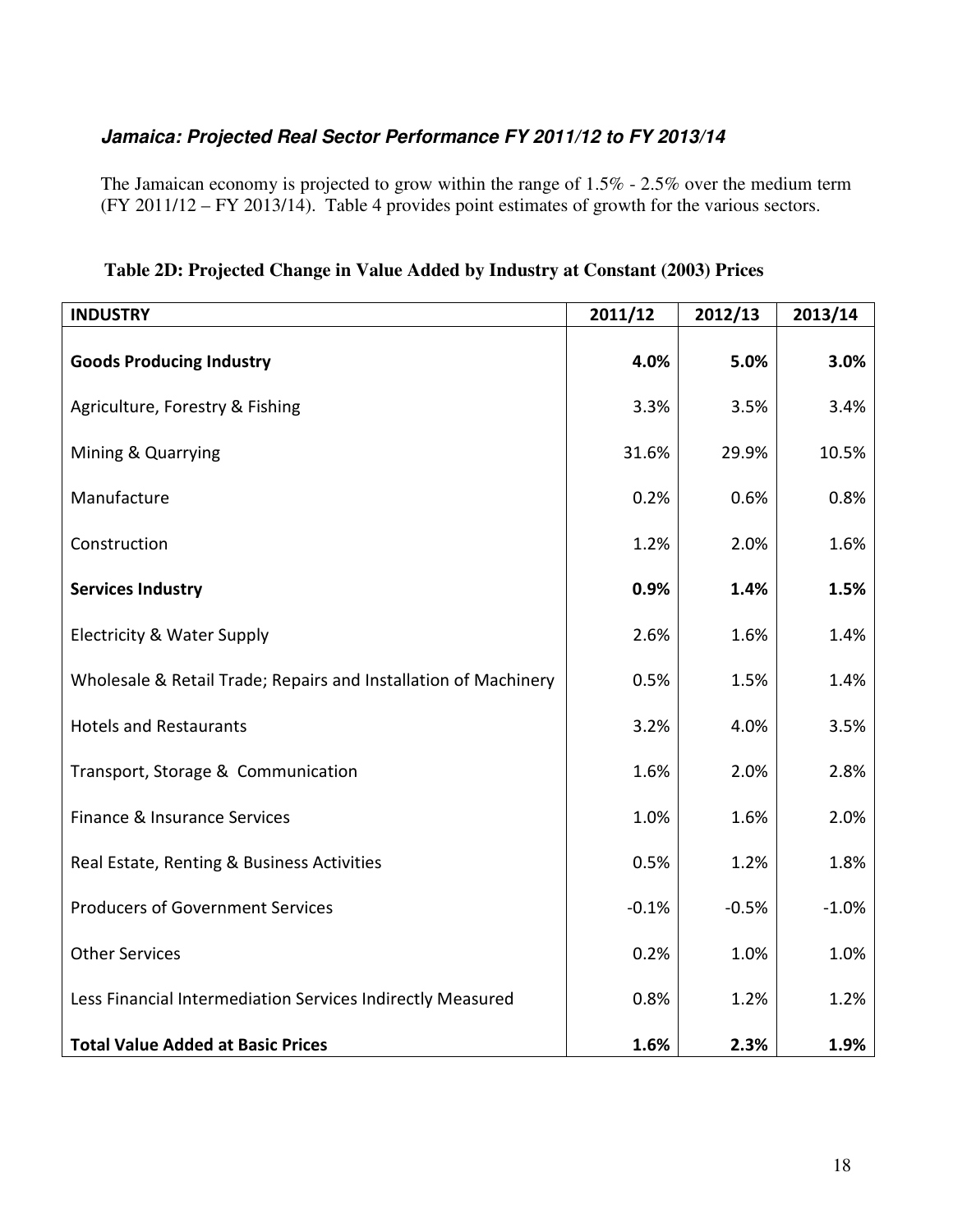#### *FY2011/12 Projected Performance*

The Jamaican economy is projected to record real GDP growth of 1.6% during FY 2011/12 (Table 2D), following three consecutive fiscal years of contraction. This improved performance is predicated on developments in both the international and domestic economy. The country is expected to benefit from continued recovery in the global economy, specifically with Jamaica's main trading partners showing signs of improvement. World Output is projected to grow by 4.4% during 2011 with the USA, Jamaica's main trading partner expected to expand by 2.8  $\%$ <sup>4</sup>. This augurs well for exports, primarily tourism, bauxite/alumina as well as for increased inflows from remittances. Domestically, aggregate demand is expected to show signs of improvement during the fiscal year, as both business and consumer confidence, which had started to increase during FY 2010/11, is expected to continue increasing during FY 2011/12. This is expected to translate into increased demand for goods and services.

The Mining & Quarrying industry is projected to register the strongest growth of 31.6% and is attributable mainly to the expected reopening of WINDALCO's Kirkvine plant during the second half of 2011. The Hotels and Restaurants industry is expected to register continued strong growth, largely influenced by economic recovery in the USA, Jamaica's main tourist market, while Agriculture, Forestry & Fishing, and Electricity & Water are expected to register notable growth. Downside risks to the projected growth outturn for the economy are:

- higher international commodity prices, particularly crude oil;
- slower than expected global growth, in particular for the USA, Jamaica's main trading partner; and
- adverse weather conditions.

On the other hand, upside risks to the growth forecast include stronger than projected growth in the Construction industry reflecting a greater impact of increased capital expenditure on growth from such activities as the Jamaica Development Infrastructure Project (JDIP), as well as faster than currently projected global economic growth.

#### *Projected Performance FY 2012/13*

The point estimate for FY 2012/13 is for growth of 2.3 % (Table 2D). The Mining & Quarrying and Hotels & Restaurants industries are expected to be the main drivers of growth during FY 2012/13, influenced by continued global growth. Higher real value added for the Hotels & Restaurants and Transport Storage & communication are associated with projected increases in total visitor arrival and growth in merchandise trade volumes. The projection for Mining & Quarrying is based on planned production figures from the Jamaica Bauxite Institute which assumes that Alpart, the largest alumina plant will re-open during the second quarter of FY 2012/13. This development would result in the Mining & Quarrying industry benefiting from output from all four alumina plants. However, there are presently no firm negotiations regarding the plant re-opening*.* Therefore, if the Alpart plant does not re-open then the point estimate for FY 2012/13 would be a 1.7 % growth instead of the 2.3 %.

 $\overline{a}$ 4 *"World Economic Outlook",* IMF 2010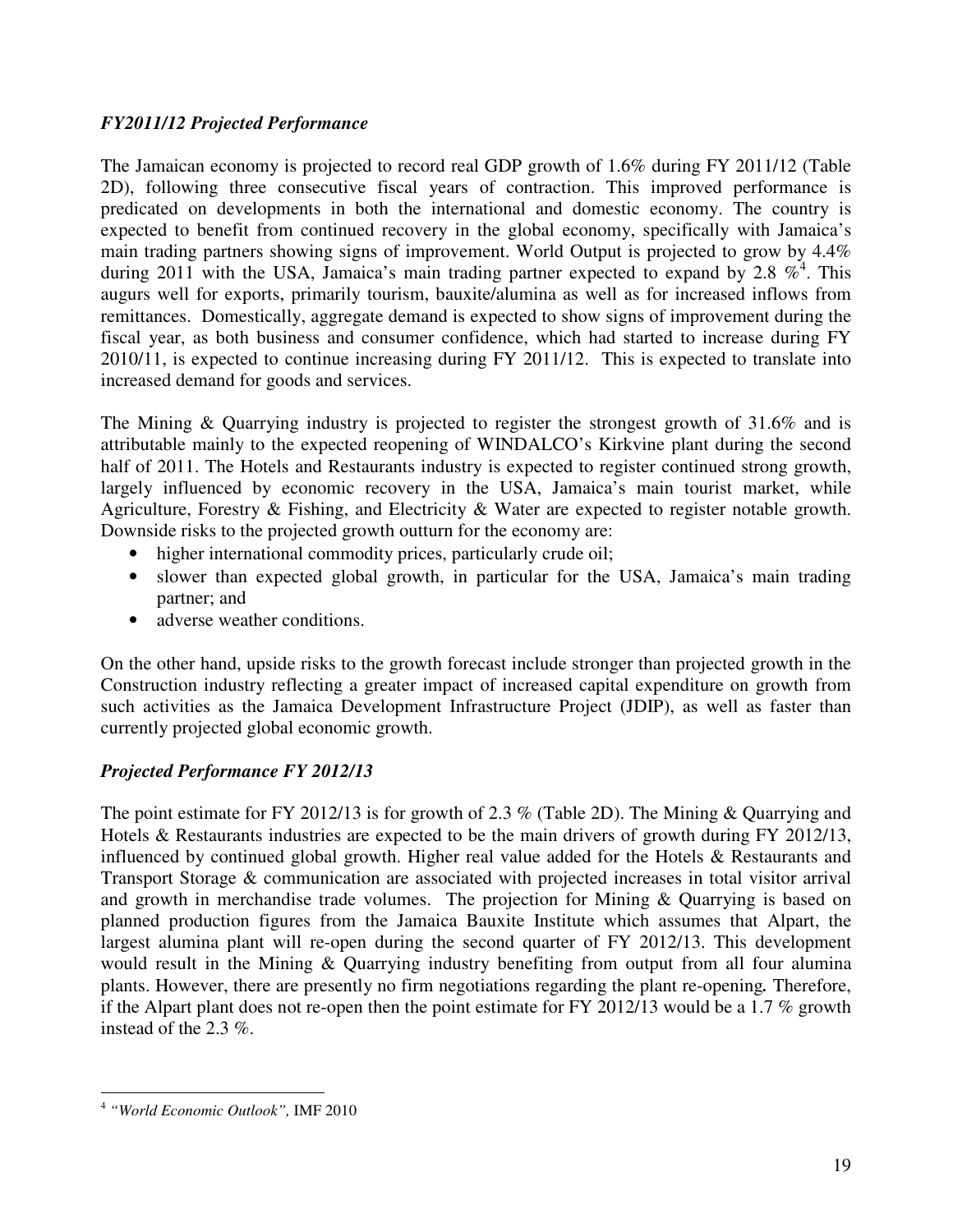#### *Projected Performance FY 2013/14*

The Jamaican economy is projected to expand by 1.9 % during FY 2013/14 with Mining  $\&$ Quarrying and Hotels & Restaurants being the main growth drivers. The Hotels & Restaurants industry is expected to be influenced by continued growth in the main source markets, increased diversification of the tourism product and increased visitors from new source markets. The assumption underpinning the Mining & Quarrying industry is that FY 2013/14 will mark the first fiscal year since FY 2008/09 that all four alumina plants will be open for the entire year.

#### **Jamaica: Projected Monetary & External Sector FY 2011/12 to FY 2013/14**

Annual point- to-point inflation is expected to subside further to 7.0% in FY 2011/12 and remain stable at between 5.5% and 7.5% through to FY 2013/14. Most of the inflation in FY 2011/12 should occur within the first half of the year against the backdrop of the forecast for increased prices for international commodities. The risks to the inflation forecast are balanced. Upside risks include adverse weather shocks, such as an active hurricane season and higher than anticipated international commodity prices, in particular oil, wheat, corn and soya (Box A).

#### **Box A: International Commodity Prices**

Jamaica remains a price taker for a variety of internationally traded primary commodities (Table 2E) such as alumina, coffee, cocoa and sugar which are important foreign exchange earners for Jamaica. At the same time, Jamaica spends considerable amounts of foreign exchange on commodities such as oil, soybean, corn/maize and wheat.

The prices of soybean meal and maize/corn are of critical importance to Jamaica as these are some of the main inputs in animal feed, especially poultry feed. Poultry (chicken meat) is heavily weighted in the Consumer Price Index (CPI) basket and movements in the prices of inputs for poultry feed impact inflation in Jamaica. Crude oil prices are also critical as it affects every aspect of the production process in Jamaica, mainly via electricity costs and gas at the pumps. When the dimension of adverse J\$ foreign exchange rate movements is added, it brings into sharp focus the need to sustain relative stability in the foreign exchange market.

Over the medium term, the pace of global economic recovery will exert an upward impact on oil demand while the current unrest in the Middle East is also expected to fuel pressure for further increases in the near term. Against this background the average price of oil is projected to increase by 25% in FY 2011/12 over the previous fiscal year. The price of wheat is expected to increase marginally in FY 2011/12 and it is assumed that the price will remain fairly stable over the medium term. This forecast is predicated on the positive outlook for production in the major wheat producing countries, as well as higher stockpiles in the USA. With respect to the price of corn, this is expected to increase by just over 40% in FY 2011/12 due to: continuing increased demand for animal feeds in China; increased demand for ethanol as an alternative fuel to oil; and the anticipation that demand will increase later in the year as Japan rebuilds its food stock. The price of soya is estimated to increase in FY 2011/12, reflecting growth in demand, particularly from China, however the forecast of high inventories in Brazil and China is expected to restrict the price increase to about 8%.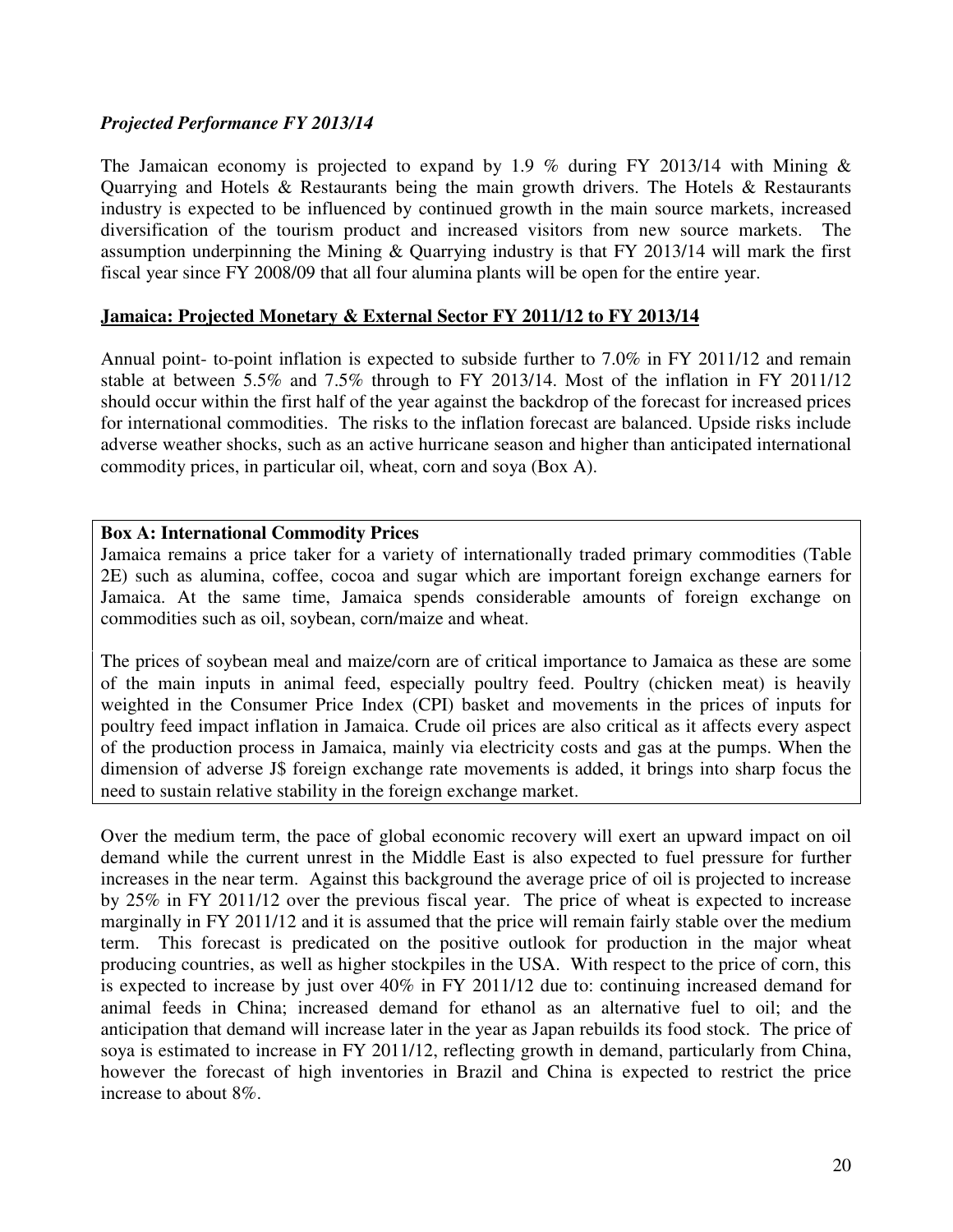The downside risks to inflation in Jamaica include further appreciation in the exchange rate and greater than anticipated contraction in economic activity.

| Commodity           | Unit              | Avg. Prices | Avg. Prices | %      |
|---------------------|-------------------|-------------|-------------|--------|
|                     |                   | Apr-Mar     | Apr-Mar     | Change |
|                     |                   | 2009/10     | 2010/11     |        |
| Cocoa               | Cents per Kg.     | 335.23      | 342.82      | 2.3    |
| Coffee, Arabica     | Cents per Kg.     | 357.55      | 517.86      | 44.8   |
| Soybean meal        | $\frac{1}{2}$ /mt | 387.15      | 388.17      | 0.3    |
| Maize/Corn          | $\frac{2}{3}$ /mt | 179.67      | 235.66      | 31.2   |
| Wheat, US, HRW      | $\frac{2}{3}$ /mt | 233.89      | 251.95      | 7.7    |
| Sugar, EU, domestic | Cents per Kg.     | 63.35       | 62.15       | $-1.9$ |
| Sugar, World        | Cents per Kg.     | 50.58       | 54.36       | 7.5    |
| Aluminum            | US\$/Tonne        | 2038.86     | 2462.95     | 20.8   |
| Crude Oil           | US\$ per Barrel   | 69.10       | 83.40       | 20.7   |

#### **Table 2E: International Commodity Prices**

Source: IMF & GOJ

During FY 2011/12, the current account deficit should widen relative to FY 2010/11. Other key indicators of the health of the macro-economy should continue to improve, particularly the reduction in fiscal dominance that has enhanced the flexibility of monetary policy. Against this background, the longer-term prospects for single digit inflation remain positive and the BOJ should be able to continue the process of conservative policy easing. Growth in monetary aggregates, in FY 2011/12 and over the medium term, should closely mirror the expected expansion in nominal GDP and the easier credit conditions emanating from the sustained reductions in interest rates over the past year.

The BOJ will also continue its focus on the preservation of financial system stability. Within this context, various initiatives have been implemented, and, will be pursued, to enhance the resilience of the domestic financial system. These initiatives, including the enactment of Credit Reporting Legislation and establishment of Credit Bureaux, are focused on engendering a culture of risk management within financial institutions, which would facilitate effective crisis prevention and resolution.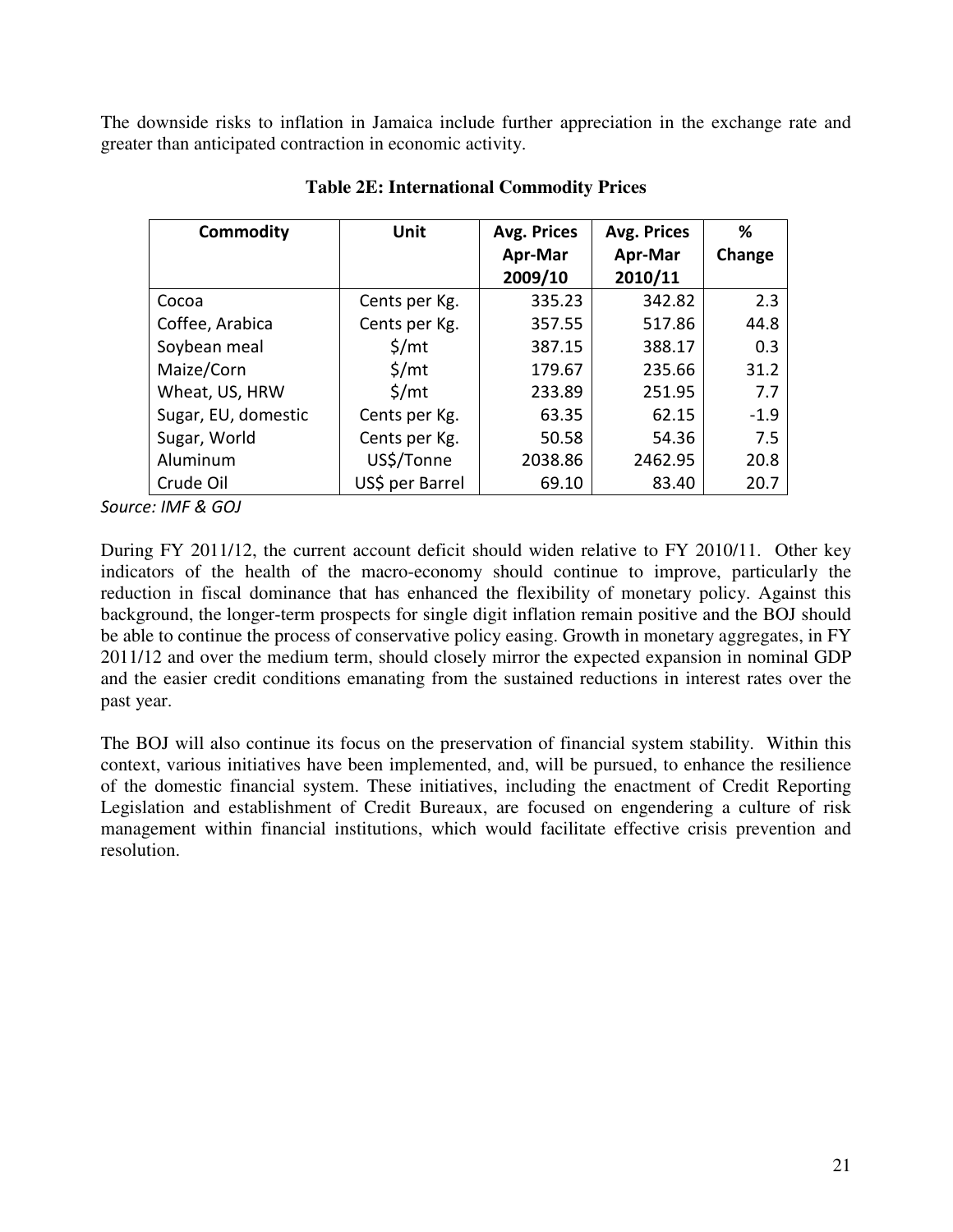# **PART 3 FISCAL MANAGEMENT STRATEGY**

#### **Overview of Fiscal Operations FY 2009/10 – FY 2010/11**

#### **Background**

Following seven consecutive years of Central Government Budget surpluses, the fiscal accounts deteriorated, into persistent budget deficits, beginning in FY 1996/97. These deficits were largely precipitated by the financial sector crisis of the mid to late 1990s and aggravated by several weather related shocks – hurricanes, floods and drought, and more recently, the global economic meltdown in 2009. The cost to the Central Government of the 1990s financial sector intervention, in terms of the shock to the debt stock, amounted to approximately 40% of GDP, with significant attendant increases in debt servicing costs. Consequently, the fiscal accounts moved from a surplus of 3.3% of GDP in FY 1995/96 to a deficit of 7.3% of GDP in FY 1996/97, and have essentially remained in deficit since then.

Active fiscal measures, including increasing consumption taxes, mainly General Consumption Tax (GCT) and Special Consumption Tax (SCT) and profound expenditure containment initiatives, such as three (3) Memoranda of Understandings (MOUs) with public sector unions and divestment of 'debt creating' public bodies, facilitated a reduction in the fiscal deficit to 4.9% by FY 2007/08. However, the onset of the global economic meltdown in 2008 alongside weather related shocks induced adverse fiscal effects, resulting in a spike in the fiscal deficit to 10.9% by FY 2009/10. Interest costs, in particular, jumped from 11.1% of GDP in FY 2007/08 to 17.0% of GDP by FY 2009/10.

#### **Central Government Operations**

The fiscal programme for FY 2009/10 was geared towards containing the fiscal deficit to approximately -5.5% of GDP, down from -7.3% of GDP in FY 2008/09, as a precursor towards a sustained reduction in the Debt/GDP ratio over the medium term. However, faced with significant shortfalls in revenue, largely as a result of the global economic downturn, and increased expenditure outlay (mainly higher debt servicing costs), the fiscal deficit target was revised to 8.7% of GDP in September 2009.

As the economic/fiscal position continued to deteriorate, worsened by the fallout in employment and consumption as well as an unsustainable Debt/GDP level, fallouts in the external accounts and closure of the international capital markets, the Government of Jamaica (GOJ) entered into negotiations with the IMF which culminated in the approval of a 27-month Stand By Arrangement (SBA) in February 2010. The primary balance, the main quantitative target for the Central Government in the SBA, was set at \$66,900.0mn. The fiscal deficit was programmed at J\$106,697.8mn, or 9.6% of GDP.

Central Government Operations generated a fiscal deficit of \$121,258.4mn, or 10.9% of GDP, which was higher than programmed under the SBA. A significant contributor to the higher fiscal deficit was the payment of accrued interest, arising from the Jamaica Debt Exchange (JDX) programme. While the JDX, with the associated accrued interest payments led to a spike in interest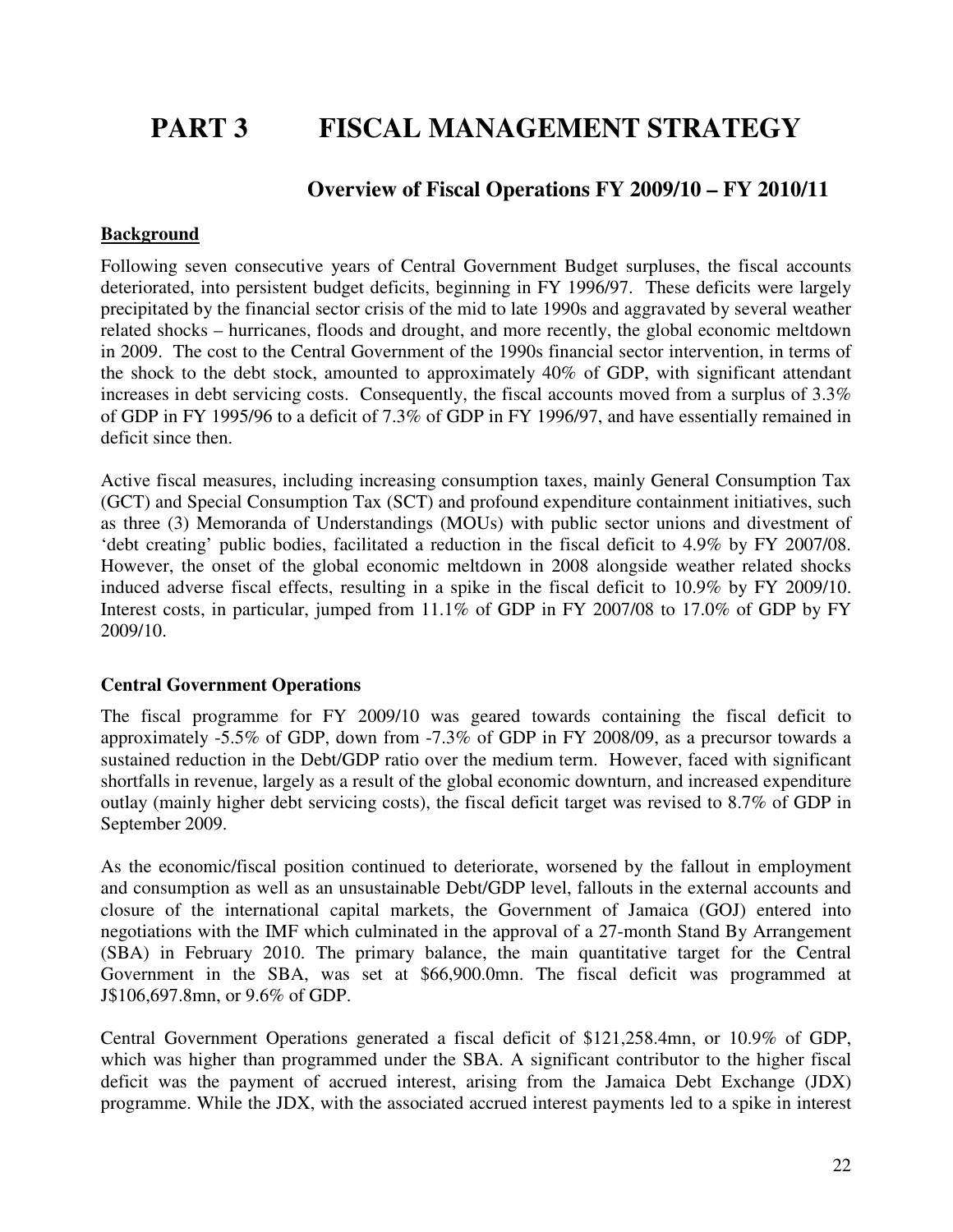costs in FY 2009/10, it resulted in lower costs for the following fiscal year, which bodes well for improving the debt dynamics over the medium term. Notably, a primary surplus of \$67,457.2mn was generated, thereby bettering the target agreed to in the SBA by \$557.2mn. This level of primary surplus was equivalent to 6.1% of GDP, which was significantly above the 4.9% recorded in FY 2008/09.

It is important to note that during FY 2009/10, in an effort to close the gaps in fiscal operations and bolster fiscal consolidation thrusts, the Government undertook some critical fiscal initiatives, which supported the negotiations towards securing IMF approval of the SBA (Box 1). These notable fiscal developments include:

- Implementation of three tax packages; the first in April 2009, with an estimated yield of \$18,131.0mn, the second during the September 2009 Supplementary Budget, with an expected yield of \$1,709.0mn and the third in December 2009, with an expected yield of \$21,532.0mn annually;
- Containment, on the expenditure side, in the form of a wage freeze in FY 2009/10 which was extended for another two-year period FY2010/12. Annualized savings from the wage freeze is estimated at \$9,700.0mn;
- Implementation of a voluntary debt exchange programme termed the 'Jamaica Debt Exchange' (JDX) in January 2010, which involved the Government of Jamaica offering to exchange \$701.4bn of its outstanding domestic debt securities (excluding Treasury bills) issued in the local market for new lower interest rate, longer maturity notes. The initiative had a 99.2% participation rate and is estimated to have saved the GOJ approximately \$40,000.0mn in interest payments in FY 2010/11; and
- Passage of legislation in March 2010 to introduce a Fiscal Responsibility Framework (FRF).

|     | <b>Box 1: Major Elements of the IMF SBA</b>                                                                                                                |
|-----|------------------------------------------------------------------------------------------------------------------------------------------------------------|
|     | Reform of the public sector to substantially reduce the large<br>budget deficit, streamline expenditure and divest loss-making<br>entities                 |
|     | Structural reform of tax policy and administration to enhance<br>collection & efficiency                                                                   |
| $-$ | Public Debt Exchange to secure fiscal savings by exchanging<br>high cost debt for new instruments with lower coupons and<br>longer maturities              |
|     | - Legislative and regulatory reforms to reduce systemic risks to<br>the financial system and strengthen the overall resilience of<br>the economy to shocks |
|     | Enhancement of the social safety net to protect the poor                                                                                                   |
|     | Three-year public sector wage freeze $(2009/10 - 2011/12)$                                                                                                 |
|     | Spreading of salary arrears over the medium term (4 years)                                                                                                 |
|     | Divestment of Air Jamaica & state-run sugar factories                                                                                                      |
|     | Fiscal Responsibility Framework legislation to improve                                                                                                     |
|     | budget planning & public financial management                                                                                                              |
| $-$ | A system of Centralized Treasury Management to better<br>manage cash balances                                                                              |
|     |                                                                                                                                                            |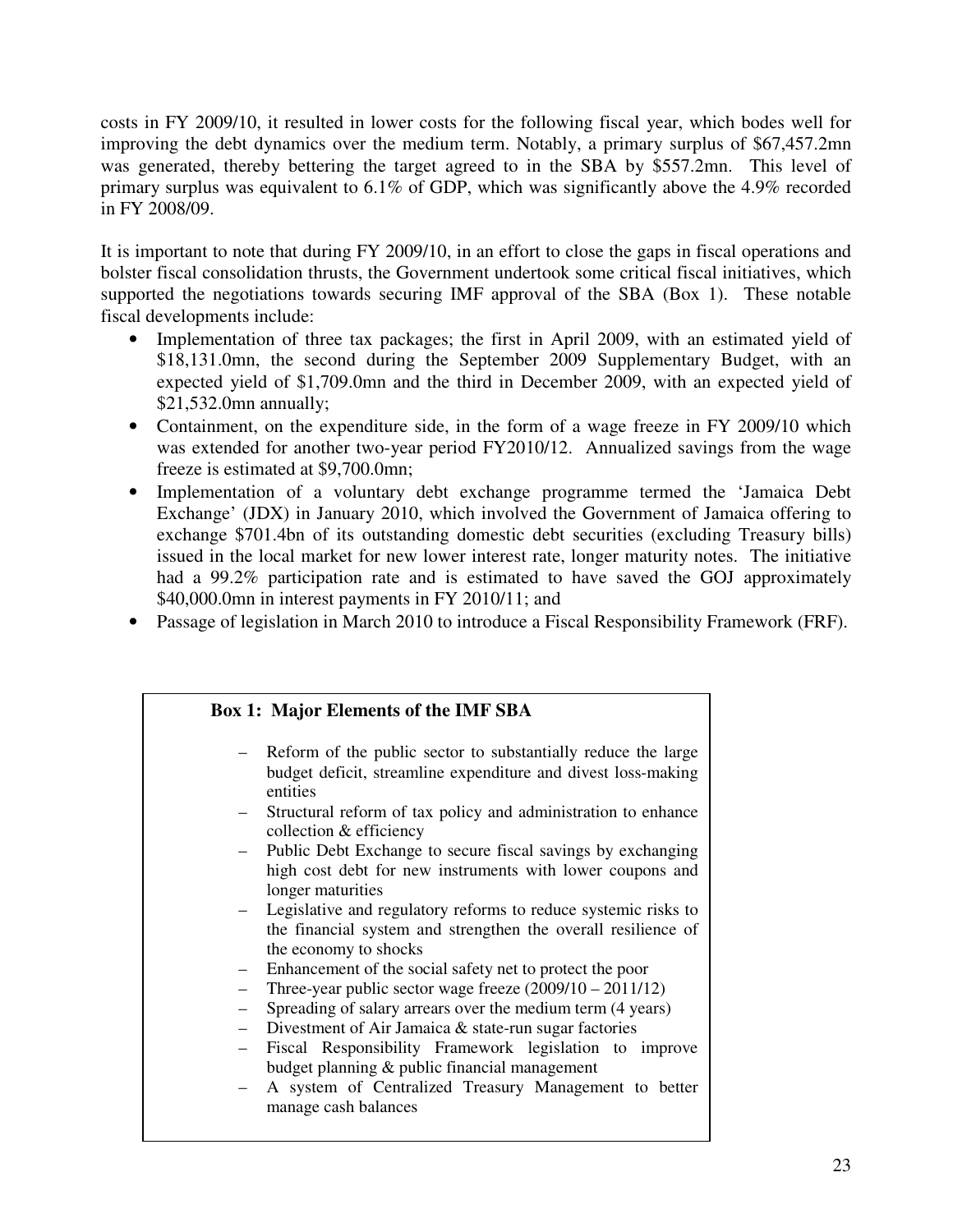The FY 2010/11 Budget was formulated against the background of a very challenging previous FY 2009/10 and also within the context of the Government's Medium Term Economic Programme (MTEP) as embedded in the SBA.

The Budget for FY 2010/11 amounted to \$503,970.4mn, with an 'above the line' expenditure of \$407,136.4mn and amortization payments of \$96,834.3mn. The fiscal deficit was programmed at \$80,854.3mn (6.5% GDP) along with a primary surplus of \$61,295.1mn (4.9 % GDP). Debt servicing was significantly reduced for FY 2010/11 compared to the previous fiscal year and constituted 47.4 percent of the FY 2010/11 Budget. This was largely attributable to the JDX, which was executed during the first two months of CY 2010.

At the time of approval of the SBA (Feb 4, 2010), the JDX was still in the process of being executed. Accordingly, the full impact of the JDX on the fiscal accounts, inter alia, was not yet determined. Against this background, the fiscal parameters in the SBA for FY 2010/11, were indicative targets, subject to revision at the May 2010 SBA review.

The review of the performance criteria under the SBA revealed that the Government satisfied all the quantitative targets as at March 2010 and subsequently drew down US\$640.0mn from the IMF in accordance with the 'Arrangement'. The May 2010 review also made a notable downward adjustment to the primary surplus target of the Central Government from \$83,300.0mn to \$65,900.0mn.

During the course of the fiscal year, some adverse developments necessitated further adjustments to some of the fiscal targets under the SBA, which was done at the August 2010 review. The factors that negatively impacted the fiscal targets included: (i) the West Kingston incursion (ii) the appreciation of the Jamaica dollar and (iii) the faster than expected fall in domestic interest rates (in the aftermath of JDX) – reduced revenue flows from withholding tax on interest. The Central Government's primary surplus target for FY 2010/11 was, thus, further adjusted downwards to \$60,689.3mn, to take account of these unforeseen adverse developments.

The GOJ comfortably met all three quantitative targets through to September 2010. The Central Government's primary surplus outperformed the SBA target by \$2,406.0mn or 12.7% (Table 3). Of note, though not a performance criterion, the fiscal deficit for the first half of FY 2010/11 was lower than programmed under the SBA by \$3,731.0mn or 7.8%. In addition, the end-September structural benchmarks were broadly on track however bottlenecks slowed the pace of drafting of some legislation.

In September 2010, the fiscal accounts were dealt another significant blow with the onslaught of Tropical Storm Nicole, which caused severe damage to the country's infrastructure, necessitating additional spending of \$2,458.0mn in FY 2010/11. This act of nature culminated in another revision to the primary surplus target in the SBA to \$57,641.8mn.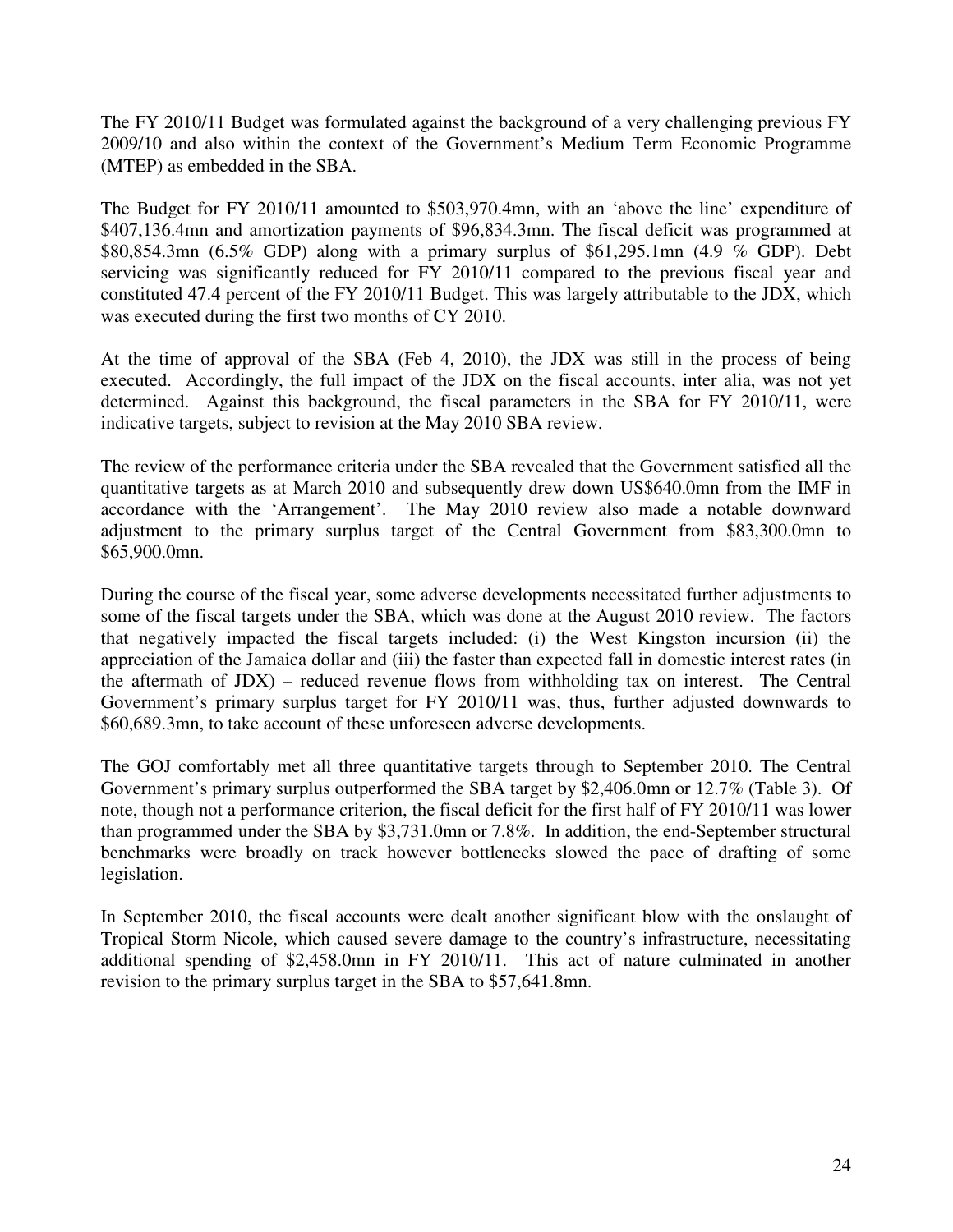|                                         | <i>ui muuviis oj Jumulla avuurs)</i><br>Prov | <b>Budget</b> |            |                   | <b>SBA</b>  |
|-----------------------------------------|----------------------------------------------|---------------|------------|-------------------|-------------|
| Item                                    | Apr-Sept                                     | Apr-Sept      | Diff       | Diff <sup>%</sup> | Apr-Sept    |
| <b>Operating Revenue</b>                | 148,726.4                                    | 151,863.4     | $-3,137.1$ | $-2.1$            | 149,462.3   |
|                                         |                                              |               | 648.0      | 0.5               |             |
| Tax Revenue                             | 130,839.1                                    | 130,191.1     |            |                   | 130,350.2   |
| Non-Tax Revenue                         | 11,011.4                                     | 11,504.1      | $-492.7$   | $-4.3$            | 11,226.5    |
| Bauxite Levy                            | 18.6                                         | 290.9         | $-272.3$   | $-93.6$           | 18.0        |
| Capital Revenue                         | 1,718.3                                      | 1,758.5       | $-40.2$    | $-2.3$            | 1,745.1     |
| Grants                                  | 5,139.0                                      | 8,118.8       | $-5,490.9$ | $-35.2$           | 6,122.5     |
| <b>Operating Expenditure</b>            | 192,372.3                                    | 201,135.2     | $-8,763.0$ | $-4.4$            | 196,839.2   |
| Recurrent Expenditure                   | 165,455.6                                    | 168,244.0     | $-2,788.4$ | $-1.7$            | 167,095.7   |
| Programmes                              | 36,797.2                                     | 35,204.7      | 1,592.5    | 4.5               | 36,301.5    |
| Wages & Salaries                        | 63,645.5                                     | 65,120.1      | $-1,474.6$ | $-2.3$            | 64,456.2    |
| Interest                                | 65,013.0                                     | 67,919.3      | $-2,906.3$ | $-4.3$            | 66,338.0    |
| Domestic                                | 44,956.8                                     | 45,611.9      | $-655.1$   | $-1.4$            | 45,300.0    |
| External                                | 20,056.2                                     | 22,307.4      | $-2,251.2$ | $-10.1$           | 21,038.0    |
| Capital Expenditure                     | 26,916.7                                     | 32,891.2      | $-5,974.6$ | $-18.2$           | 29,743.5    |
| Fiscal Balance (Surplus + / Deficit -)  | $-43,645.9$                                  | $-49,271.8$   | 5,625.9    | $-11.4$           | $-47,376.9$ |
| <b>Loan Receipts</b>                    | 112,486.6                                    | 104,110.3     | 8,376.2    | 8.0               | 116,030.1   |
| Domestic                                | 81,665.6                                     | 76,857.3      | 4,808.3    | 6.3               | 85,840.1    |
| External                                | 30,821.0                                     | 27,253.0      | 3,568.0    | 13.1              | 30,190.0    |
| <b>Divestment proceeds</b>              | 0.0                                          | 0.0           | 0.0        |                   | 0.0         |
| Amortization                            | 68,025.0                                     | 68,141.1      | $-116.0$   | $-0.2$            | 68,653.2    |
| Domestic                                | 56,555.0                                     | 55,866.9      | 688.1      | 1.2               | 56,374.6    |
| External                                | 11,470.0                                     | 12,274.2      | $-804.2$   | $-6.6$            | 12,278.6    |
| Overall Balance (Surplus + / Deficit )  | 815.6                                        | $-13,302.6$   | 14,118.2   | $-106.1$          | 0.1         |
| Primary Balance (Surplus + / Deficit -) | 21,367.1                                     | 18,647.5      | 2,719.6    | 14.6              | 18,961.1    |

#### **Table 3: Central Government Summary Accounts FY 2010/11**  *(in millions of Jamaica dollars)*

The approval, by the IMF, of revisions to the primary surplus target had to be augmented by decisive steps taken by the GOJ to address spending overruns; through implementation of offsetting cuts in spending, new revenue measures along with 'stepped up' compliance and improved expenditure control management. Unbudgeted spending (expenditures that were not originally programmed but were subsequently undertaken through the Supplementary Estimates) during FY 2010/11 included:

- (i) the purchase of buses for the Jamaica Urban Transit Company (JUTC) representing 0.15% of GDP;
- (ii) the purchase of other goods and services  $(0.3\% \text{ of GDP})$ ;
- (iii) the costs associated with the State of Emergency in May-July  $(0.1\% \text{ of GDP})$ ;
- (iv) the payment of salary and allowances to certain public sector workers (0.2% of GDP) inclusive of the Industrial Disputes Tribunal's (IDT) ruling regarding the payment of a portion of arrears (\$500.0mn) to teachers;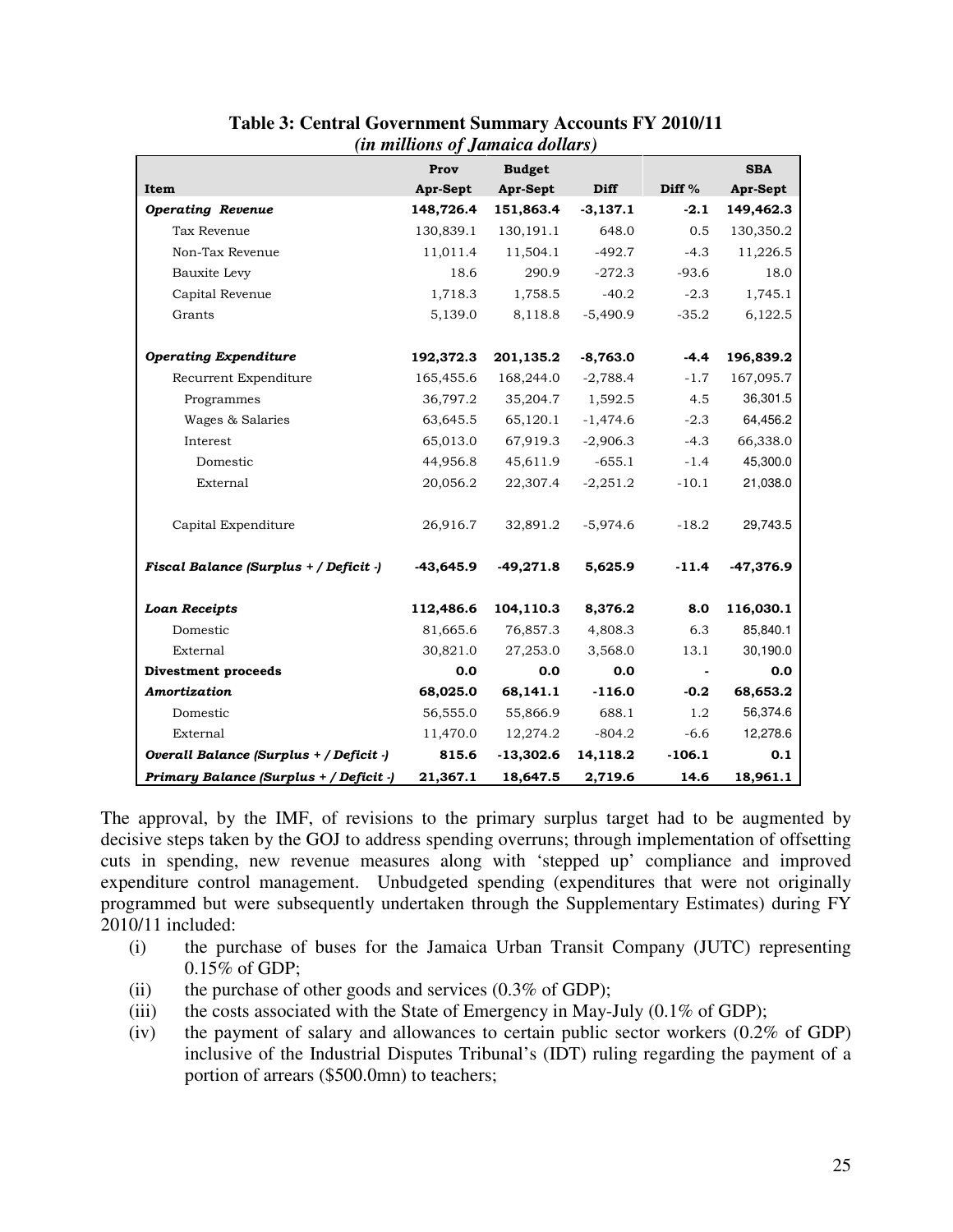- (v) the absorption by GOJ of Clarendon Alumina Production's losses amounting to 0.4% of GDP, as the entity was not divested as planned; and
- (vi) the partial absorption of costs associated with economic fallout stemming from the State of Emergency.

|                                         | Prov        | <b>Budget</b> |             |                   | <b>SBA</b>  |
|-----------------------------------------|-------------|---------------|-------------|-------------------|-------------|
| Item                                    | 2010/11     | Apr-Mar       | Diff        | Diff <sup>%</sup> | Apr-Mar     |
| <b>Operating Revenue</b>                | 314,558.5   | 326,282.1     | $-11,723.6$ | $-3.6$            | 325286.4    |
| Tax Revenue                             | 279,874.2   | 287,211.3     | $-7,337.2$  | $-2.6$            | 286978.1    |
| Non-Tax Revenue                         | 20,473.9    | 20,018.0      | 456.0       | 2.3               | 20035.27    |
| Bauxite Levy                            | 421.1       | 728.9         | $-307.8$    | $-42.2$           | 521.88      |
| Capital Revenue                         | 3,664.5     | 2,708.2       | 956.3       | 35.3              | 4764.773    |
| Grants                                  | 10,124.8    | 15,615.7      | $-5,490.9$  | $-35.2$           | 12986.37    |
| <b>Operating Expenditure</b>            | 388,768.0   | 407,136.4     | $-18,368.4$ | $-4.5$            | 404044.6    |
| Recurrent Expenditure                   | 333,173.8   | 343,929.9     | $-10,756.1$ | $-3.1$            | 342071.7    |
| Programmes                              | 76,917.9    | 74,121.0      | 2,796.9     | 3.8               | 76494.6     |
| Wages & Salaries                        | 127,901.3   | 127,659.6     | 241.7       | 0.2               | 129177.1    |
| Interest                                | 128,354.7   | 142,149.4     | $-13,794.7$ | $-9.7$            | 136400      |
| Domestic                                | 88,049.5    | 95,092.6      | $-7,043.1$  | $-7.4$            | 94900       |
| External                                | 40,305.2    | 47,056.8      | $-6,751.6$  | $-14.3$           | 41499.97    |
| Capital Expenditure                     | 55,594.1    | 63,206.4      | $-7,612.3$  | $-12.0$           | 61972.89    |
| Fiscal Balance (Surplus + / Deficit -)  | $-74,209.5$ | $-80,854.3$   | 6,644.8     | $-8.2$            | $-78758.16$ |
| <b>Loan Receipts</b>                    | 212,968.9   | 176,288.5     | 36,680.4    | 20.8              | 173209.9    |
| Domestic                                | 122,478.7   | 117,971.6     | 4,507.1     | 3.8               | 99784       |
| External                                | 90,490.2    | 58,317.0      | 32,173.2    | 55.2              | 73425.89    |
| <b>Divestment proceeds</b>              | 1,482.5     | 0.0           | 1,482.5     |                   | $\Omega$    |
| Amortization                            | 102,157.5   | 96,834.3      | 5,323.2     | 5.5               | 96460.96    |
| Domestic                                | 79,393.5    | 69,701.4      | 9,692.1     | 13.9              | 70759.56    |
| External                                | 22,764.0    | 27,132.9      | $-4,368.9$  | $-16.1$           | 25701.4     |
| Overall Balance (Surplus + / Deficit -) | 38,084.4    | $-1,400.0$    | 39,484.4    | $-2820.3$         | $-2009.239$ |
| Primary Balance (Surplus + / Deficit -) | 54,145.2    | 61,295.1      | $-7,149.9$  | $-11.7$           | 57641.8     |

#### **Table 3A: Central Government Summary Accounts FY 2010/11 (***in millions of Jamaica dollars***)**

In December 2010, the GOJ implemented certain offsetting measures, amounting to 0.8% of GDP, in order to close the fiscal gap that had emerged from the above-mentioned expenditures. These measures included:

- (i) postponing certain capital projects  $(0.3\% \text{ of GDP})$ ;
- (ii) reducing recurrent expenditures, on the purchase of goods and services (0.1% of GDP);
- (iii) reducing the issuance of discretionary waivers and introducing differential tax rates on alcoholic beverages based on alcoholic content (0.1% of GDP);
- (iv) strengthening Tax Administration's efforts, with special focus on PAYE, to enforce compliance (0.1% of GDP); and
- (vi) transferring funds from some public bodies (0.2% of GDP).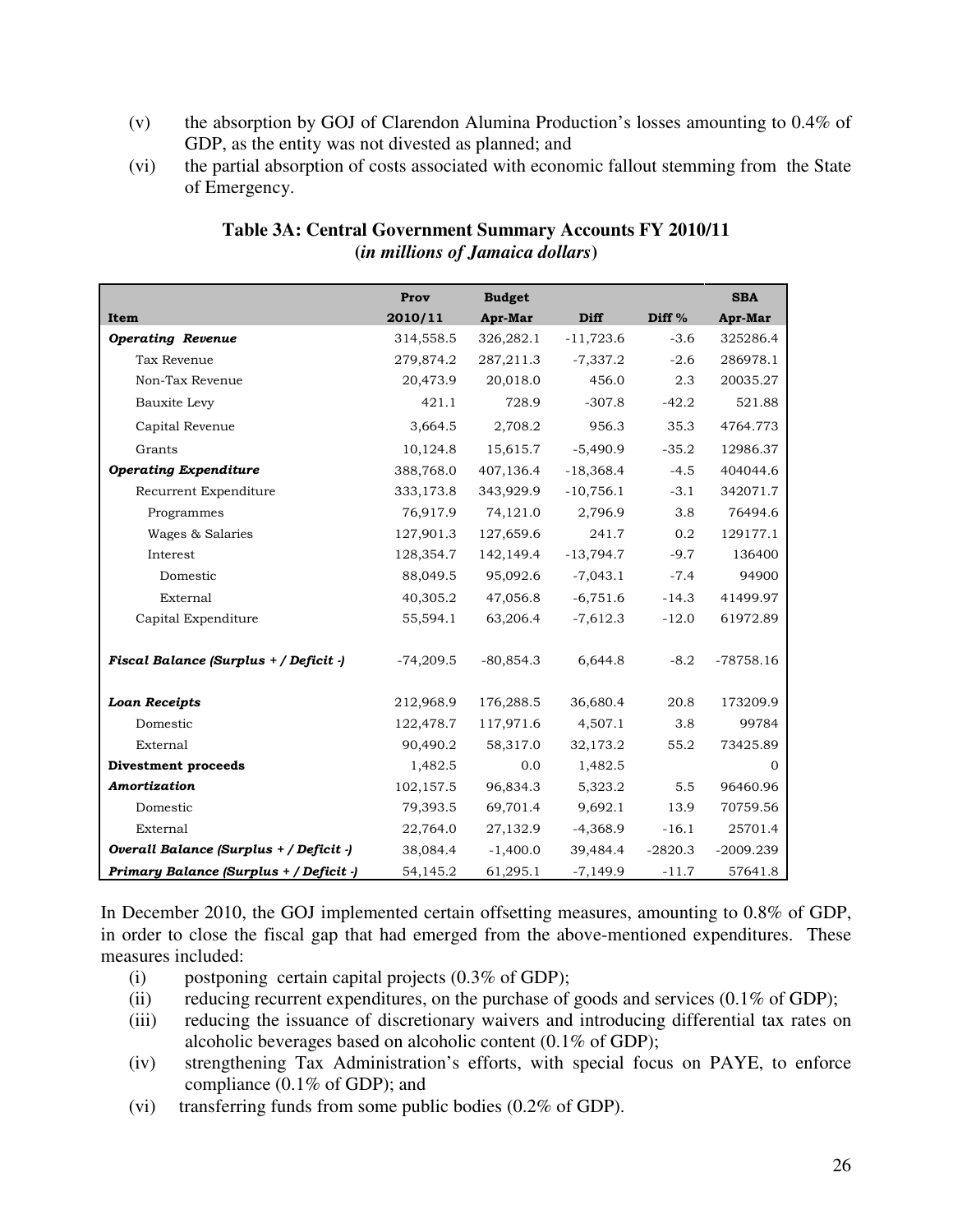For FY 2010/11, Central Government Operations generated a fiscal deficit of \$74,209.5mn, or 6.1% of GDP. This fiscal deficit outturn (Table 3A) is much better than the Budgeted deficit of \$80,854.3mn or 6.5% of GDP. The improvement in the fiscal deficit, relative to budget, resulted mainly from a lowering of expenditure in light of the shortfall in 'Revenue and Grants' or 'Operating Revenue'. The fiscal deficit of 6.1% of GDP represents a considerable improvement over the 10.9% deficit recorded for FY 2009/10. The improvement emanated from the expenditure side of the budget, which fell to 31.8% of GDP, from 38.0% in FY 2009/10. 'Revenue and Grants' on the other hand declined from 27.1% of GDP in FY 2009/10 to 25.7% of GDP in FY 2010/11.

Notably, the primary surplus of \$54,145.2mn fell below the revised target agreed to in the SBA of \$57,641.8mn by \$3,496.6mn or 6.1%. In comparison to the original Budget, the primary surplus outturn was lower by \$7,149.9mn or 11.7%. This level of primary surplus is equivalent to 4.4% of GDP, a reduction from the 6.1% of GDP recorded in the previous fiscal year.

#### *Operating Revenue*

The FY 2010/11 Budget profile had programmed a revenue growth of 8.7% over the previous fiscal year. The growth in revenue was predicated on:

- (1) the elasticity of the tax system;
- (2) an aggressive revenue enhancement programme by the Tax Authority; and
- (3) the full year impact of the December 2009 tax measures, which was expected to yield revenue equivalent to 1.7% of GDP in FY 2010/11.

Revenue performance, in FY 2010/11, was impaired by the decline in the domestic economy, occasioned by the sluggish global financial and economic recovery (including events in Europe that threatened economic recovery in the economies of developed countries), coupled with rising oil and other commodities prices. Growth in 'nominal income' was below projections, as the lower than anticipated domestic activity impacted the collections of Income & Profits and Production & Consumption taxes. Of note, the appreciation in the exchange rate and faster than programmed reductions in domestic interest rates, led to lower revenue intake, particularly International Trade Taxes and Withholding Tax on Interest, respectively.

Collections underperformed relative to Budget, with total revenue and grants of \$314,558.5mn falling below Budget by \$11,723.6mn, or 3.6%. Tax Revenue  $(2.6\%)$ , Bauxite Levy  $(42.2\%)$  and Grants (35.2%) fell below Budget, while Non-tax Revenue (2.3%) and Capital Revenue (35.3%) surpassed the amount originally budgeted.

#### *Tax Revenue*

With respect to Tax Revenue, collections of \$279,874.2mn were \$7,337.2mn or 2.6% below the amount budgeted (Table 3b). The shortfall was influenced by lower collections from most items. Income and Profits taxes continued to be the largest tax category, accounting for 37.6% of total taxes in the FY 2010/11.

Receipts from the Income and Profits tax category amounted to \$105,118.7mn, which was \$9,758.6mn, or 8.5% below Budget, with PAYE, Tax on Interest and Other Companies (corporate)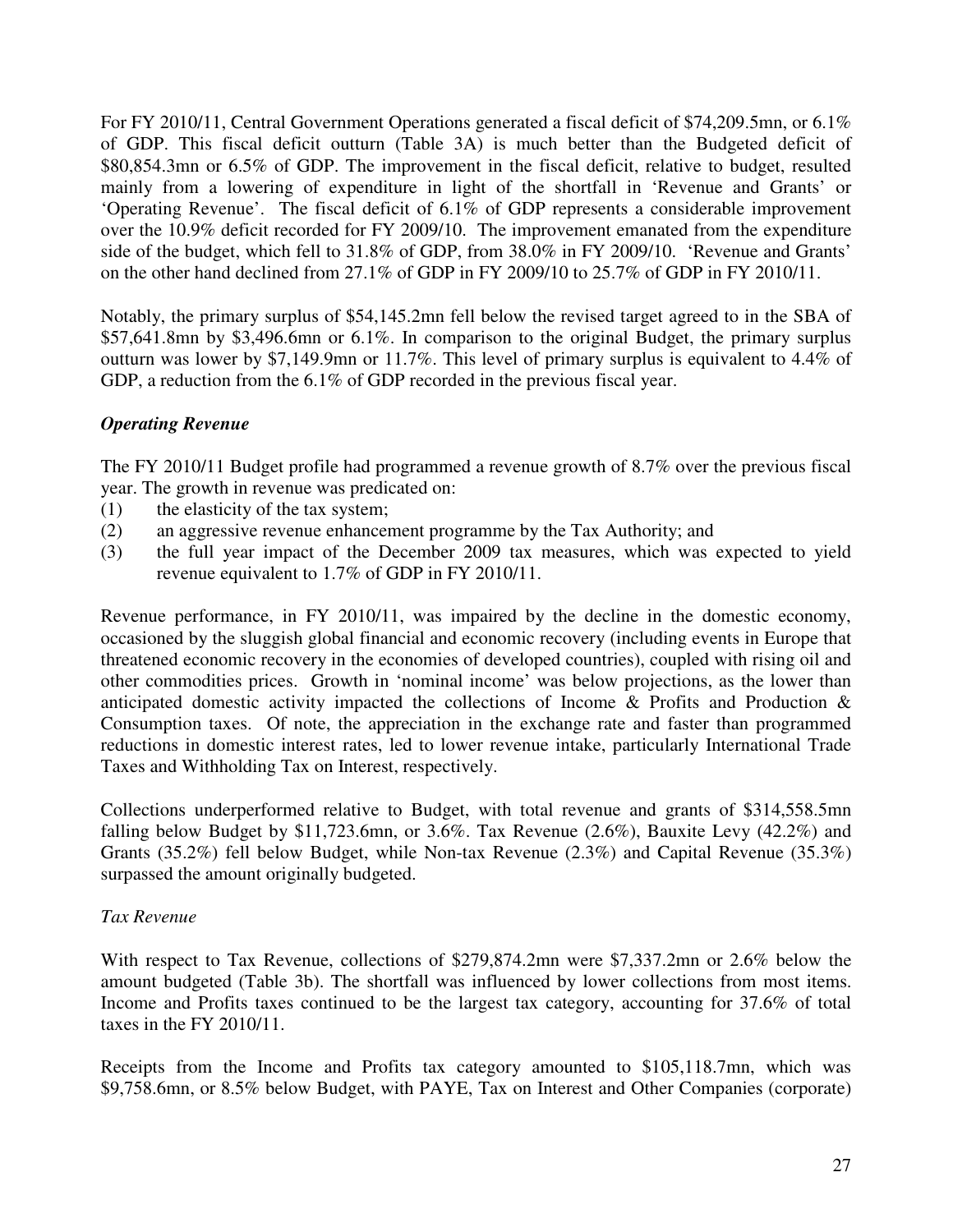taxes being the most significant contributors to the shortfall. The PAYE receipts of \$51,552.6mn fell below Budget by \$5,576.1mn (9.8%), partly due to job losses and lower than expected inflows from the progressive tax on incomes exceeding \$5.0mn.

These two factors, however, only partially explain the shortfall and indications are that there was an increase in the incidence of non-compliance. Accordingly, beginning in FY 2011/12 and over the medium term, special emphasis will be placed on PAYE in an effort to reduce evasion and increase compliance. With respect to Tax on Interest, there was a \$3,245.9mn (17.6%) shortfall when compared to Budget, due mainly to lower than budgeted interest payments by the GOJ, higher than anticipated refunds and faster than programmed reductions in interest rates within the economy. Corporate taxes at \$32,480.9mn fell 3.5% below budget due largely to the decline in economic activity.

Production and Consumption tax receipts of \$78,571.4mn were broadly in line with Budget, falling short by just 1.6%, as over-performance in some items (Education Tax and Stamp Duty) was generally offset by shortfalls on the other items.

Receipts from the International Trade category totalled \$94,144.0mn, which were 4.4% above Budget, with most of the sub-categories registering higher collections than originally budgeted. Collections increased over FY 2009/10 by 26.4% mainly as a result of revenue enhancing measures, which were introduced in the fourth quarter of FY 2009/10.

Additionally, collections were buoyed by improved administrative efforts aimed at 'plugging' leakages, including under invoicing. Of note, the Environmental Levy of \$2,040.1mn fell 11.6% below Budget, due to lower than programmed imports as well as the appreciation in the value of the Jamaica dollar.

#### *Other Revenue*

Non-tax Revenue performed slightly above expectations with total collections of \$20,473.9mn exceeding Budget by 2.3%, as receipts from departmental and miscellaneous revenues were primarily responsible for the over-performance. Capital Revenue receipts registered a \$956.3mn (35.3%) increase over Budget due to a higher than expected transfer from a public body, namely Financial Institution Services. Receipts from the Bauxite Levy were however \$307.8m, or 42.2% less than Budget, due to the later than expected re-opening of a bauxite/alumina plant and concessions granted to encourage restart of production.

#### *Grants*

Grant receipts amounted to \$10,124.8mn, a shortfall of \$5,490.9mn (35.2%) against Budget. This shortfall was due mainly to the delay in programmed proceeds from the European Union (EU), coupled with the appreciation of the Jamaica dollar against the Euro. In addition, the lower than planned GOJ capital spending led to delays in disbursement of planned inflows. The delayed disbursement reflected in FY 2010/11 will however be rescheduled into the following fiscal year.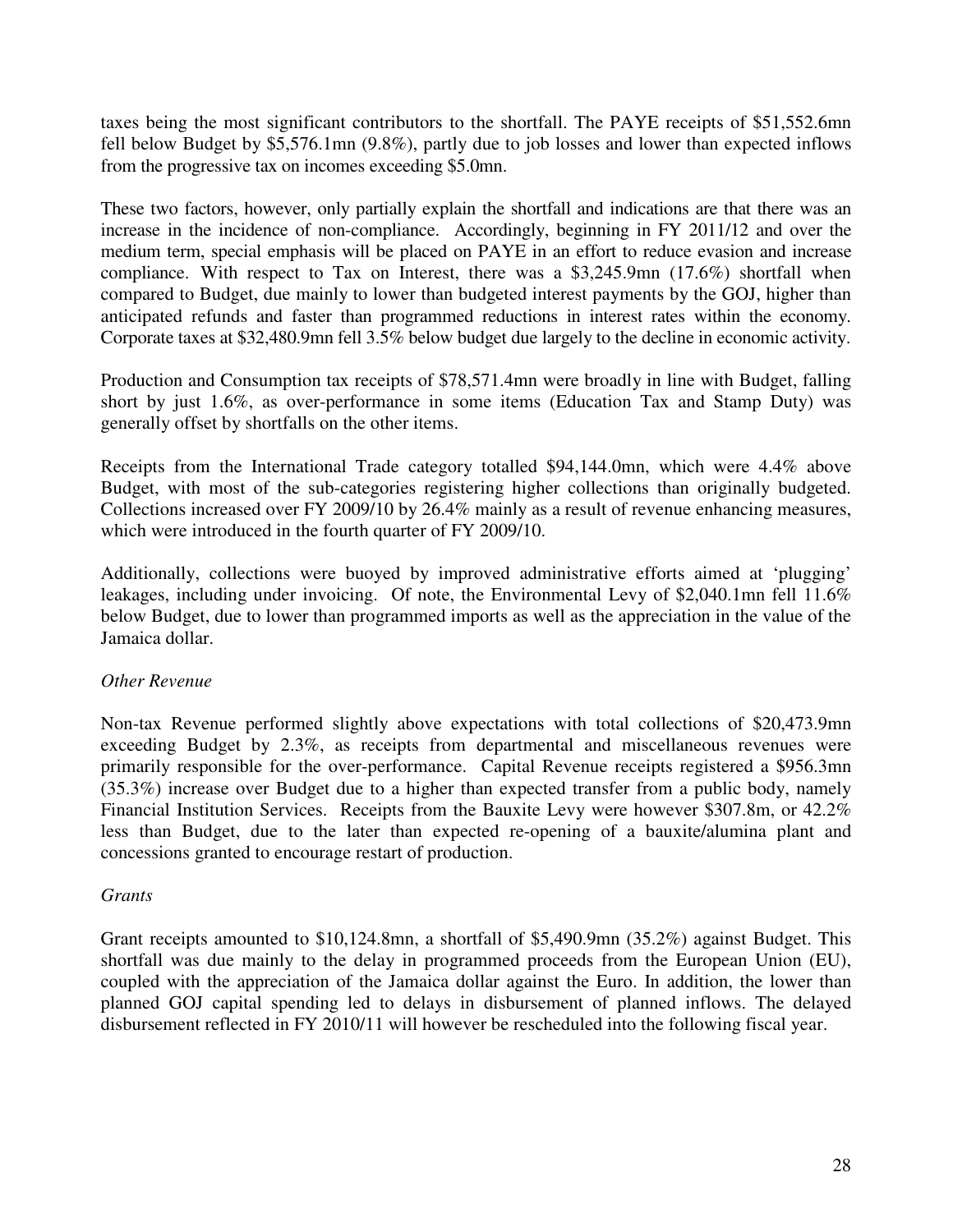|                             | Prov.     | <b>Budget</b> |             |                   | <b>SBA</b> |
|-----------------------------|-----------|---------------|-------------|-------------------|------------|
|                             | Apr-Mar   | Apr-Mar       | Diff        | Diff <sup>%</sup> | Apr-Mar    |
| Revenue & Grants            | 314,558.5 | 326,282.1     | $-11,723.6$ | $-3.6$            | 325,286.4  |
| <b>Tax Revenue</b>          | 279,874.2 | 287,211.3     | $-7,337.2$  | $-2.6$            | 286,978.1  |
| Income and profits          | 105,118.7 | 114,877.3     | $-9,758.6$  | $-8.5$            | 112,316.9  |
| Bauxite/alumina             | 866.3     | 981.6         | $-115.3$    | $-11.7$           | 1,171.9    |
| Other companies             | 32,480.9  | 33,657.3      | $-1,176.5$  | $-3.5$            | 33,412.3   |
| PAYE                        | 51,552.6  | 57,128.7      | $-5,576.1$  | $-9.8$            | 54,297.1   |
| Tax on dividend             | 1,032.3   | 620.4         | 411.8       | 66.4              | 931.5      |
| Other individuals           | 4,001.8   | 4,058.5       | $-56.7$     | $-1.4$            | 4,272.6    |
| Tax on interest             | 15,184.9  | 18,430.8      | $-3,245.9$  | $-17.6$           | 18,231.5   |
| Environmental Levy          | 2,040.1   | 2,306.5       | $-266.5$    | $-11.6$           | 2,315.7    |
| Production and consumption  | 78,571.4  | 79,823.8      | $-1,252.3$  | $-1.6$            | 81,334.5   |
| <b>SCT</b>                  | 8,647.9   | 9,613.2       | $-965.3$    | $-10.0$           | 8,746.6    |
| Motor vehicle licenses      | 1,782.7   | 1,974.8       | $-192.1$    | $-9.7$            | 1,890.1    |
| Other licenses              | 265.5     | 510.5         | $-245.0$    | $-48.0$           | 313.8      |
| Betting, gaming and lottery | 1,532.8   | 1,675.8       | $-143.0$    | $-8.5$            | 1,656.5    |
| <b>Education Tax</b>        | 13,096.5  | 12,399.0      | 697.5       | 5.6               | 12,508.9   |
| Contractors levy            | 793.6     | 851.2         | $-57.6$     | $-6.8$            | 855.4      |
| GCT (Local)                 | 46,389.9  | 46,787.0      | $-397.1$    | $-0.8$            | 49,376.8   |
| Stamp Duty (Local)          | 6,062.4   | 6,012.3       | 50.2        | 0.8               | 5,986.5    |
| <b>International Trade</b>  | 94,144.0  | 90,203.7      | 3,940.2     | 4.4               | 91,010.9   |
| Custom Duty                 | 20,487.7  | 23,747.9      | $-3,260.2$  | $-13.7$           | 24,125.9   |
| Stamp Duty                  | 1,393.2   | 1,373.7       | 19.5        | 1.4               | 1,348.7    |
| <b>Travel Tax</b>           | 3,930.6   | 2,550.6       | 1,380.0     | 54.1              | 2,894.6    |
| GCT (Imports)               | 38,520.6  | 31,244.0      | 7,276.6     | 23.3              | 32,417.5   |
| SCT (imports)               | 29,811.8  | 31,287.4      | $-1,475.6$  | $-4.7$            | 30,224.2   |
| <b>Non-Tax Revenue</b>      | 20,473.9  | 20,018.0      | 456.0       | 2.3               | 20,035.3   |
| <b>Bauxite Levy</b>         | 421.1     | 728.9         | $-307.8$    | $-42.2$           | 521.8      |
| Capital Revenue             | 3,664.5   | 2,708.2       | 956.3       | 35.3              | 4,764.8    |
| Grants                      | 10,124.8  | 15,615.7      | $-5,490.9$  | $-35.2$           | 12,986.4   |

#### **Table 3B: Details of Revenue FY 2010/11 (***in millions of Jamaica dollars***)**

#### *Expenditure*

Total spending for FY 2010/11 of \$388,768.0mn was \$18,368.4mn or 4.5% less than originally budgeted (Table 3a), with both Recurrent and Capital Expenditure being lower. Compared to FY 2009/10, total spending during FY 2010/11 decreased by 7.8%, roughly the same in real terms.

#### *Recurrent Expenditure*

Recurrent Expenditure totalled \$333,173.8mn, a reduction of \$10,756.1mn or 3.1% below the original Budget. The main contributor to the reduction was lower than programmed Interest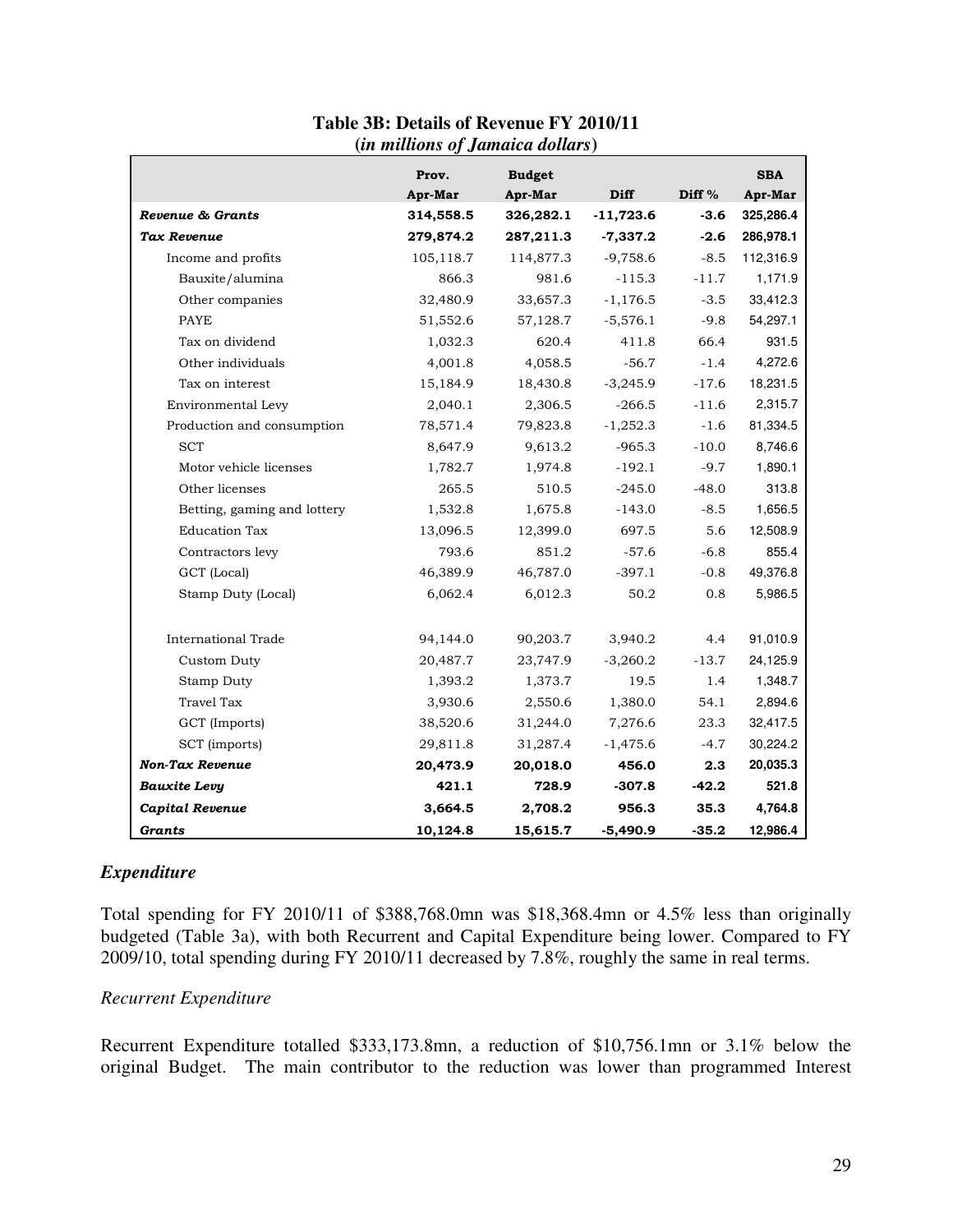payments. This level of Recurrent Expenditure represented a decrease of 13.9%, compared to FY 2009/10, a real decrease of over 21.7%.

Spending on *Recurrent Programmes* (goods and services) of \$76,917.9mn was \$2,796.9mn (3.8%) more than the amount budgeted and 6.7 % more than the previous fiscal year. The higher spending on *Recurrent Programmes* in FY 2010/11 stemmed from, inter alia, the costs associated with Tropical Storm Nicole, the civil disturbances during May 2010 and higher than anticipated pension payments.

Expenditure on *Wages & Salaries,* for FY 2010/11, was programmed to increase mainly as a result of retroactive payments (back-pay) to certain groups of public sector workers with outstanding contractual obligations relating to contracts predating the wage freeze, which commenced in April 2009. The aforementioned resulted in *Wages and Salaries* at \$127,901.3mn being in line with budget, deviating by only 0.2%.

*Interest Payments* of \$128,354.7mn was \$13,794.7mn (9.7%) below Budget, with both external and domestic *Interest Payments,* being less than budgeted. When compared to the previous fiscal year, *Interest Payments*, decreased by 32.0% with domestic and external interest payments decreasing by 39.2% and 8.1%, respectively.

Lower domestic *Interest Payments* resulted from, inter alia, the success of the JDX programme, which saw extended maturity payments coupled with lower than projected interest rates, the appreciation in the value of the Jamaican dollar and lower than budgeted contingency payments. At the same time, savings from lower external interest payments emanated from the greater than anticipated appreciation in the exchange rate, lower than anticipated loan raising expenses and a reduction in international interest rates, mainly on multilateral loans.

Interest costs as a proportion of GDP decreased significantly to 10.5% relative to 17.0% recorded in FY 2009/10. As a share of total expenditure, *Interest Payments* stood at 33.0% in FY 2010/11 compared to 44.8% in FY 2009/10. In addition, while *Interest Payments* consumed 71.0% of tax revenue in FY 2009/10, this figure plummeted in FY 2010/11 to 45.8% of tax revenue. Interest costs as a proportion of total revenue in FY 2010/11 amounted to 40.8%, compared to 62.9% in FY 2009/10, and an average of 49.5% for the last three years. This favourable trend of declining interest costs to total revenue is expected to continue throughout the medium term.

#### *Capital Expenditure*

Expenditure on Capital Programmes of \$55,594.1mn was \$7,612.3mn (12.0%) below Budget. The lower capital expenditure was mainly as a result of the GOJ's attempt to contain spending in the face of lower than budgeted revenue. Despite the reduction against Budget, Capital spending was nevertheless, 61.5% higher than in FY 2009/10. Costs associated with the divestment of Air Jamaica was chiefly responsible for the increase in FY 2010/11 relative to FY 2009/10. When Air Jamaica divestments costs are excluded, capital spending stood at \$37,637.32mn, an increase of \$3,223.3mn, or 9.4% (close to 2% in real terms) relative to the previous fiscal year.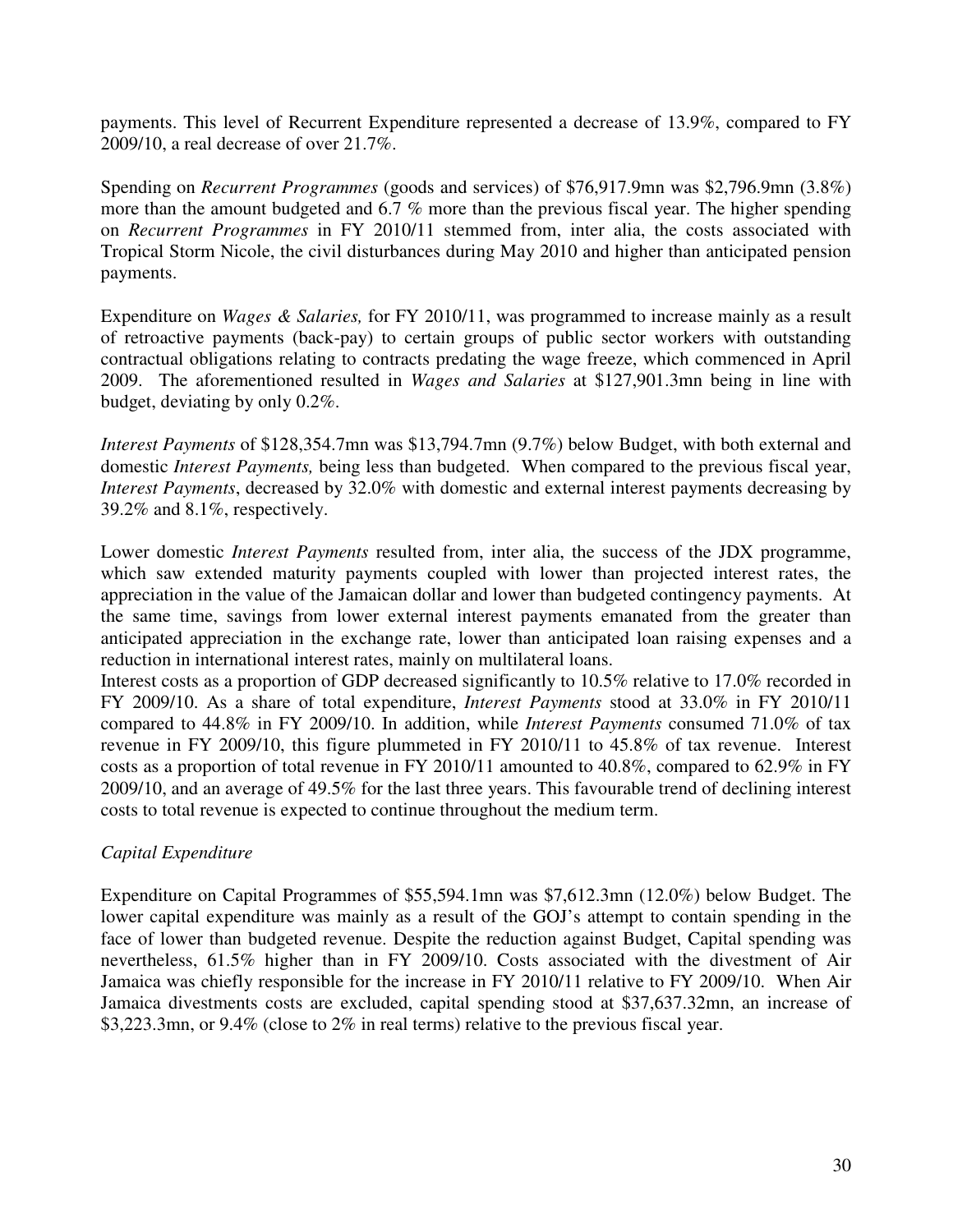#### *Financing*

The Central Government financed the fiscal deficit of \$74,209.5mn through net borrowing of \$110,811.4mn (loans of \$212,968.9mn less amortization payments of \$102,157.5mn) and divestment receipts of \$1,482.5mn, resulting in an overall (balance) cash surplus of \$38,084.4mn for FY 2010/11. Gross loan receipts totaled \$212,968.9mn; a 20.8% increase over the amount originally budgeted and comprised domestic receipts of \$122,478.7mn and loans from external sources of \$90,490.2mn. The additional loan inflows included the US\$400.0mn raised on the international capital market to pre-finance payment obligations due in FY 2011/12.

#### **Public Bodies Operations: FY 2010/11**

Public Bodies, defined as statutory bodies, authorities or government companies constitute a significant element of the overall public sector. The functions carried out by Public Bodies cover a wide spectrum of activities including developmental, regulatory and commercial. Despite the diversity, Public Bodies are instruments of public policy and therefore operate either as facilitators or direct actors in the process of development and growth of the economy.

The estimated<sup>5</sup> Overall Balance (OB) performance of the public bodies for 2010-11 was a deficit of \$9,890.2mn, which is a \$2,009.8mn or 17.0% better than the targeted deficit of \$11,900.0mn. This performance reflects the composite of both groups of public bodies, namely nineteen Selected Public Bodies (SPBs) and forty-seven Other Public Bodies (OPBs). The SPBs reported an OB deficit of \$10,092.8mn, which compared favourably with the target of \$11,900.0mn; while the OPBs returned a surplus OB of \$202.7mn against a zero target. These calculations are based on the 1986 Government Finance Statistics (GFS) method, which were modified by the International Monetary Fund (IMF) representatives in 2009. The modified IMF version is the basis on which the targets in Standby Arrangement were set and will be the basis of this analysis.

Public Bodies that had a significant impact on the outturn for FY 2010/11 were Clarendon Alumina Productions Limited (CAP), National Housing Trust (NHT), Petrojam and the Road Maintenance Fund (RMF). Summary information on these entities is provided below.

#### *CAP*

The financial position of CAP continued to deteriorate, with increases in production costs (fuel, caustic, bauxite) outpacing revenue over the past 5 years. The company has therefore incurred losses consistently over the period contributing to an accumulated deficit totalling US\$189.9mn and working capital deficit of US\$51.6mn at March 31, 2011.

Given its financial difficulties, the Company therefore remained unable to service its debt obligations adequately (*exclusive of liabilities to Alcoa*). GOJ had anticipated that the company would have been privatized during the year. This target was not achieved; hence debt used to finance capital expenditure and ongoing losses totalled approximately US\$400.0 mn at March 31, 2011. The GOJ has therefore had to honour debt servicing cost of US\$17.0mn relating to the CAP

 $\overline{a}$ <sup>5</sup> The Estimated Overall Balance for 2010-11 does not reflect a final performance for the year. This figure is comprised of actual data for at a portion of the year (mainly to December 2010) and projection to the end of March 2011. The actual performance will be tabulated in May when the final returns will be made.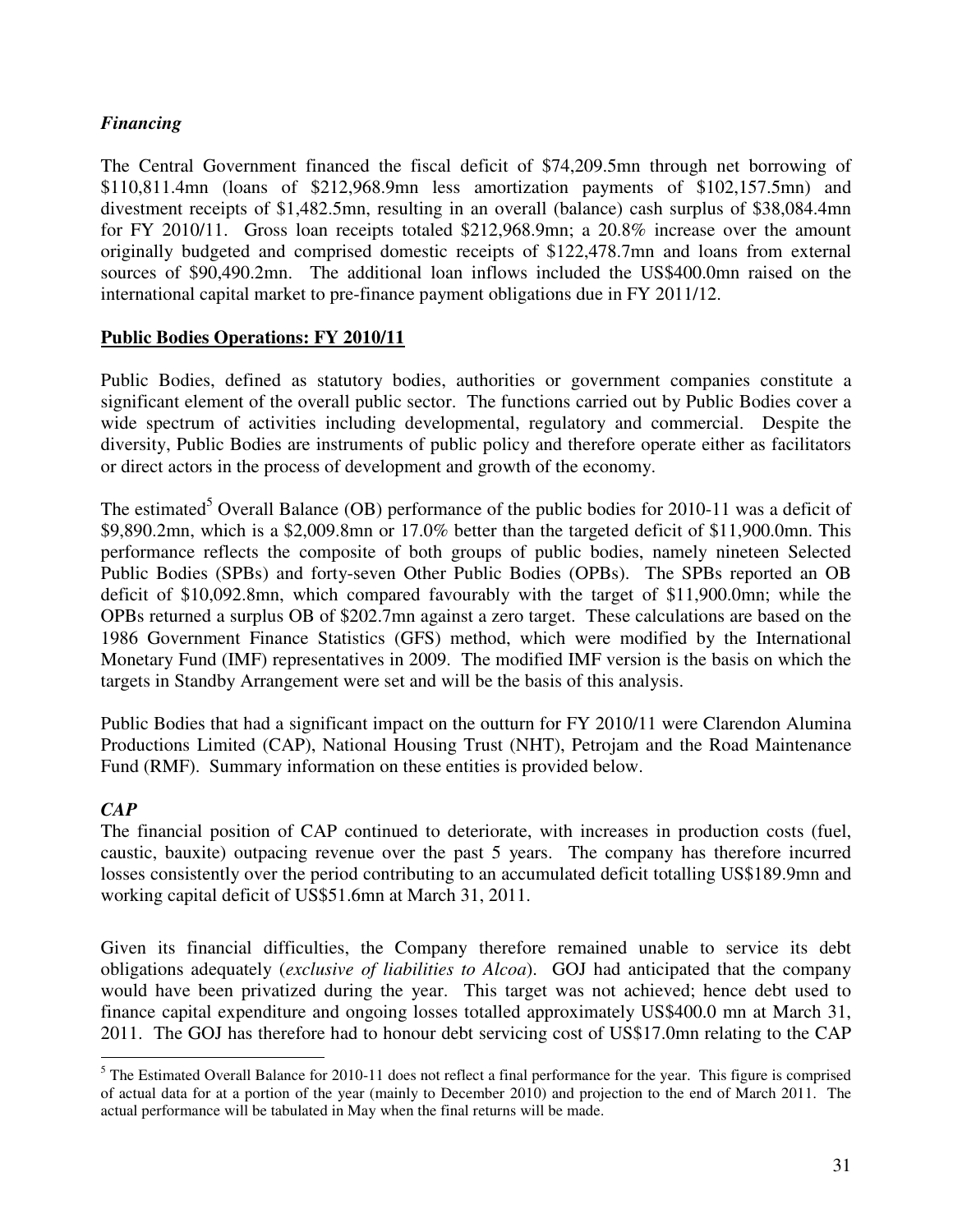2021 (US\$200.0mn) Bond during the period. Additionally approval was granted for CAP to access advances (short-term loans) totalling US\$55.0mn to honour an obligation with the joint venture partner Alcoa, in respect of operating expenses.

Net loss before GOJ grant is estimated at US\$95.8mn versus budget of \$66.0mn. The overrun on production cost was influenced by variances in bauxite, caustic, labour, fuel, repairs and maintenance material. These overruns were represented by a mix of price and efficiency variances, indicating possible deficiencies in cost management, production processes and the quality and blend of raw materials (bauxite and caustic).

CAP incurred an overall balance deficit of US\$46.0mn versus a budgeted surplus of US\$28.9mn. This outturn was mainly on account of un-programmed payment against arrears to Jamalco.

#### *NHT*

NHT estimates that at the end of FY 2010/11 it will realise a net surplus of \$1,657.2mn, from income and expenditure of \$8,681.5mn and \$7,024.4mn respectively. The estimated surplus represents an improvement of \$622.2mn on the \$1,034.9mn surplus budgeted to March 31, 2011. Contributing to this increase is the estimated improvement of \$807.4mn in revenue, due largely to improved miscellaneous income of \$1,424.8mn compared to \$921.0mn. This resulted from increased deposits collected for scheme units to be sold and penalty charges.

The NHT had projected \$25,148.9mn for its capital expenditure programme; 97.0% of which relates to the provision of housing. However, this target was revised to \$20,148.9mn in order to accommodate increased expenditure by the RMF. The NHT is expecting to close FY 2010/11 with expenditure of \$21,353.7mn and capital revenues of \$21,515.9mn, which will be adequate to finance its capital programme.

The Trust is also estimating a surplus Overall Balance of \$2,279.0mn; an improvement of \$5,279.2mn on the deficit of \$2,979.5mn budgeted to March 2011. This improvement is largely attributable to the reduced capital expenditure of \$21,353.7mn compared to budgeted expenditure of \$25,148.9mn.

#### *Petrojam*

The operations of Petrojam continue to be impacted by the occurrences in the global petroleum industry. Based on the geo-political events in the first quarter of calendar year 2011, gross margins strengthened due mainly to strong market conditions that pushed product prices significantly above that of crude. Average selling price of US\$91.17 per barrel surpassed the budget of US\$80.12 per barrel. Consequently, net profit before tax of \$3,205.0mn is estimated, compared with budget of \$1,733.0mn.

An Overall Balance deficit of \$2,124.0mn is estimated for the year, an improvement of \$2,925.0mn on the budgeted deficit of \$5,049.0mn. The main contributors to this performance are:

• Improvement in gross margin from 5.43% to 6.82%. Consequently, the estimated current balance of \$26,766.0mn is ahead of budget by \$4,722.0mn or 21.0%.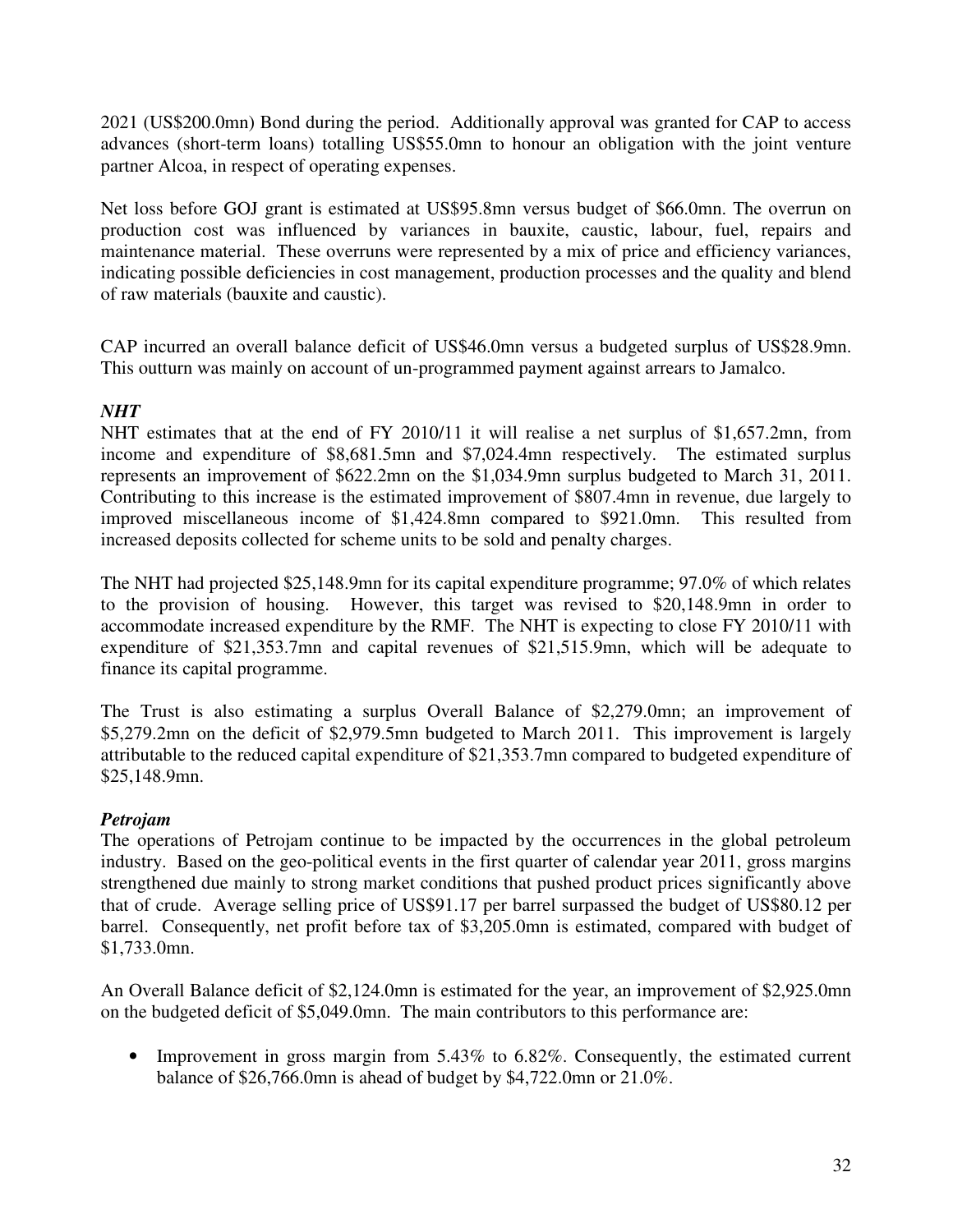- Net outflow of \$2,118.0mn in accounts receivable/payable; this compares favourably with the budgeted decline of \$3,108.0mn.
- Capital expenditure shortfall of \$1,367.0mn. The under expenditure on capital projects relates to general delays, human resource constraints and feeder projects to the Refinery Upgrade Programme that were deferred pending the decision on the way forward. Only \$934.0mn or 41.0% is expected to be spent from a total of \$2,302.0mn.

Notably, Petrojam had sought approval to access additional financing support during quarter ended December 31, 2010 arising from the change to a calendar year basis governing the PetroCaribe Agreement. This was shifted from a July to June basis, which at end August resulted in Petrojam exhausting its volume allocation for 2010. With the exhaustion of supply quota, products were supplied by PDVSA $<sup>6</sup>$  to Petrojam on a strict commercial basis with a credit period of 20 days,</sup> compared to credit period of 90 days under the PetroCaribe Agreement. This situation was normalized by March 31, 2011, on the return to the original conditions per the Agreement.

#### *RMF*

RMF estimates that it will end FY 2010/11 incurring an Overall Balance deficit of \$4,458.5mn compared to the original deficit balance of \$46.9mn. This significant deterioration relates to projects under the Jamaica Development Infrastructure Programme (JDIP), which were not included in the original budget, but were subsequently approved in the First Supplementary Estimates.

Notably JDIP expenses are included in operating (current) revenue for the RMF given that the Fund does not own the assets, (roads, bridges and road fixtures) being upgraded. Therefore total expenditure of \$6,934.6mn will reflect an increase of \$5,992.7mn compared to the original budgeted expenditure. It is envisioned that US\$60mn will be spent on the first year of the project (October 2010 to March 2011). Notably of the China loan amount of US\$51.0mn (85.0%), only US\$36.0mn (J\$3,096.0mn) was recorded as being utilized at the end of January 2011.

Operating income of \$2,069.7mn should reflect an increase of \$1,313.7mn. However this will not adequately support the significant increase in current expenses of \$5,992.7mn, hence the net deficit of \$4,864.9mn.

RMF expects to collect \$738.5mn from motor vehicle licenses and \$1,293.5mn from the fuel cess. Fuel cess collected during the year was used to service debt and fund part of the GOJ's contribution of US\$9.0mn to the JDIP.

 $\overline{a}$ 

<sup>6</sup> Petroleos de Venezuela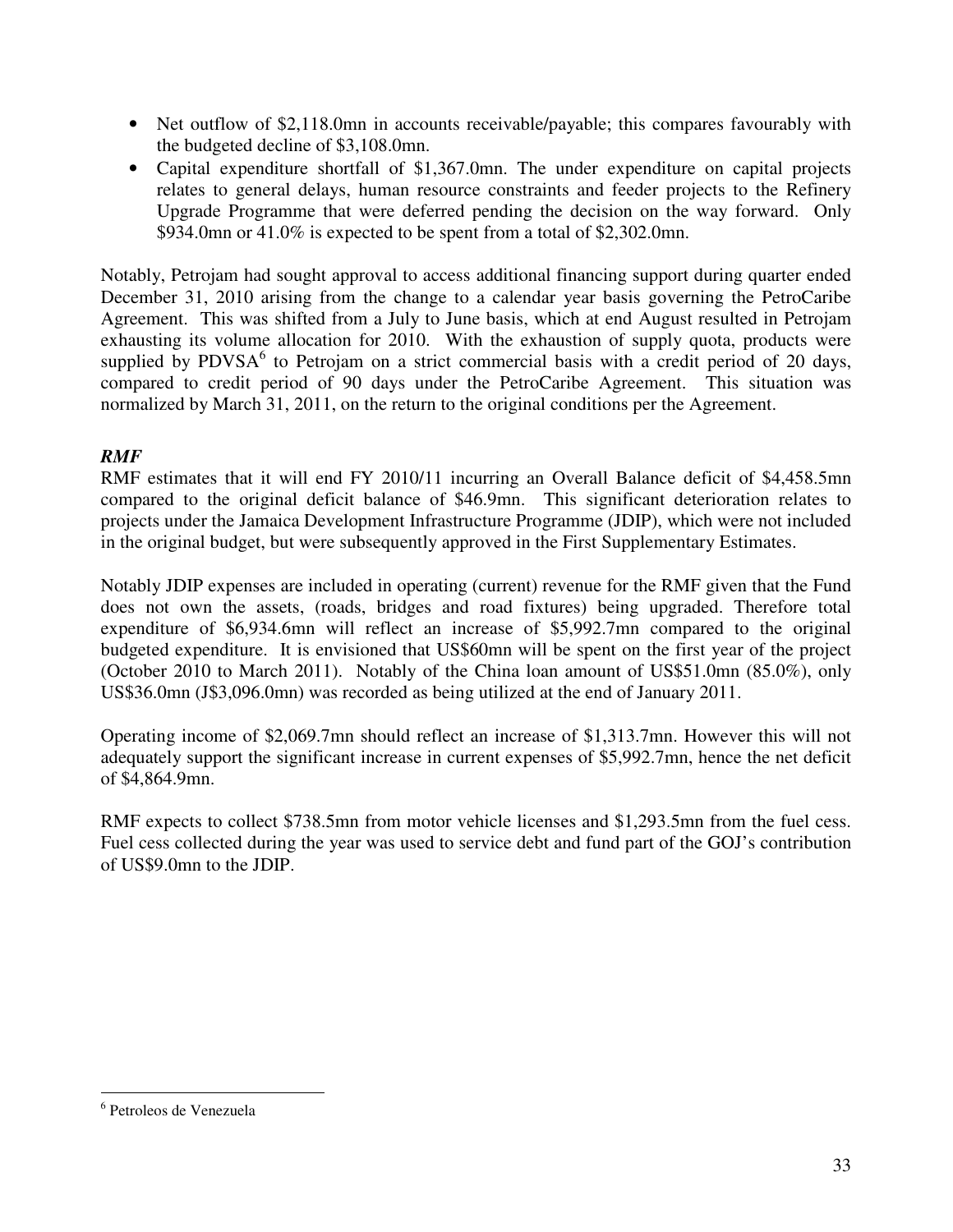| <b>Public Bodies (Selected &amp; Others)</b> | <b>SPBs</b>      | <b>OPBs</b>      |                  |
|----------------------------------------------|------------------|------------------|------------------|
| <b>IMF Version</b>                           | <b>Estimated</b> | <b>Estimated</b> | <b>TOTAL PBs</b> |
| <b>Statement 'A' Flow of Funds</b>           | 2010/11          | 2010/11          | 2010/11          |
| 1. Current Revenue                           | 249,849.2        | 43,743.9         | 293,593.0        |
| 2. Current Expenses                          | $-229,830.5$     | $-39,172.7$      | $-269,003.1$     |
| 3. Current Balance                           | 20,018.7         | 4,571.2          | 24,589.9         |
| 4. Adjustments                               | 8,082.0          | 1,579.9          | 9,661.9          |
| Change in Accounts                           | 0.0              | 0.0              | 0.0              |
| Receivable/Payable                           | $-1,654.3$       | 1,099.2          | $-555.0$         |
| Items not requiring outlay of cash:          | 0.0              | 0.0              | 0.0              |
| Depreciation                                 | 8,531.5          | 813.0            | 9,344.5          |
| Other Non-Cash Items                         | 67.3             | $-292.5$         | $-225.2$         |
| Prior Year Adjustment                        | 1,137.5          | $-16.9$          | 1,120.6          |
| 5. Operating Balance                         | 28,100.7         | 6,151.1          | 34,251.8         |
| 6. Capital Account                           | $-32,902.6$      | $-4,636.1$       | $-37,538.8$      |
| Revenue                                      | 21,516.0         | 0.0              | 21,516.0         |
| Expenditure                                  | $-51, 175.6$     | $-3,222.2$       | $-54,397.9$      |
| Investment                                   | $-438.6$         | $-28.6$          | $-467.2$         |
| Change in Inventory                          | $-2,804.4$       | $-1,385.3$       | $-4,189.7$       |
| 7. Transfers from Government                 | 18,043.3         | 125.0            | 18,168.3         |
| Loans                                        | 0.0              |                  | 0.0              |
| Equity                                       | 0.0              | 0.0              | 0.0              |
| On-Lending                                   | 0.0              | 0.0              | 0.0              |
| Other                                        | 18,043.3         | 125.0            | 18,168.3         |
| 8. Transfers to Government                   | $-23,334.2$      | $-1,437.3$       | $-24,771.5$      |
| Dividend                                     | $-58.7$          | $-574.9$         | $-633.5$         |
| Loan Repayments                              | 0.0              |                  | 0.0              |
| Corporate Taxes                              | $-124.6$         | $-94.0$          | $-218.6$         |
| Other                                        | $-23,151.0$      | $-768.4$         | $-23,919.4$      |
| 9. OVERALL BALANCE (5+6+7+8)                 | $-10,092.8$      | 202.7            | -9,890.2         |
| 10. FINANCING (11+15)                        | 10,092.8         | $-202.7$         | 9,890.2          |
| 10a. Total                                   | 321.3            | 27.7             | 349.0            |
| Capital Revenue (except NHT)                 | 622.4            | 27.7             | 650.1            |
| Loans                                        | 0.0              | 48.0             | 48.0             |
| Equity                                       | 0.0              | 0.0              | 0.0              |
| On-Lending                                   | 0.0              | 0.0              | 0.0              |
| Loan Repayments                              | $-301.1$         | $-48.0$          | $-349.1$         |
| 11. Total Foreign (12+13+14)                 | 11,000.9         | 22,965.4         | 33,966.4         |
| 12. Government Guaranteed Loans              | 3,658.0          | 4,794.7          | 8,452.7          |
| Disbursement                                 | 7,136.8          | 4,794.7          | 11,931.5         |
| Amortization                                 | $-3,478.8$       | 0.0              | $-3,478.8$       |
| 13. Direct Loans                             | 7,368.6          | 18,170.7         | 25,539.4         |
| Long Term:                                   | 3,621.2          | 18,170.7         | 21,792.0         |
| Disbursement                                 | 7,965.2          | 18,238.2         | 26,203.4         |
| Amortisation                                 | $-4,344.0$       | $-67.4$          | $-4,411.4$       |
| Short Term:                                  | 3,747.4          | 0.0              | 3,747.4          |
| Change in Trade Credits                      | 3,747.4          | 0.0              | 3,747.4          |
| 14. Change in Deposits Abroad                | $-25.7$          | 0.0              | $-25.7$          |
| 15. Total Domestic (16+17+18)                | $-1,229.4$       | $-23,195.8$      | $-24,425.2$      |
| 16. Banking System                           | 3,363.0          | 1,064.3          | 4,427.3          |
| Loans (Change)                               | $-2,413.2$       | 13.0             | $-2,400.2$       |
| Overdraft (Change)                           | 3,851.9          | $-8.1$           | 3,843.7          |
| Deposits (Change)                            | 1,924.3          | 1,059.4          | 2,983.7          |
| 17. Non-Banks (Change)                       | $-381.3$         | $-87.3$          | $-468.6$         |
| 18. Other (Change)                           | $-4,211.1$       | $-24,172.8$      | $-28,383.9$      |

# **Table 3C: Summary of Outturn for FY 2010/11**

**\*** *Items reclassified as financing by the IMF and therefore shown below the line*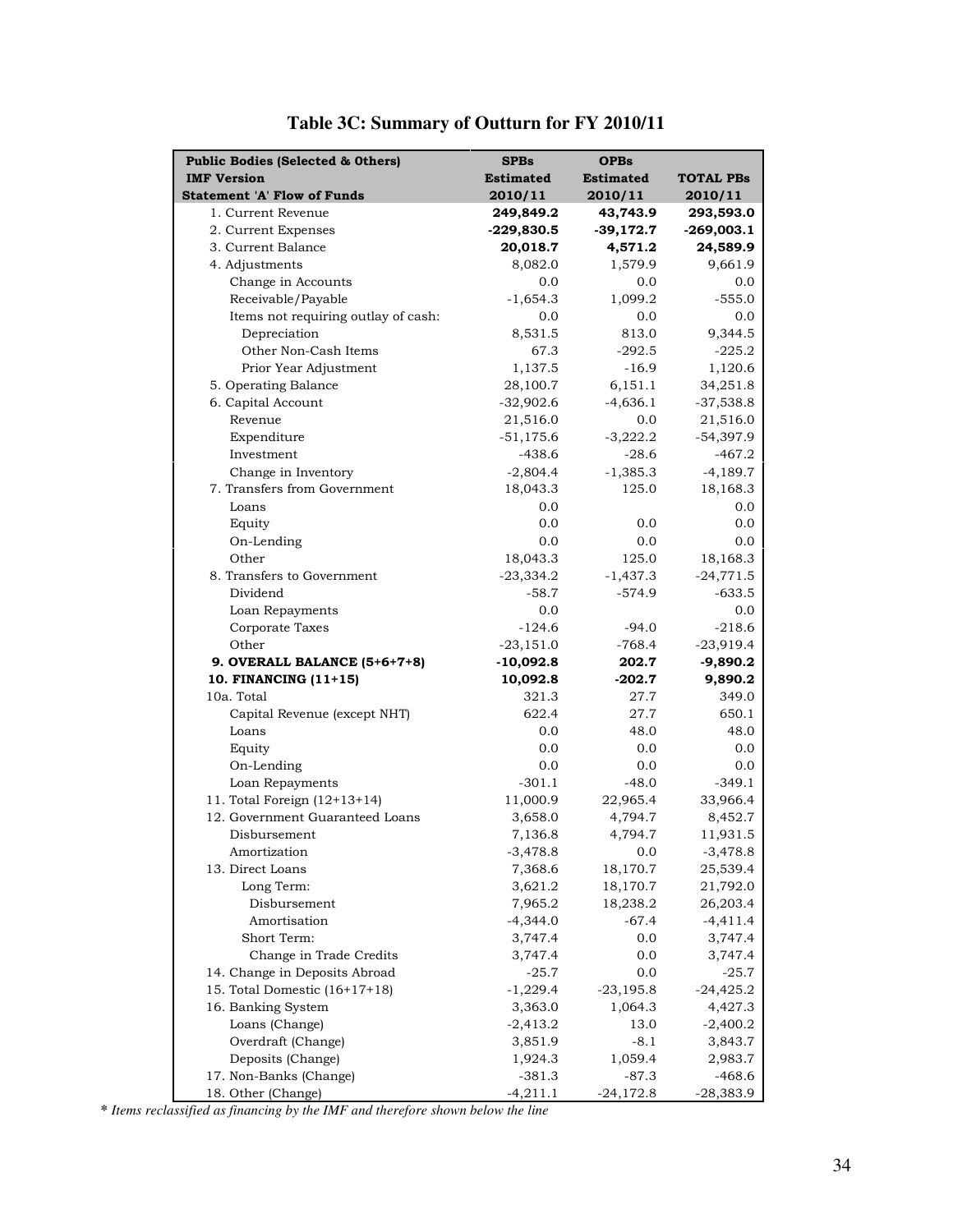#### **Public Debt Stock**

Jamaica's total public debt stood at \$1,570,368.3mn or 128.3% of GDP at the end of FY 2010/11 (Table 3D). This represented a 9.5% increase over the \$1,434,755.8mn or 129.3% of GDP at the end of FY 2009/10. The stock movement during the course of FY 2010/11 was mainly attributable to:

- Financing of the fiscal deficit;
- Raising of the US\$400.0mn on the International Capital Markets to pre-finance repayment obligations that fall due in FY 2011/12;
- Receiving disbursements from the IMF;
- Assuming debts of the Sugar Company of Jamaica (SCJ); and
- Issuing of securities to BOJ for capitalized interest on former FINSAC Bonds.

|              | 2009/10      | 2010/11      |
|--------------|--------------|--------------|
| (J\$mm)      |              |              |
| Domestic     | 758,700.40   | 809,370.00   |
| External     | 676,055.40   | 760,998.30   |
| <b>TOTAL</b> | 1,434,755.80 | 1,570,368.30 |
|              |              |              |
| (% GDP)      |              |              |
| Domestic     | 68.4         | 66.1         |
| External     | 60.9         | 62.2         |
| TOTAL        | 129.3        | 128.3        |

#### **Table 3D: Total Debt Stock**

The domestic debt stood at \$809,370.0mn or 66.1% of GDP at the end of FY 2010/11, which was 6.7% higher than the \$758,700.4mn registered at the end of FY 2009/10. In addition, explicit domestic guarantees amounted to \$26,403.4mn or 2.2% of GDP at the end of FY 2010/11.

With respect to the stock of public and publicly-guaranteed external debt, this rose to \$760,998.3mn (US\$8,874.8mn) or 62.2% of GDP at the end of FY 2010/11, representing an increase of 12.5% over the stock at the end of FY 2009/10. A significant contributor to this increase was the raising of US\$400.0mn on the International Capital Markets to pre-finance the repayment of the US\$400.0mn Bond, due in May 2011.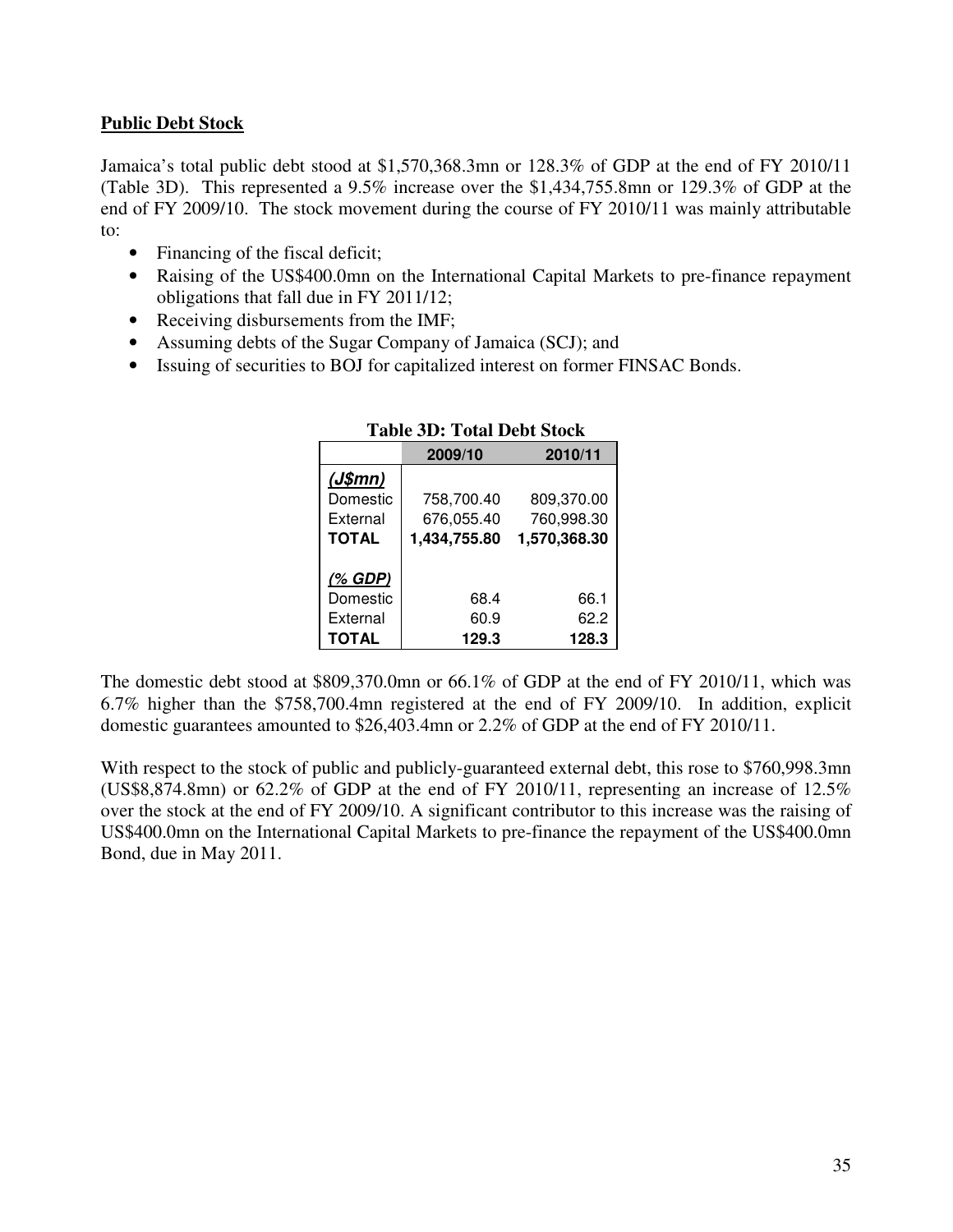#### **The Government's Medium Term Fiscal Strategy**

The Government's medium term fiscal strategy is formulated to support the overarching goal of sustainable economic growth. The aim of the fiscal strategy is to reduce, then eliminate the fiscal deficit and concomitantly reduce the public debt and maintain it at sustainable levels. This strategy is to be anchored by prudent expenditure management practices and adoption of a more simple, equitable, and fair tax system that will elastically generate adequate revenue to facilitate the efficient provision of public goods by the State. Balancing the budget and lowering debt service costs provide choices as well as increased fiscal space to better enable the country to handle future 'shocks', the ongoing pressure for better public sector remuneration as well as social and infrastructure development.

Notwithstanding the challenges in the global and local economy, the medium-term policies, embodied in this Fiscal Management Strategy (FMS), will:

- strengthen the economic foundation for a vibrant and competitive economy through strong fiscal discipline and debt reduction and reform of the tax system;
- build sound economic infrastructure including public transportation system, air and marine transport, digital broadcasting network, and water supply and sanitation systems;
- improve the quality of governance through effective public sector management.
- support efforts to build on previous strategies in crime prevention and reduction, and pursue new crime fighting technologies; and
- improve education and training outcomes with special focus on early childhood development.



#### **FIG 1: CG Budget Balance (Proj) Vz CG Budget Balance (Target)**

**CG (Budget) Balance Proj %GDP <b>ECG Budget Balance (Target) %GDP**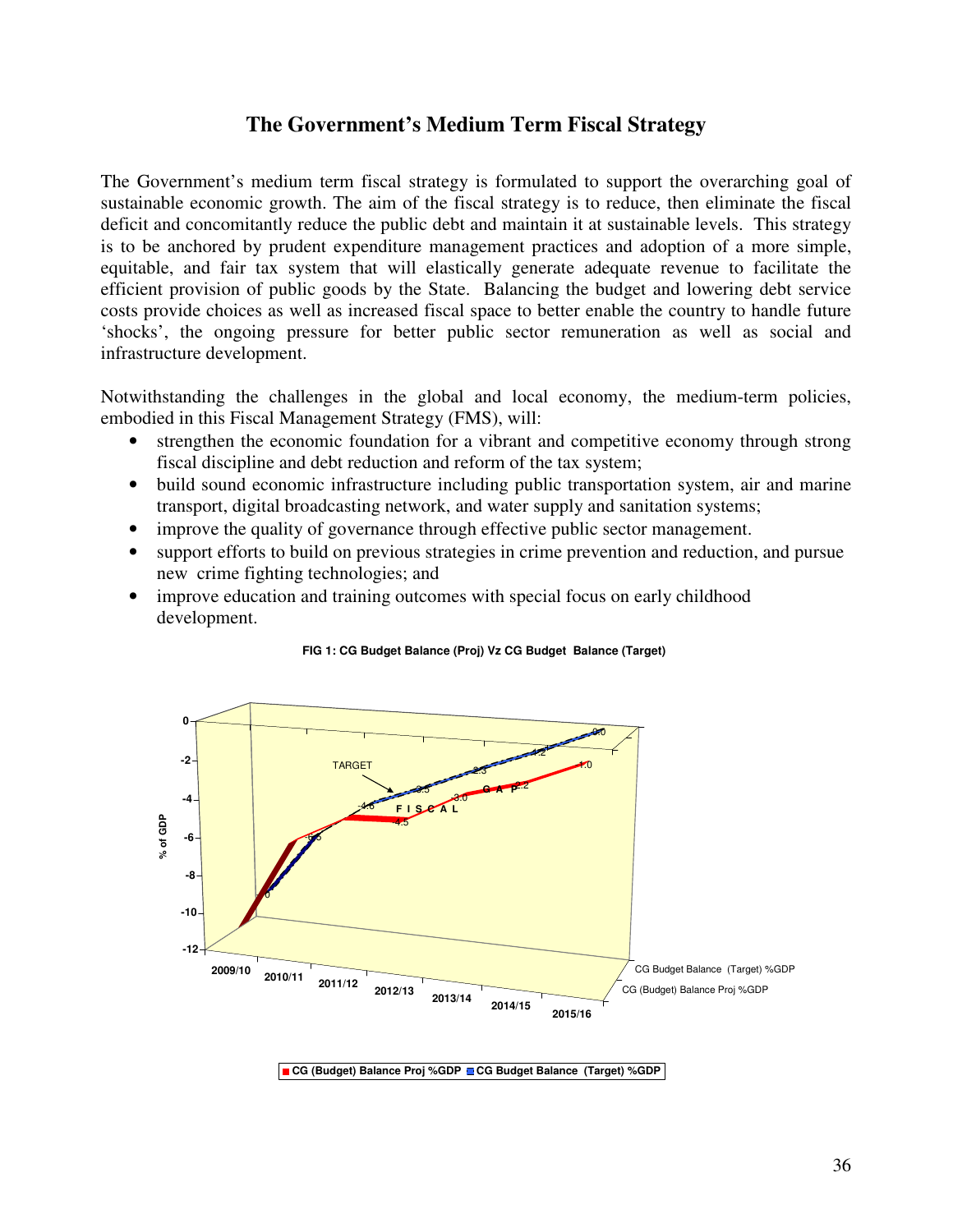Over the medium term, the Central Government deficit is passively projected to decline (see figure 1) from 6.1% of GDP in FY 2010/11 to 1.0% of GDP in FY 2015/16. This passive fiscal profile was developed against the backdrop of the Government's broad strategic priorities and the macroeconomic assumptions, as outlined in the Macroeconomic Framework. The passive profile indicates a gap on the Central Government fiscal balance equivalent to about 1.0% of GDP. This profile reflects a trend reduction in the wages/GDP ratio to the 9.0% ceiling by FY 2015/16, which entails: Central Government employment levels remaining unchanged over the period; continued payment of annual performance increments of 2.5%; and implementation of the health sector reclassification. With these considerations, public sector wage increases over the medium term would be limited to levels that will ensure that the 9.0% of GDP ceiling by March 2016 is not breached. Given the Government's firm commitment to eliminating the fiscal deficit by March 2016, a menu of revenue and expenditure measures, designed to close the fiscal gap and ensure achievement of key fiscal targets, will be pursued.

| <b>Table 3E: Central Government Summary Accounts</b> |
|------------------------------------------------------|
| $(i_n, m)$ is a set Lamaia a dollar $\alpha$         |

|                               |             |             | (in muuons of Jamaica aollars) |             |             |             |
|-------------------------------|-------------|-------------|--------------------------------|-------------|-------------|-------------|
|                               | Prov.       | Est.        | Proj.                          | Proj.       | Proj.       | Proj.       |
| Item                          | 2010/11     | 2011/12     | 2012/13                        | 2013/14     | 2014/15     | 2015/16     |
| Revenue & Grants              | 314,558.5   | 350,783.7   | 358,481.8                      | 389,482.1   | 415,836.0   | 446,784.6   |
| Tax Revenue                   | 279,874.2   | 308,357.1   | 321,746.7                      | 355,253.6   | 378,414.6   | 406,962.8   |
| Non-Tax Revenue               | 20,473.9    | 18,079.8    | 20,044.1                       | 20,837.8    | 23,026.2    | 24,375.8    |
| Bauxite Levy                  | 421.1       | 1,786.1     | 2,818.9                        | 2,970.4     | 3,077.4     | 3,154.4     |
| Capital Revenue               | 3,664.5     | 9,182.4     | 1,295.3                        | 1,412.5     | 1,535.4     | 1,667.9     |
| Grants                        | 10,124.8    | 13,378.3    | 12,576.8                       | 9,007.8     | 9,782.5     | 10,623.7    |
| Expenditure                   | 388,767.9   | 412,461.8   | 423,576.6                      | 436,221.7   | 453,373.5   | 465,393.7   |
| Recurrent Expenditure         | 333,173.8   | 352,046.4   | 373,566.9                      | 382,961.4   | 396,651.3   | 405,268.2   |
| Programmes                    | 76,917.9    | 87,215.1    | 92,884.0                       | 98,921.5    | 104,856.8   | 111,148.2   |
| Wages & Salaries              | 127,901.3   | 133,747.5   | 151,752.4                      | 156,773.6   | 161,293.0   | 168,631.9   |
| Interest                      | 128,354.7   | 131,083.9   | 128,930.5                      | 127,266.3   | 130,501.5   | 125,488.1   |
| Domestic                      | 88,049.5    | 88,610.0    | 82,020.2                       | 80,858.3    | 81,615.3    | 79,016.2    |
| External                      | 40,305.2    | 42,473.9    | 46,910.3                       | 46,408.0    | 48,886.2    | 46,471.9    |
| Capital Expenditure           | 55,594.1    | 60,415.4    | 50,009.7                       | 53,260.3    | 56,722.3    | 60,125.6    |
| <b>Fiscal Balance</b>         | $-74,209.4$ | $-61,678.1$ | $-65,094.8$                    | $-46,739.6$ | $-37,537.5$ | $-18,609.2$ |
| <b>Loan Receipts</b>          | 212,968.9   | 140,778.2   | 216,376.1                      | 155,079.6   | 166,240.7   | 152,343.5   |
| External                      | 90,490.2    | 43,775.4    | 71,835.7                       | 33,348.7    | 44,522.1    | 53,792.2    |
| Domestic                      | 122,478.7   | 97,002.8    | 144,540.4                      | 121,730.9   | 121,718.6   | 98,551.3    |
| <b>Divestment proceeds</b>    | 1,482.5     | 0.0         | 0.0                            | 0.0         | 0.0         | 0.0         |
| Amortization                  | 102,157.5   | 132,259.5   | 151,281.3                      | 108,340.0   | 128,703.2   | 133,734.3   |
| External                      | 22764.0     | 66,228.5    | 53,452.8                       | 26,274.4    | 44,522.1    | 53,792.2    |
| Domestic                      | 79,393.5    | 66,031.0    | 97,828.5                       | 82,065.6    | 84,181.1    | 79,942.1    |
| <b>Overall Balance</b>        | 38,084.5    | $-53,159.3$ | 0.0                            | 0.0         | 0.0         | 0.0         |
| <b>Primary Balance</b>        | 54,145.2    | 69,405.8    | 63,835.7                       | 80,526.7    | 92,964.0    | 106,878.9   |
| <b>Target Fiscal Balance</b>  | $-79,560.1$ | $-61,397.4$ | $-50,778.4$                    | $-36,248.4$ | $-20,722.6$ | 0.0         |
| <b>Target Primary Balance</b> | 57528.05    | 69405.81    | 78343.8                        | 91408.93    | 110520.3    | 126064.9    |
| <b>Gap on Fiscal Balance</b>  | $-5,350.6$  | 280.6       | 14,316.4                       | 10,491.3    | 16,814.9    | 18,609.2    |
| <b>Gap on Primary Balance</b> | 3,382.8     | 0.0         | 14,508.1                       | 10,882.2    | 17,556.4    | 19,185.9    |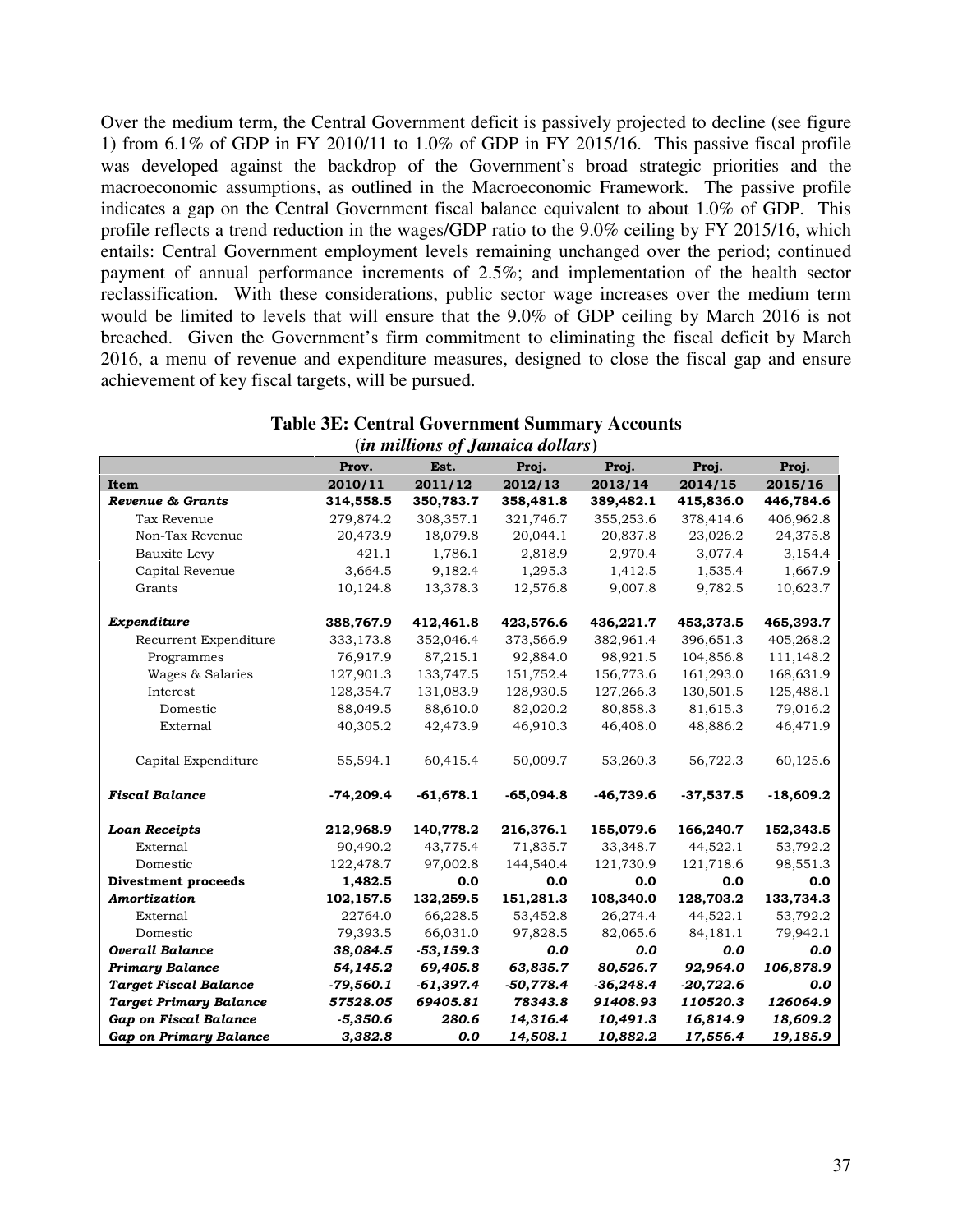#### *FY 2011/12 Budget – Central Government*

For FY 2011/12, the Central Government's target is a primary balance of 5.2% of GDP, equivalent to \$69,405.8mn and a fiscal deficit 4.6% of GDP (\$61,397.4mn). Revenue and grants are projected at \$350,783.7mn with "above-the-line" expenditure of \$412,461.8mn.

#### *Revenue and grants*

The revenue and grants projection for FY 2011/12 is 26.3% of GDP, compared to 25.7% in FY 2010/11. Tax revenue of \$308,357.1mn, which accounts for about 88% of total revenue, is budgeted to grow by 10.2% over collections in FY 2010/11. This amount includes divestment legacy costs of \$5,969.3mn associated with tax arrears owed to GOJ by Air Jamaica and the Sugar Corporation of Jamaica (SCJ). When these amounts are excluded, tax revenue is projected to grow by 8.1%, relative to the 5.3% growth in FY 2010/11. This 8.1% growth is underpinned by the projected 1.5% real growth in this fiscal year relative to the 0.70% contraction in economic activity that was experienced in FY 2010/11. A breakout of the revenue and grants for the FY 2011/12 budget is depicted in Table 3F

|                  | 2010/11   | 2011/12   | % Change |
|------------------|-----------|-----------|----------|
| Revenue & Grants | 314,558.5 | 350,783.7 | 11.5     |
| Tax Revenue      | 279,874.2 | 308,357.1 | 10.2     |
| Non-Tax Revenue  | 20,473.9  | 18,079.8  | $-11.7$  |
| Bauxite Levy     | 421.1     | 1,786.1   | 324.1    |
| Capital Revenue  | 3,664.5   | 9,182.4   | 150.6    |
| Grants           | 10,124.8  | 13,378.3  | 32.1     |

**Table 3F: FY 2011/12 Revenue Forecast** 

Non-tax revenue is projected at \$18,079.8mn, which is \$2,394.1mn (11.7%) below collections in FY 2010/11. The estimates for non-tax revenue amounts to 1.4% of GDP relative to the 1.7% recorded in FY 2010/11. Receipts in FY 2010/11 were however bolstered by one-off inflows of profits from BOJ that amounted to \$4,000.0mn.

With respect to bauxite levy, the downturn in the bauxite/alumina industry that carried over from FY2009/10 into FY 2010/11, occasioned largely by the fallout in global demand, as well as higher input costs, is expected to be reversed in FY 2011/12. It is anticipated that the industry will continue to experience some recovery in production and exports as a result of plans to re-open WINDLACO's plant in Kirkvine in mid 2011, which will translate into significantly increased levy inflows over FY 2010/11.

Capital revenue estimates of \$9,182.4mn are \$5,517.9mn more than collections in the previous fiscal year and are due primarily to the repayment of on-lent loans amounting to \$7,990.7mn by the Development Bank of Jamaica (DBJ).

The forecast for Grants amounts to \$13,378.3mn. This represents a 32.1% increase over receipts in FY 2010/11 and includes significant amounts to be received from the EU for budgetary support.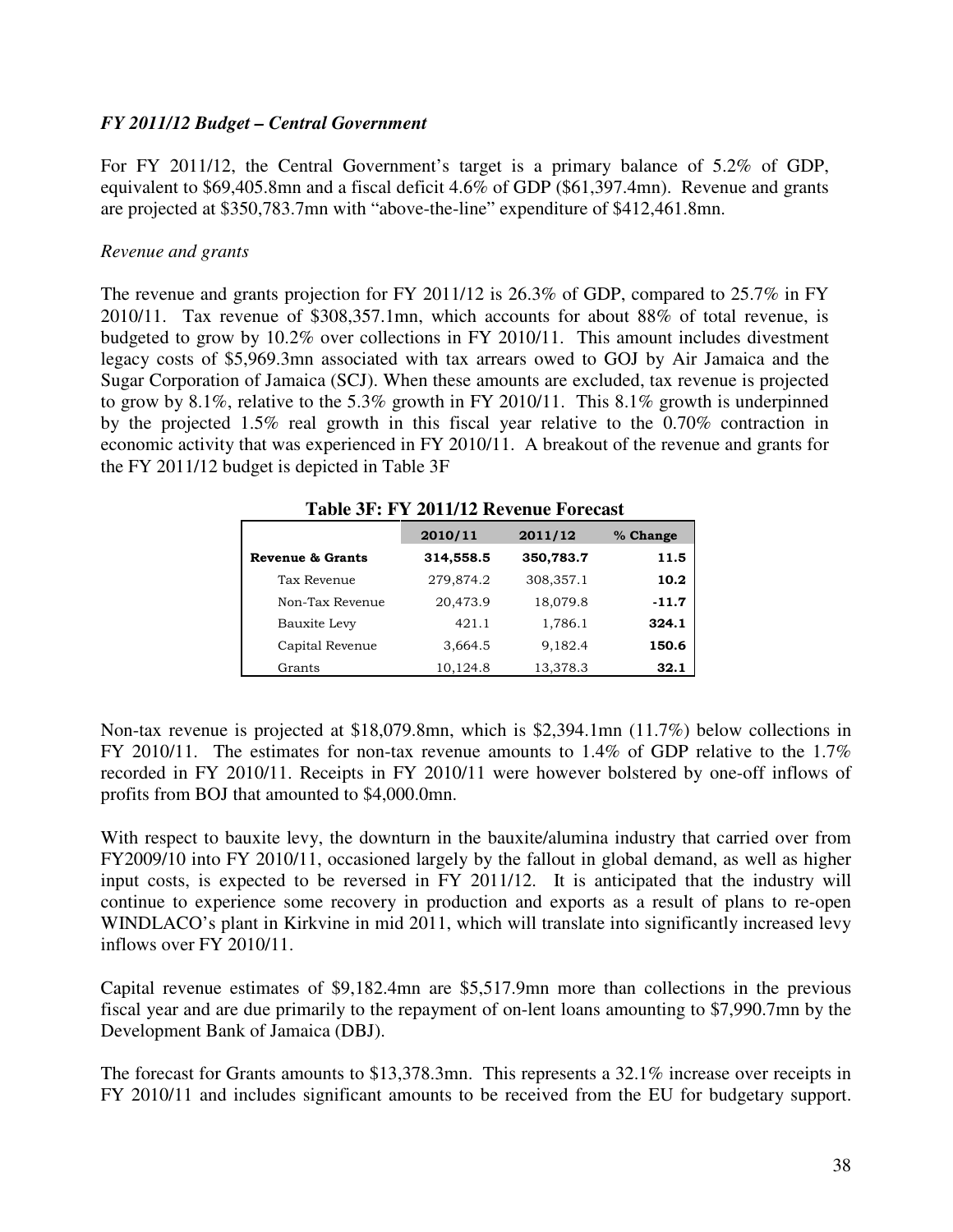Grant receipts in FY 2010/11 were significantly below budget (35.2%) due to lower than expected EU flows and slower than anticipated spending on capital projects. *Expenditure* 

For FY 2011/12, the Central Government's budgeted expenditure amounts to \$412,461.8mn, comprising \$352,046.4mn for recurrent and \$60,415.4mn for capital programmes. Budgeted amortization payments amount to \$132,259.4mn. The expenditure of \$412,461.8mn represents a 5.9% increase over provisional spending in FY 2010/11. The level of spending projected for FY 2011/12 amounts to 30.9% of GDP, compared to 31.8% in FY 2010/11. Expenditure on Capital Programmes is budgeted to increase by 8.7%, with recurrent spending projected to be 5.4% higher than in FY 2010/11.

Interest cost of \$131,083.9mn is budgeted to increase by just 2.1% over the previous year. Interest cost as a per cent of GDP, is estimated to fall to 9.8% in FY 2011/12 compared to 10.5% in FY 2010/11, largely reflecting the impact of favourable interest and exchange rates.

With respect to wages and salaries, this is projected budgeted at \$133,747.5mn or 10.0% of GDP, compared to 10.4% of GDP in FY 2010/11. The provision in the FY 2011/12 budget represents a nominal increase of 4.6%, reflective of the continuation of the wage freeze. Included in the provision are the following:

- \$3,220mn for a 2.5% performance increments;
- \$4,600mn for backpay (retroactive payments), which includes \$2,500mn for teachers arising from the Industrial Disputes Tribunal (IDT) ruling, \$1,400mn for general allowances and \$700m for other adjustments to selected public sector groups;
- \$2,000mn for recruitment of police officers and correctional officers for the Metcalf Street Facility;
- \$750mn for firemen; and
- \$500m for the recruitment of Cuban health personnel.

Recurrent Programmes are budgeted at \$87,215.1mn, a 12.3% increase over the previous fiscal year. A major contributor to this higher provision, is a \$5,197.5mn (31%) increase in the amount to cover pension payments.

Budgeted spending on Capital Programmes of \$60,415.4mn is 8.7% more than the provisional expenditure in FY 2010/11. Some of the significant provisions within the Capital Programme are:

- \$7,240 mn for divestment legacy payments for Air Jamaica \$4,560 mn and Sugar Company of Jamaica (SCJ) \$2,680mn;
- \$2,190mn for JUTC Buses:
- \$3,540mn for Regional and International Subscription Fees;
- \$1,300mn for Population Census.

#### *Financing*

The Central Government's borrowing requirement for FY 2011/12 totals \$140,778.2mn. This amount is required to finance the deficit of \$61,678.0mn and cover amortization payments of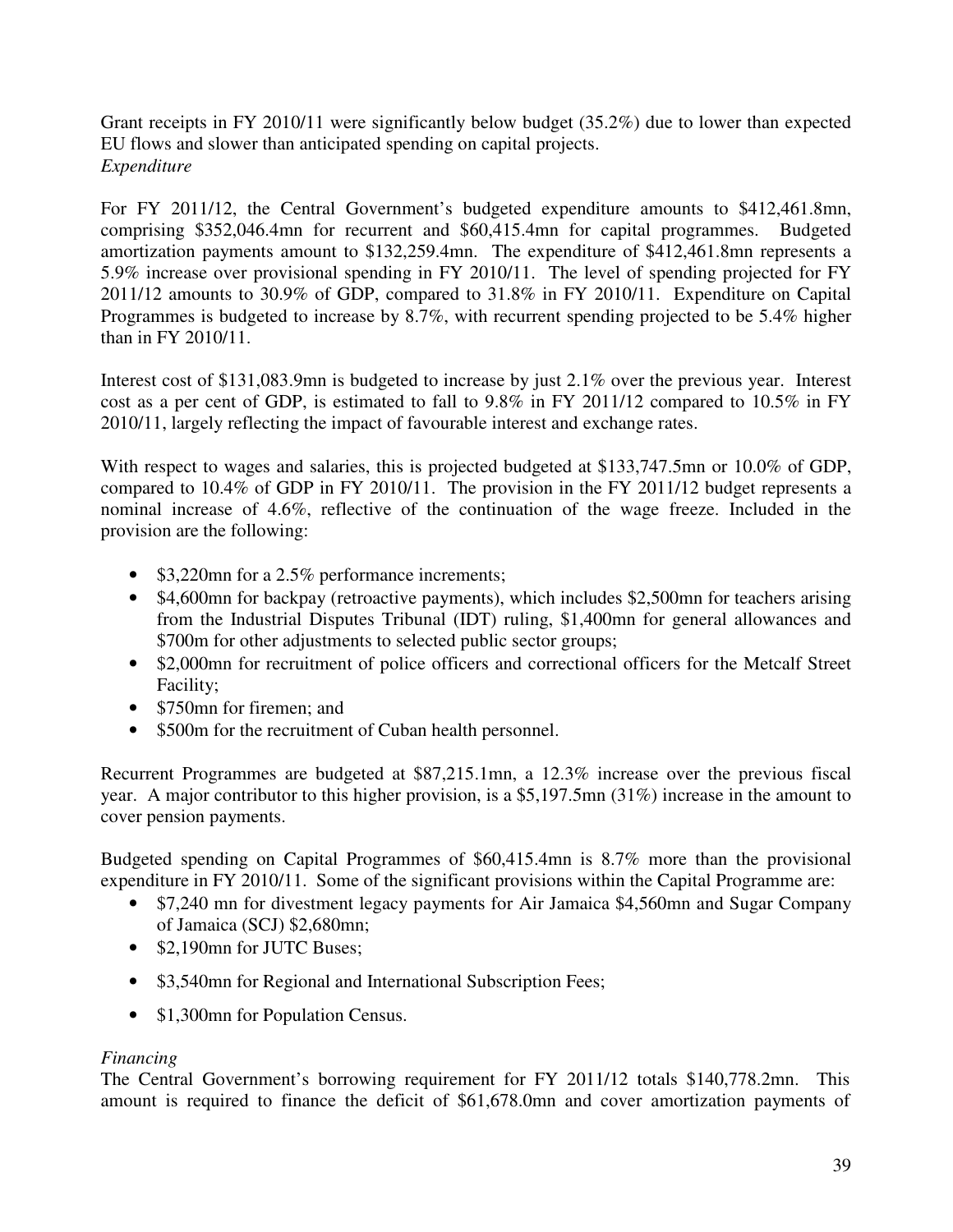\$132,259.4mn, leaving a gap of \$53,159.3mn. This gap will be covered by external loan receipts of US\$400mn raised on the international capital market in February 2011 to liquidate a maturity of similar value in May 2011, as well as from cash balances carried over from FY 2010/11.

Of the budgeted loan receipts, \$97,002.8mn is programmed to be raised from the domestic market. The remainder of \$43,775.4mn is to be raised from external sources, in the form of investment loans from various multilateral and bilateral donors, as well as policy based/development policy loans from international financial institutions, namely the IDB, World Bank and Caribbean Development Bank (CDB). The borrowing profile for FY 2011/12 represents a 33.9% decrease in gross receipts over the previous fiscal year.

#### **FY 2011/12 Budget –** *Public Bodies*

Public Bodies continue to play a critical role in stimulating economic activity and promoting development. Given the size of some Public Bodies and the diverse nature of activities they undertake across various sectors of the economy, their contribution to development at both the macro- and micro-economic levels has over the years been significant.

Of the 195 Public Bodies currently on register, 90 or 46.2% are characterized as self-financing. Summarized corporate plans and budgets of sixty-six (66) of these self-financing Public Bodies are contained in the Jamaica Public Bodies Estimates of Revenue and Expenditure.

The Estimates of Revenue and Expenditure of Public Bodies for the year ending March 2012, project that the sixty-six (66) Public Bodies should have combined total assets of \$834,652.0mn (FY 2010/11: \$766,390.0mn) and a labour force of approximately 13,413 persons. With the utilization of these resources, the group is expecting to generate total revenues of \$347,436.0mn from which profits before tax of \$28,240.0mn will be derived and \$24,472.0mn transferred to Government as corporate and other taxes.

The Public Bodies' significant contribution to economic growth and development is expected to continue in FY 2011/12. Over the years Public Bodies have assumed a critical role in the country's infrastructural development programme. The Public Bodies spending is cast under the aegis of the Stand-By Agreement with the IMF, which entails the containment of the overall balance of the public sector and concomitant growth in the debt stock as a main thrust. Total expenditure on infrastructure is budgeted at \$65,000.0mn, up from the \$60,000.0mn, estimated at the close of FY 2010/11.

In FY 2011/12, the Government's stated priority for economic and infrastructure development covers three main sectors namely water, roads and housing. Four (4) self-financing public bodies (The National Water Commission, The Road Maintenance Fund, The National Housing Trust and the Housing Agency of Jamaica) operate in these sectors and will expend approximately \$50,000.0mn or 75.0% of the total Public Bodies capital expenditure.

**NWC's** strategic focus is to improve the quality of life through expanded access to potable water and wastewater services**.** Capital expenditure totalling \$10,300.0mn will be undertaken by NWC. This includes disbursement of funds totalling \$4,213.5mn on the Jamaica Water Supply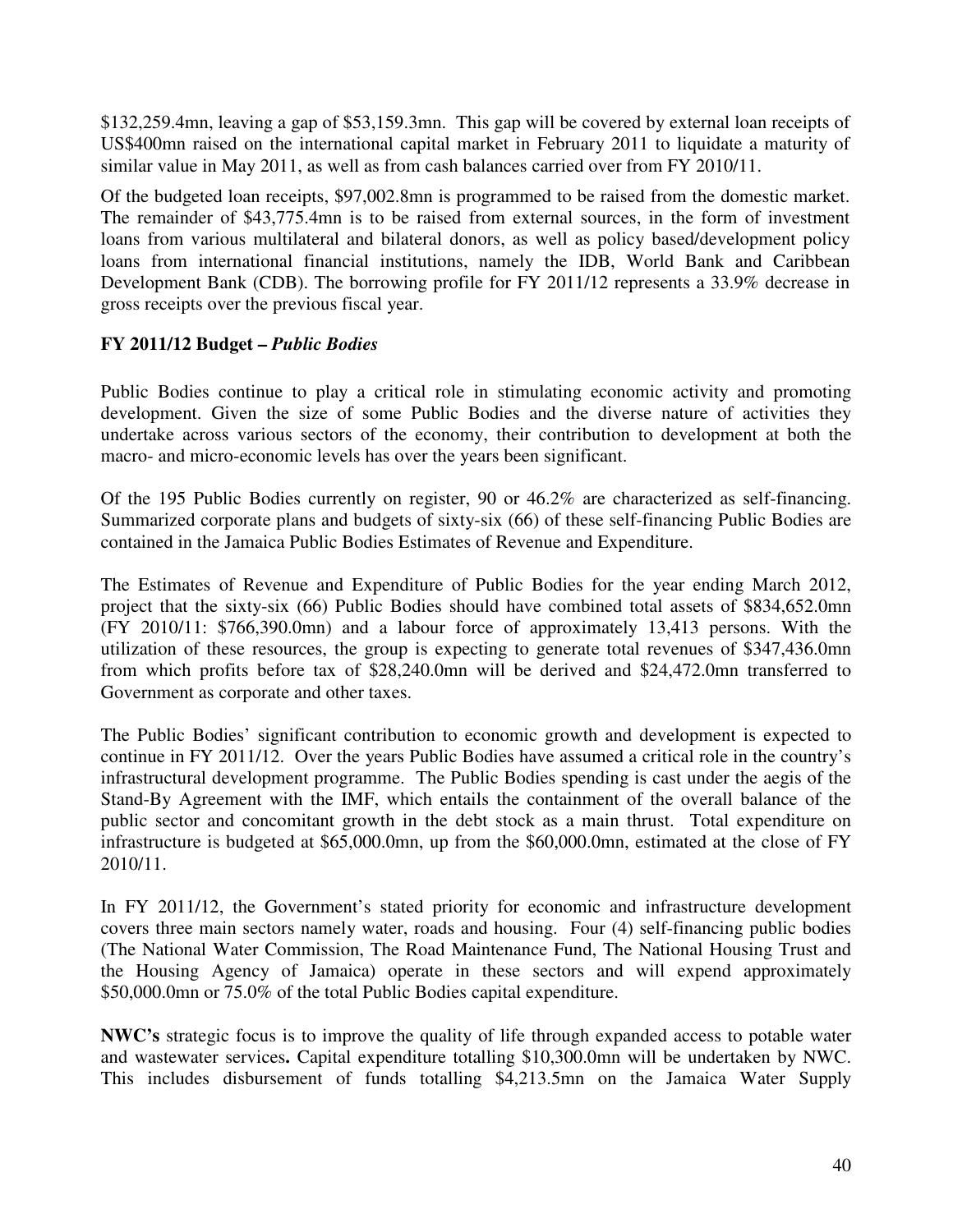Improvement Project (JWSIP) which is expected to improve system capability, reliability and operating efficiency levels at the NWC. The major elements of the JWSIP include:

- replacement of the old Rio Cobre pipeline;
- rehabilitation of the Constant Spring and Seaview Water Treatment plants/networks to improve plant capacity and enhance supply reliability; and
- construction of a new pipeline from Ferry to Red Hills, new wells at Halls Green and the implementation of a number of rural water supply projects in various parishes to expand rural water supply coverage.

Other major projects are scheduled to be executed under the Kingston Metropolitan Area Water Supply project at a cost of \$870.0mn and the Kingston Water and Sanitation Project on which \$1,152.0mn is scheduled to be spent. A number of smaller water and sewerage infrastructure projects will also be undertaken and will involve replacement and improvement of pipelines and leaky tanks as well as expansion of water supply systems, island wide.

In 2009, the Government saw the need to undertake a major infrastructure programme that would enhance the quality of life of citizens by stimulating economic development. This included significant improvement and upgrading of the island's road network. Out of this the JDIP was established, representing a major undertaking of the GOJ, through an agency of the Ministry of Transport and Works.

The JDIP which is a five (5) year programme, commenced in October 2010 and is scheduled to end in 2015. The Project will be executed by the China Harbour Engineering Company Limited (CHEC) with the RMF as the facilitator. The National Works Agency receives 5.0% of the JDIP expenses each year to monitor the works undertaken by CHEC.

The JDIP is expected to be undertaken at a cost of US\$400.0mn over the five year period. Financing for the project was achieved by a mutual partnership arrangement between the GOJ and the Government of China. This involves the China Export Import Bank (China EXIM) providing 85.0% or US\$340.0mn and the GOJ providing 15.0% or US\$60.0mn of the total costs. Funds from the China EXIM Bank are being provided under a Preferential Buyer's Credit Loan Programme, to be drawn down over the five years. Repayments will be made over 10 years commencing in 2015.

The RMF plans to utilize several modalities to improve and extend the life of road surfaces, and in this regard has embarked on a Micro-surface Road Sealing Programme at a cost of \$154.0mn. The use of this technology is expected to extend the life, of the road surface by approximately five years. RMF plans to apply this process to over 211,450 square metres of roads in selected parishes. The Programme is to undertake 588 projects across the island during the 5 year period. In order to maximize the use of the limited resources, the RMF, in collaboration with the NWA will seek to employ new technologies to enhance the process.

The NHT's mission is the provision of quality, affordable housing solutions for the Jamaican population. During FY 2011/12, the Trust plans to spend approximately \$26,363.0mn on capital expenditure.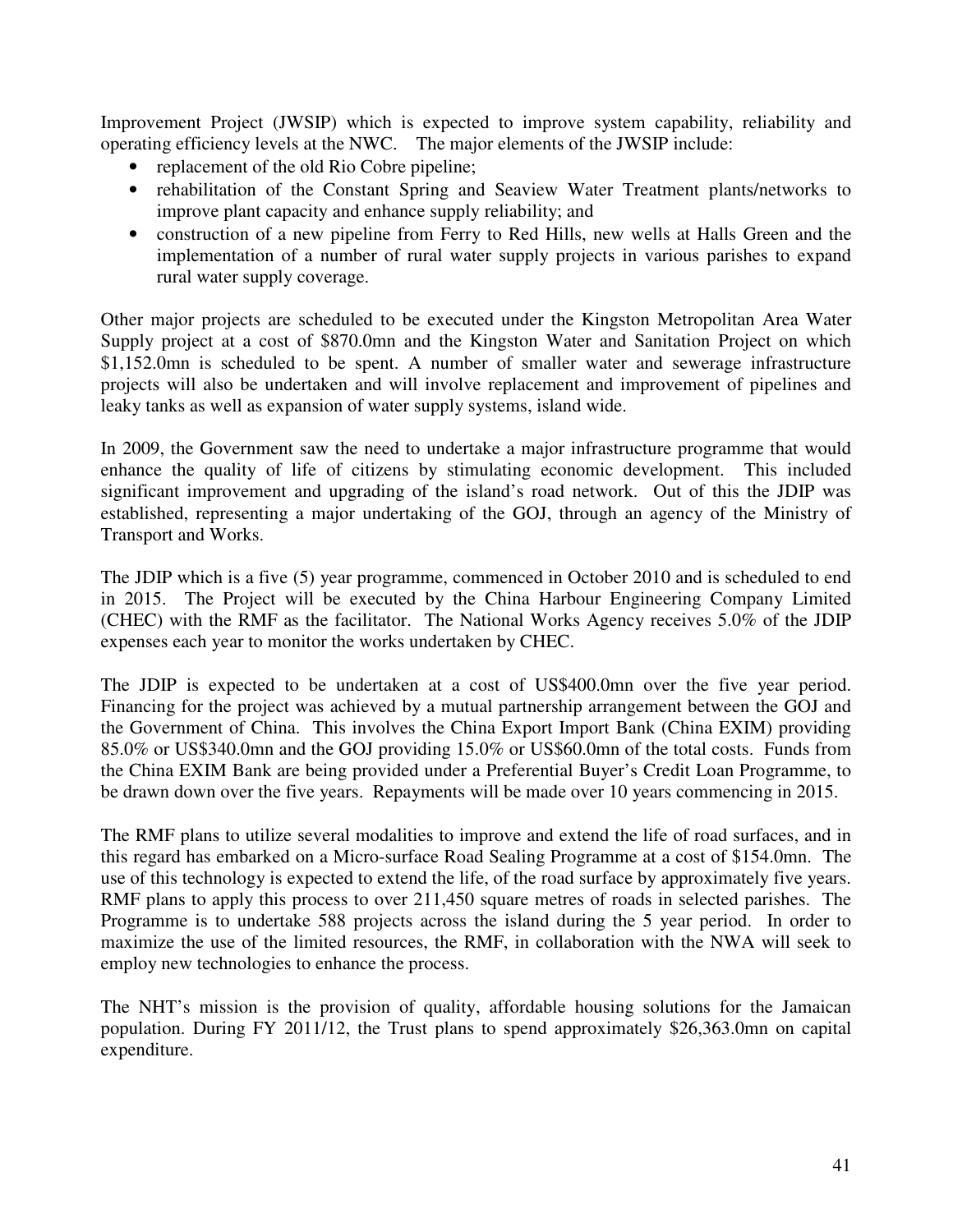The planned level of housing expenditure is expected to contribute to the following major deliverables/outcomes:

- Disbursement of \$16,257.2mn under the daily intake and joint finance mortgage programmes
- Financing of 815 units under the Interim Financed Programme
- Commence construction of 2,367 units and serviced lots under the Joint Venture and other NHT projects; and
- Financing of 183 units under the small contractors programme

Of the total capital expenditure budget**,** \$12,166.6mn has been earmarked to provide benefits to qualified contributors. These benefits include build on own land, open market loans, house lot loans and construction loans. The NHT will also spend approximately \$5,932.0mn to complete its general projects, consisting of scheme units and serviced lots.

The Housing Agency of Jamaica will secure funding of approximately \$4,609.0mn which will facilitate construction of 4,202 housing solution starts and the delivery of 4,094 solutions. HAJ expects to dominate the low income housing market.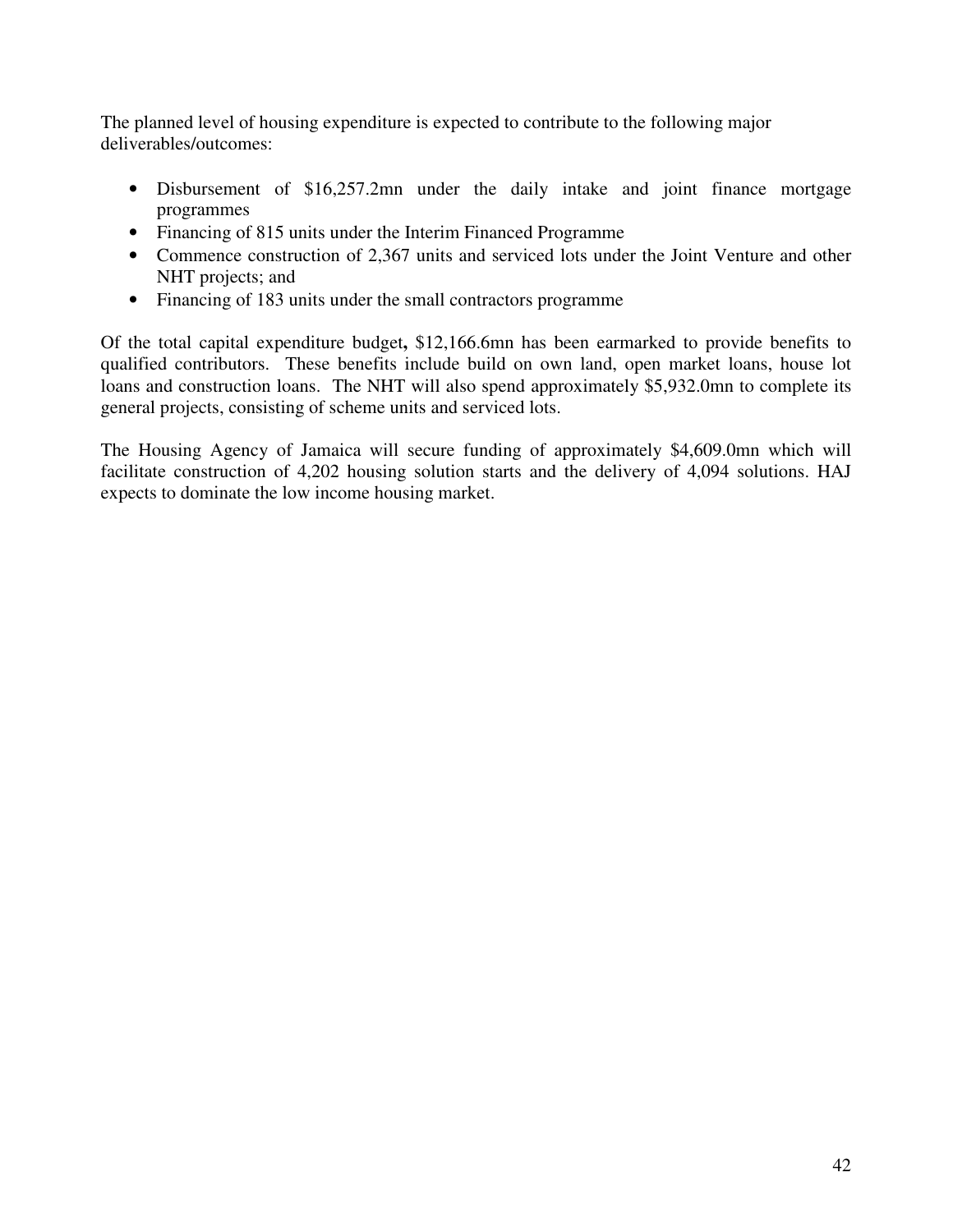| <b>Public Bodies (Selected &amp; Others)</b> | <b>SPBs</b>  | <b>OPBs</b> |                  |
|----------------------------------------------|--------------|-------------|------------------|
| <b>IMF Version</b>                           | Projected    | Projected   | <b>TOTAL PBs</b> |
| <b>Statement 'A' Flow of Funds</b>           | 2011/12      | 2011/12     | 2011/12          |
| 1. Current Revenue                           | 298,151.5    | 49,284.4    | 347,435.9        |
| 2. Current Expenses                          | $-272,664.3$ | $-45,454.5$ | $-318, 118.9$    |
| 3. Current Balance                           | 25,487.2     | 3,829.9     | 29,317.1         |
| 4. Adjustments                               | 14,126.8     | $-442.1$    | 13,684.8         |
| Change in Accounts                           | 0.0          | 0.0         | 0.0              |
| Receivable/Payable                           | 1,813.4      | $-799.2$    | 1,014.2          |
| Items not requiring outlay of cash:          | 0.0          | 0.0         | 0.0              |
| Depreciation                                 | 7,626.7      | 855.8       | 8,482.6          |
| Other Non-Cash Items                         | 4,686.6      | $-498.6$    | 4,188.0          |
| Prior Year Adjustment                        | 0.0          | 0.0         | 0.0              |
| 5. Operating Balance                         | 39,614.0     | 3,387.8     | 43,001.8         |
| 6. Capital Account                           | $-29,039.9$  | $-4,962.4$  | $-34,002.3$      |
| Revenue                                      | 23,176.3     | 0.0         | 23,176.3         |
| Expenditure                                  | $-51,109.5$  | $-5,040.2$  | $-56,149.7$      |
| Investment                                   | $-1,061.8$   | 2.4         | $-1,059.4$       |
| Change in Inventory                          | $-45.0$      | 75.4        | 30.4             |
| 7. Transfers from Government                 | 6,789.2      | 897.0       | 7,686.2          |
| Loans                                        | 0.0          | 0.0         | 0.0              |
| Equity                                       | 0.0          | 0.0         | 0.0              |
| On-Lending                                   | 0.0          | 0.0         | 0.0              |
| Other                                        | 6,789.2      | 897.0       | 7,686.2          |
| 8. Transfers to Government                   | $-22,363.4$  | $-2,244.0$  | $-24,607.4$      |
| Dividend                                     | $-55.7$      | $-79.4$     | $-135.0$         |
| Loan Repayments                              | 0.0          | 0.0         | 0.0              |
| Corporate Taxes                              | $-416.3$     | $-134.9$    | $-551.2$         |
| Other                                        | $-21,891.5$  | $-2,029.7$  | $-23,921.2$      |
| 9. OVERALL BALANCE (5+6+7+8)                 | $-5,000.1$   | $-2,921.5$  | $-7,921.7$       |
| 10. FINANCING (11+15)                        | 5,000.1      | 2,921.5     | 7,921.7          |
| 10a. Total                                   | 1,150.9      | 923.8       |                  |
| Capital Revenue (except NHT)                 | 1,150.9      | 923.8       | 2,074.7          |
| Loans                                        | 0.0          | 0.0         | 0.0              |
| Equity                                       | 0.0          | 0.0         | 0.0              |
| On-Lending                                   | 0.0          | 0.0         | 0.0              |
| Loan Repayments                              | 0.0          | 0.0         | 0.0              |
| 11. Total Foreign (12+13+14)                 | $-18,544.8$  | 55,738.2    | 37,193.3         |
| 12. Government Guaranteed Loans              | $-22,551.1$  | 7,824.7     | $-14,726.4$      |
| Disbursement                                 | 3,696.5      | 7,824.7     | 11,521.2         |
| Amortization                                 | $-26,247.6$  | 0.0         | $-26,247.6$      |
| 13. Direct Loans                             | 4,104.2      | 47,913.5    | 52,017.8         |
| Long Term:                                   | 2,983.3      | 47,913.5    | 50,896.8         |
| Disbursement                                 | 8,074.4      | 47,913.5    | 55,987.9         |
| Amortisation                                 | $-5,091.1$   | 0.0         | $-5,091.1$       |
| Short Term:                                  | 1,120.9      | 0.0         | 1,120.9          |
| Change in Trade Credits                      | 1,120.9      | 0.0         | 1,120.9          |
| 14. Change in Deposits Abroad                | $-98.0$      | 0.0         | $-98.0$          |
| 15. Total Domestic (16+17+18)                | 22,394.1     | $-53,740.5$ | $-31,346.4$      |
| 16. Banking System                           | $-3,286.3$   | 224.4       | $-3,061.9$       |
| Loans (Change)                               | 2,910.0      | $-221.1$    | 2,688.9          |
| Overdraft (Change)                           | $-168.9$     | $-0.1$      | $-169.0$         |
| Deposits (Change)                            | $-6,027.4$   | 445.6       | $-5,581.8$       |
| 17. Non-Banks (Change)                       | $-27.3$      | 464.0       | 436.7            |
| 18. Other (Change)                           | 25,707.7     | $-54,428.6$ | $-28,720.9$      |

**\*** *Items reclassified as financing by the IMF and therefore shown below the line*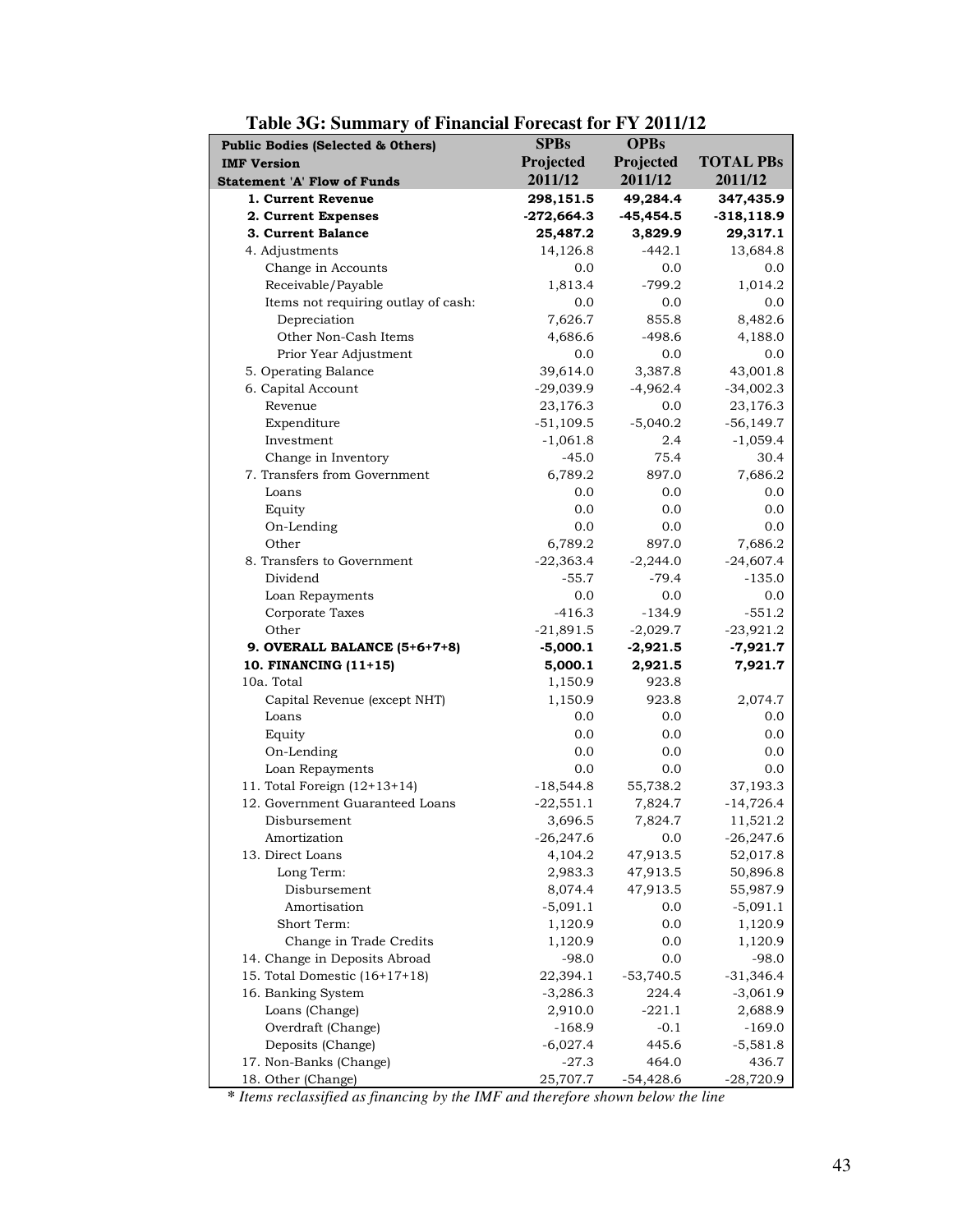#### *Medium Term Revenue Strategy*

Over the medium term, Operating Revenue is passively projected to increase, on average, by 7.0% per annum.



In terms of the breakout of the sources of Operating Revenue, the largest single source is 'Tax Revenue' which over the medium term is expected to account for approximately 90.0% of all revenue sources. The next largest source of revenue is 'Non-Tax Revenue' which is expected to continue accounting for approximately 5.0% of total revenue sources (see fig 3 below).

Other sources of revenue include 'Grants' which accounts for 2.0% of total operating revenue, 'Bauxite Levy' and 'Capital Revenue' account for the remaining 3.0%.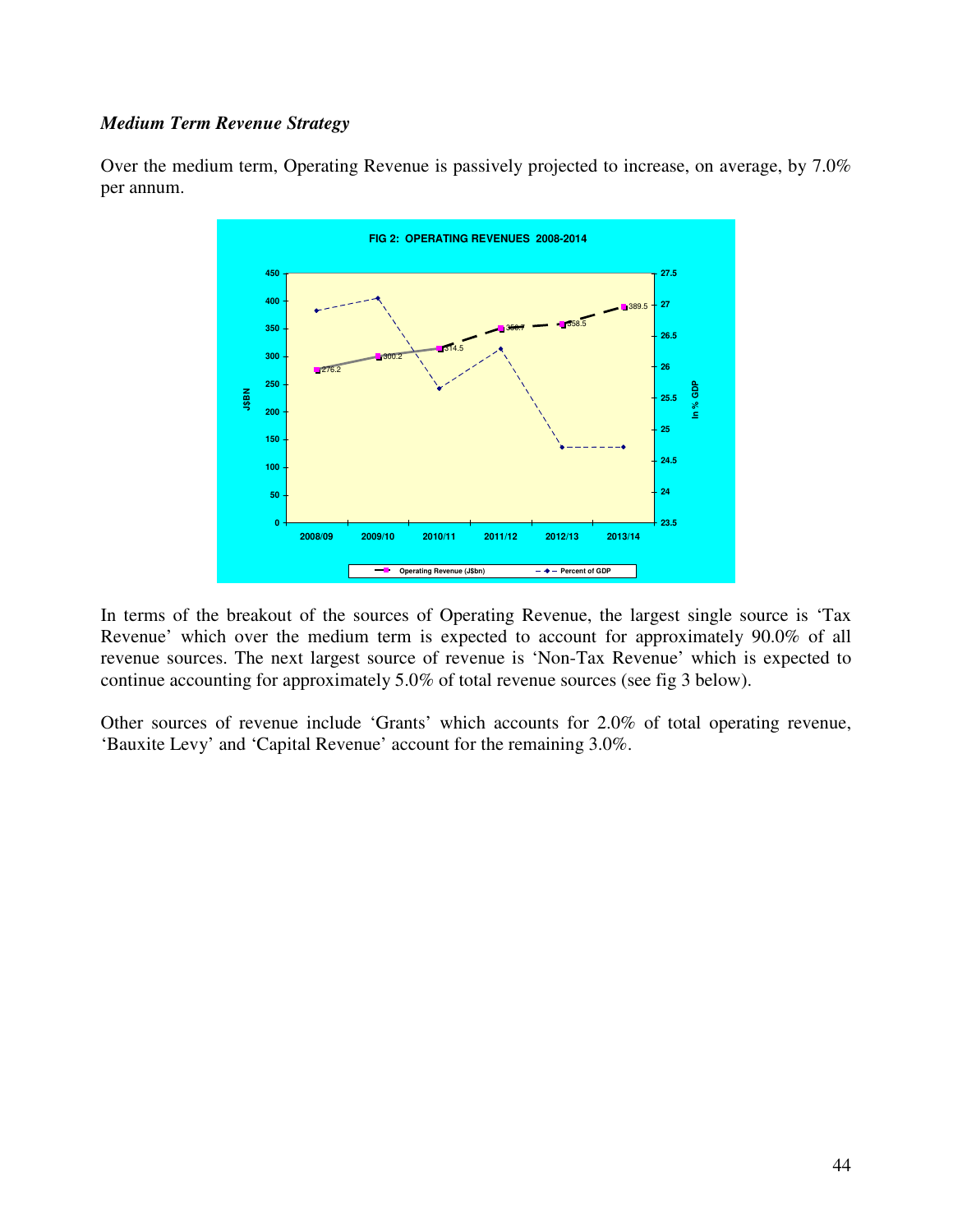

#### *Strategic Framework*

During FY 2009/10 three tax packages were implemented. These tax packages aggregated were expected to yield annualized revenue equivalent to 4% of GDP. Notwithstanding these measures, the tax/GDP ratio fell from 24% in FY 2008/09 to 22.9% at the end of FY 2010/11, and, is expected to remain relatively flat in FY 2011/12.

In FY 2010/11, the GOJ took a decision not to impose any new revenue positive tax measures until it has reviewed a tax reform proposal from the IDB. Following its review of the proposal, the GOJ has decided to pursue a reform strategy that is informed by more updated information, including but not limited to impact assessments, and consultations on the impact of some of the proposals on the socially vulnerable.

The GOJ is committed to implementing tax reform in an incremental way to achieve the objectives of:

- simplicity, equity, and broadening of the base;
- improved compliance;
- growth and competitiveness arising from policy certainty and confidence in the economy; and
- meeting the revenue demands of the budget while maintaining macroeconomic and social stability.

Within this context the GOJ intends to pursue a rolling medium term (3 years) tax policy framework. This framework would have the effect of instilling discipline in the promulgation of tax policy in Jamaica. The strategy to be pursued is such that changes in the tax code would be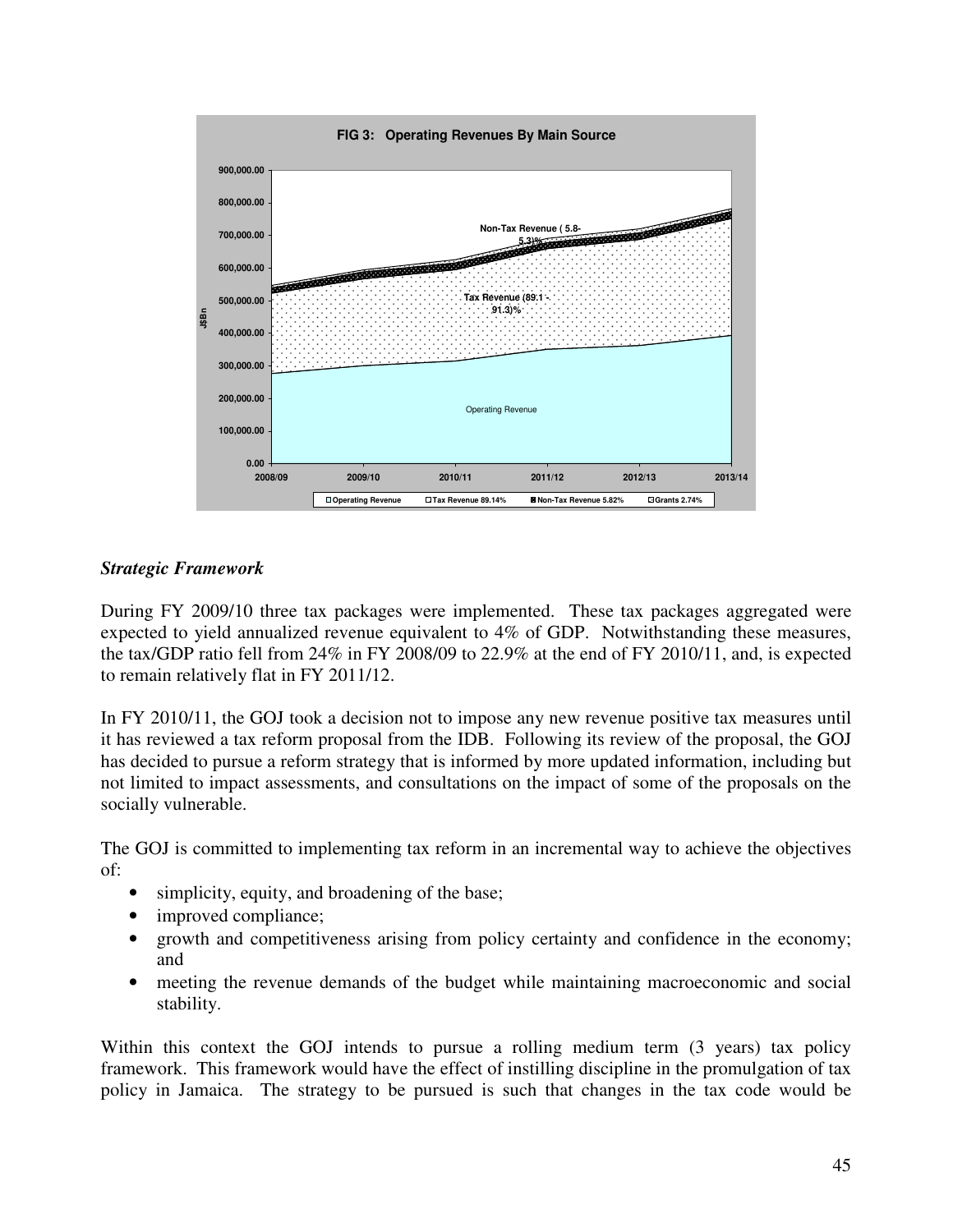implemented over a three-year period and be renewed or amended subject to review. With respect to income tax, any changes would be implemented on a calendar year basis (January 1 of the requisite year) to allow for smooth transition.

Additionally, prior to any changes to tax rates and bases, there would be a pre-implementation (grace) period, to sensitize the public to such changes so that taxpayers can make the requisite adjustments.

#### *Features of the Tax Policy Framework*

The GOJ is mindful of the fact that achieving its fiscal and debt targets, as specified in Section 48C of the FAA Act, will be challenging without reducing non-compliance, broadening the tax base and robust economic growth. This is particularly critical against the backdrop that the passive forecasts indicate a fiscal gap of 2% of GDP, over the medium term. The tax policy framework will be guided by the following principles:

- Revenue adequacy to protect the revenue base;
- Economic growth, efficiency and competitiveness;
- Enhanced compliance and convenience;
- Credibility of the forecast;
- Reform of the Discretionary Waivers Regime a more transparent, targeted and justified system of discretionary waivers that aim to limit the amount granted;
- Sustainability, predictability & certainty of the tax regime.

#### *Tax Policy Reform Options*

The general thrust of the reform measures will be in the direction of reduction of rates, broadening of the base and simplicity of the tax system. Within this context the GOJ has developed some general and specific reform proposals, which will be subject to broad based-consultations, discussions and debate. The GOJ has not yet decided on the measures it will be adopting over the medium term, as these will be informed by the consultations. Notable exceptions however include proposals to:

- reduce the Common External Tariff (CET) payable on motorcars;
- condense and simplify the tariff lines for motor vehicles
- revise stamp duty and transfer tax on securities, and estates;
- revise import duty structure on motor vehicles; and
- amendment to the GCT Act with respect to the application of interest on tax liability.

#### *Tax Administration Reform*

Tax Administration (TA) was strengthened during FY 2010/11 under a reform project to address chronic weaknesses and inefficiencies in tax and customs administrations. The major objectives of the reform project are:

- To improve the institutional protocols for administering customs duties and domestic taxes;
- To adopt a risk based customer-centric business model; and
- To modernize and re-engineer the operational and managerial processes and mechanisms.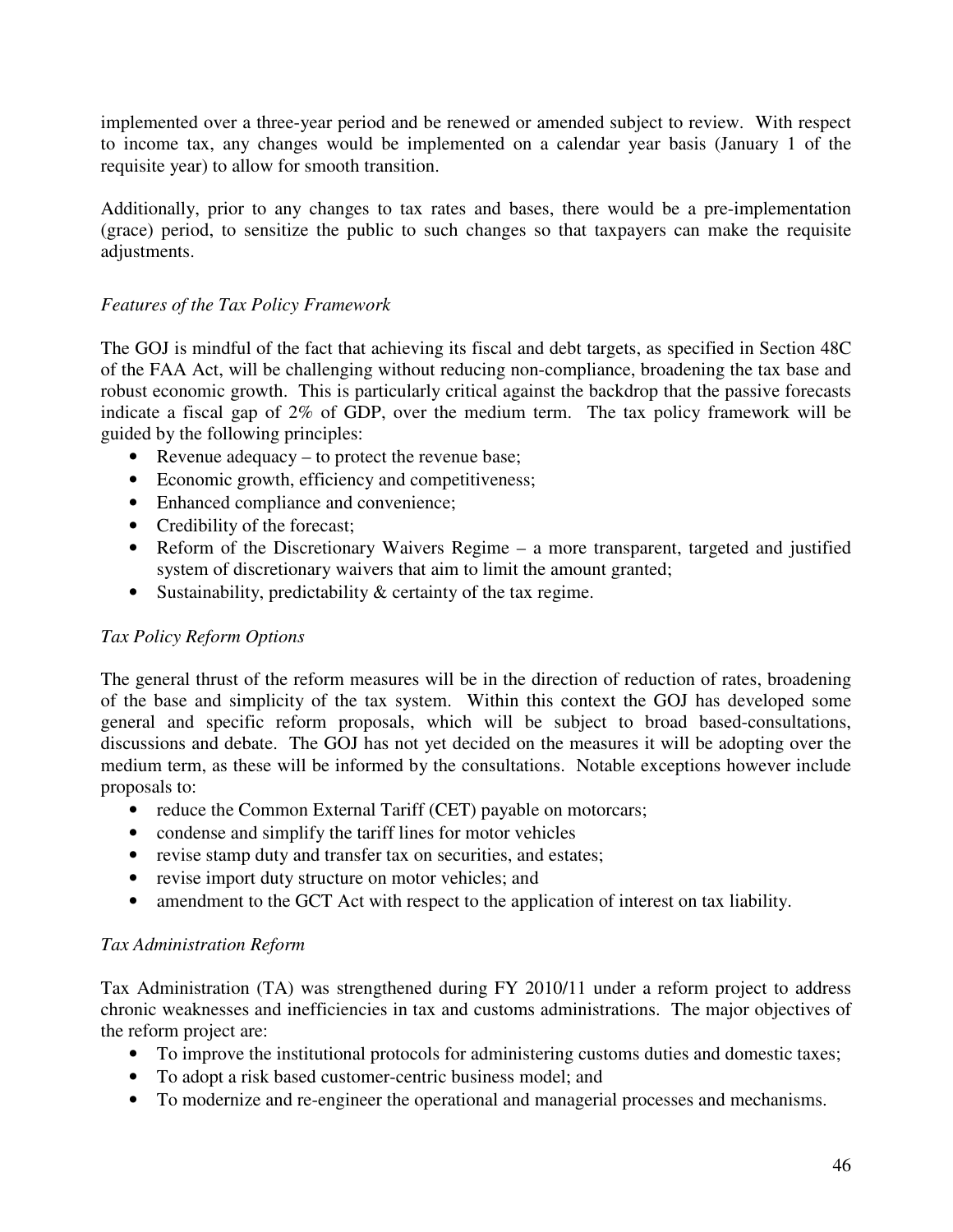Major deliverables under the project include the establishment of a Semi-Autonomous Revenue Authority (SARA) by April 2012 and the transformation of Customs Department into an Executive Agency (EA) by April 2013. The strategic plan for Tax Administration over the medium term (FY 2011/12 – FY 2013/14) entails strategies that will make the new organization a more efficient and effective tax administration. Going forward tax administration will have an increased role to play in ensuring that the taxes due are collected, thereby contributing to the GOJ adhering to its fiscal and debt targets. In light of this, the strategic focus of the tax administrators will involve a number of initiatives (continuing and new) aimed at improved service, education and revenue collections. These initiatives will include:

- expanding the e-filing and e-payment portal service and enhancing the Tax Reminder System;
- introduction of '*Third Party Collection'* for non-core tax-types;
- implementation of taxpayers self-service and electronic service delivery;
- expansion of the Customer Care Centre, which is the central point of taxpayer contact for information and education;
- segmenting taxpayers into categories based on size, product/service offering and tax type, so as to improve compliance monitoring; and
- phased introduction of compulsory tax filing.

#### *Medium Term Expenditure Strategy*

Expenditure containment will be a key aspect of the FMS for improving the fiscal position over the medium term and beyond. The major components of 'Operating expenditure' include 'Recurrent Programmes', 'Wages & Salaries', 'Interest' and 'Capital Expenditure'.

The two key components which need particular focus are 'Wages & Salaries' and 'Interest', which together account for about 65% of overall expenditure. Over the medium term, total 'Operating Expenditure' is forecast to increase by an average of 4.0% (FY 2011/12-FY 2013/14), following the decline of 7.6% in FY 2010/11 compared to FY 2009/10 (when total 'operating expenditure' increased by 19.9%). This is a measure of the commitment to containment in Operating Expenditure. Appendix II provides more details on the indicative medium term expenditure on a ministry basis and by economic classification.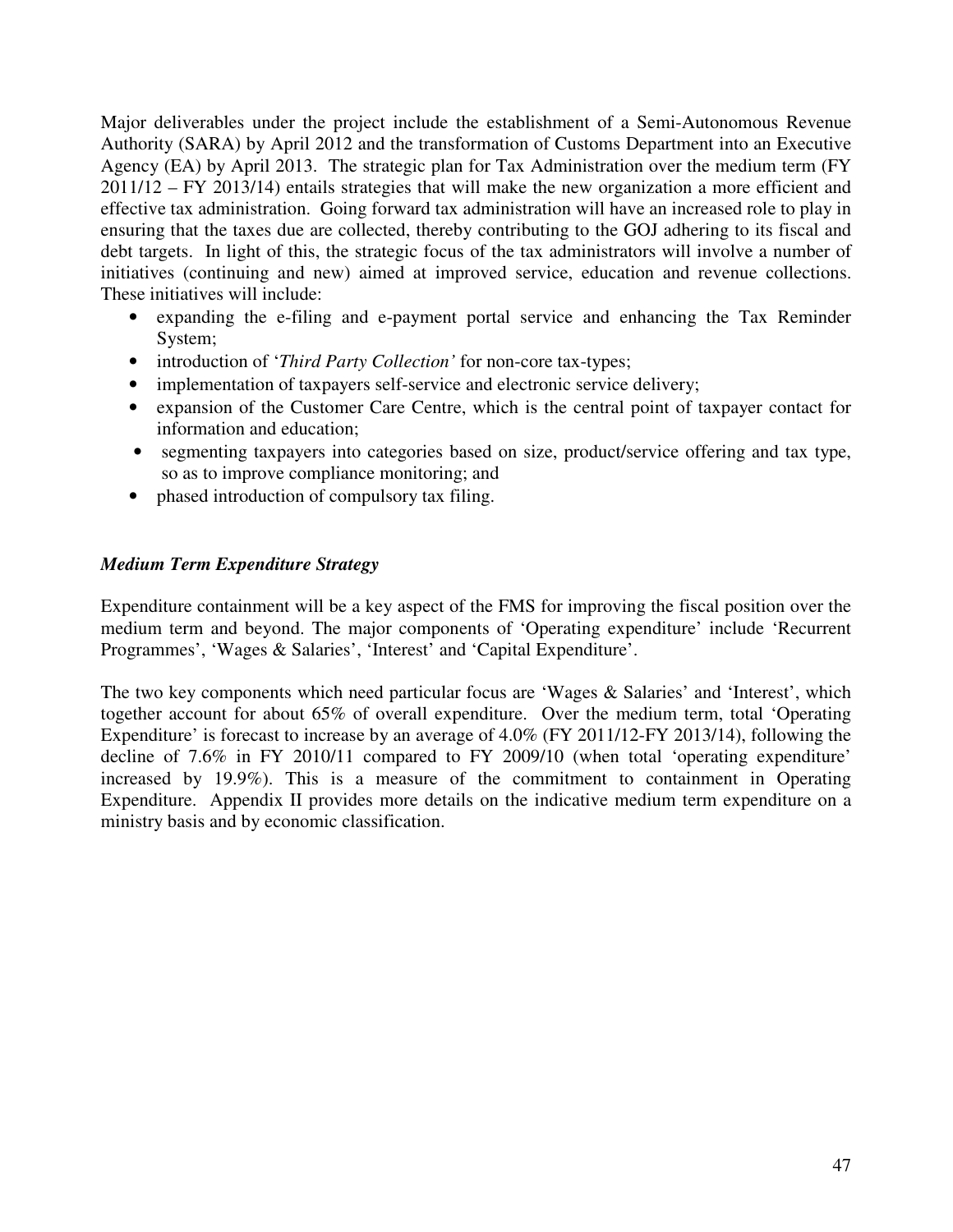|                                            |              |             |             | Table 3H: Medium Term Fiscal & Debt Targets |             |             |             |
|--------------------------------------------|--------------|-------------|-------------|---------------------------------------------|-------------|-------------|-------------|
|                                            | Act          | Prov        | Proj        | Proj                                        | Proj        | Proj        | Proj        |
| (J\$mm)                                    | 2009/10      | 2010/11     | 2011/12     | 2012/13                                     | 2013/14     | 2014/15     | 2015/16     |
| Revenue & Grants                           | 300,200.1    | 314,558.5   | 350,783.7   | 358,481.8                                   | 389,482.1   | 415,836.0   | 446,784.6   |
| Expenditure<br><b>Cent Govt Fiscal</b>     | 421,458.5    | 388,767.9   | 412,461.8   | 423,576.6                                   | 436,221.7   | 453,373.5   | 465,393.7   |
| <b>Balance</b><br><b>Cent Govt Primary</b> | $-121,258.4$ | $-74,209.4$ | $-61,678.1$ | $-65.094.8$                                 | $-46,739.6$ | $-37,537.5$ | $-18,609.2$ |
| <b>Balance</b>                             | 67,457.2     | 54,145.2    | 69,405.8    | 63,835.7                                    | 80,526.7    | 92,964.0    | 106,878.9   |
| Domestic Debt                              | 758,700.4    | 809,370.0   | 868,232.5   | 916,409.7                                   | 960,073.4   | 1,003,909.4 | 1,031,740.5 |
| <b>External Debt</b>                       | 676,055.4    | 760,998.3   | 771,270.0   | 822,363.2                                   | 829,108.3   | 789.620.8   | 758,066.9   |
| <b>Total Debt</b>                          | 1,434,755.8  | 1,570,368.3 | 1,639,502.5 | 1,738,772.9                                 | 1,789,181.8 | 1,793,530.2 | 1,789,807.5 |
| (% GDP)                                    |              |             |             |                                             |             |             |             |
| Revenue & Grants                           | 27.1         | 25.7        | 26.3        | 24.7                                        | 24.7        | 24.1        | 23.7        |
| Expenditure<br><b>Cent Govt Fiscal</b>     | 38.0         | 31.8        | 30.9        | 29.2                                        | 27.7        | 26.3        | 24.7        |
| Balance<br><b>Cent Govt Primary</b>        | $-10.9$      | $-6.1$      | $-4.6$      | $-4.5$                                      | $-3.0$      | $-2.2$      | $-1.0$      |
| <b>Balance</b>                             | 6.1          | 4.4         | 5.2         | 4.4                                         | 5.1         | 5.4         | 5.7         |
| Domestic Debt                              | 68.4         | 66.1        | 65.0        | 63.2                                        | 60.9        | 58.1        | 54.8        |
| <b>External Debt</b>                       | 60.9         | 62.2        | 57.8        | 56.7                                        | 52.6        | 45.7        | 40.3        |
| <b>Total Debt</b>                          | 129.3        | 128.3       | 122.8       | 119.8                                       | 113.5       | 103.9       | 95.1        |
|                                            |              |             |             |                                             |             |             |             |
| <b>Debt Ceiling</b><br>100%                |              |             |             |                                             |             |             |             |
| <b>Fiscal Balance Ceiling</b><br>$\bf{0}$  |              |             |             |                                             |             |             |             |

**FIG 4: OPERATING EXPENDITURE: 2008-2014**

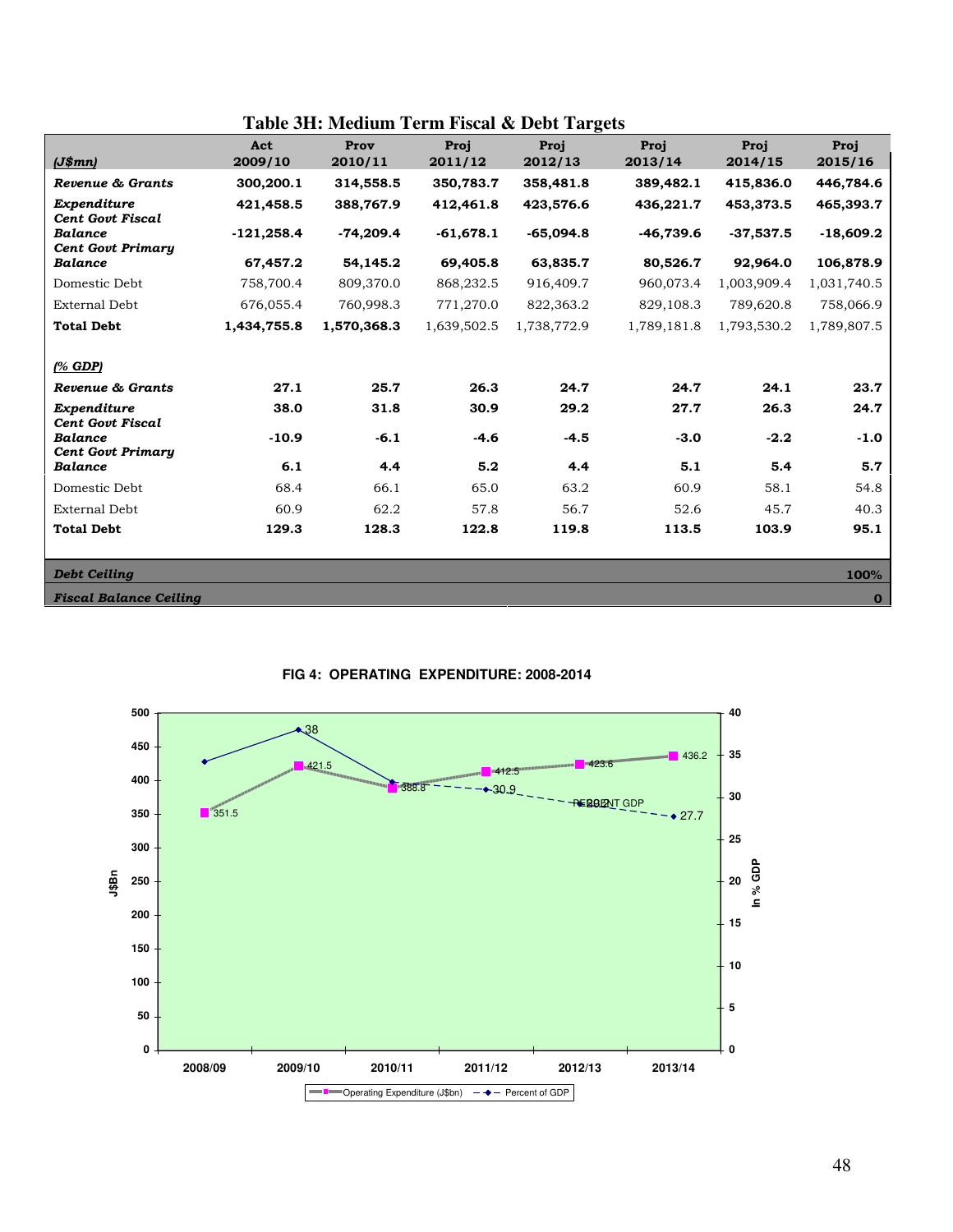The trend reduction in total 'operating expenses' as a per cent of GDP over the medium term is based upon (a) the wage bill not exceeding 9.0% of GDP by FY 2015/16 (b) favourable interest and exchange rates applicable to the public debt and (c) a passive assumption that the non-debt, nonwage component of the budget will be maintained in real terms (grow by inflation). The wage bill (see below) is projected to increase at a moderate rate over the medium term, with amounts built in for back pay/retroactive salaries.

#### *Interest Cost*

Interest costs, as a percent of GDP, are forecast to decline over the medium term, reflecting favourable projected interest rates and lower public debt growth as a result of the thrust towards a balanced budget. For FY 2010/11, interest cost represented 10.5% of GDP and is forecasted to decline from 9.8% of GDP in FY 2011/12 to 6.7% of GDP in FY 2015/16. Arising from the significant increase (50.6%) in interest cost to the Budget in FY 2009/10, the advent of the JDX contributed to a 32.0% reduction in the interest cost for FY 2010/11 and thereafter the forecast is for the interest cost to the Budget, to be contained, consistent with lower interest rates and lower growth in the debt stock per annum over the medium term.

#### *Wages & Salaries*

The wage bill for FY 2011/12 is projected to be \$133,747.5mn or 10.0% of GDP. There is an outstanding wage adjustment of 7.0% due from FY 2009/10 however, the fiscal profile reflects a continuation of the government's policy of a wage freeze through to March 2012. A number of options are being looked at, but the bottom line is that some consensus as to how to handle the arrears will have to be forged between GOJ and the unions representing the public sector workers.

| Table 31: Wage Bill to GDP Ratio |         |         |         |         |         |         |
|----------------------------------|---------|---------|---------|---------|---------|---------|
|                                  | 2010/11 | 2011/12 | 2012/13 | 2013/14 | 2014/15 | 2015/16 |
| Wage Bill (J\$bn)                | 127.9   | 133.7   | 151.7   | 156.7   | 161.2   | 168.6   |
| %GDP                             | 10.4    | 10.0    | 10.5    | 99      | 9.3     | 9.0     |
| GDP(Sbn)                         | 1.224.0 | 1.334.7 | 1.450.8 | 1.576.0 | 1,726.9 | 1.881.6 |

With the requirement for the Wage/GDP ratio not to exceed 9.0% of GDP, by FY 2015/16, it is critical that containment in wage increases be followed as outlined under the FMS to ensure that the target is achieved. The GOJ, nevertheless, stands willing and able to pay higher wage increases if the economy is able to attain higher than projected economic growth or if considerable savings can be realized from implementation of Public Sector Transformation.

Over the medium term, the structure of operating expenditure will shift somewhat within and between subcategories. The major slice of the total Operating Expenditure will continue to be the 'Recurrent', but its share is forecast to increase from 85.6% in FY 2010/11 to 87.7% in FY 2013/14.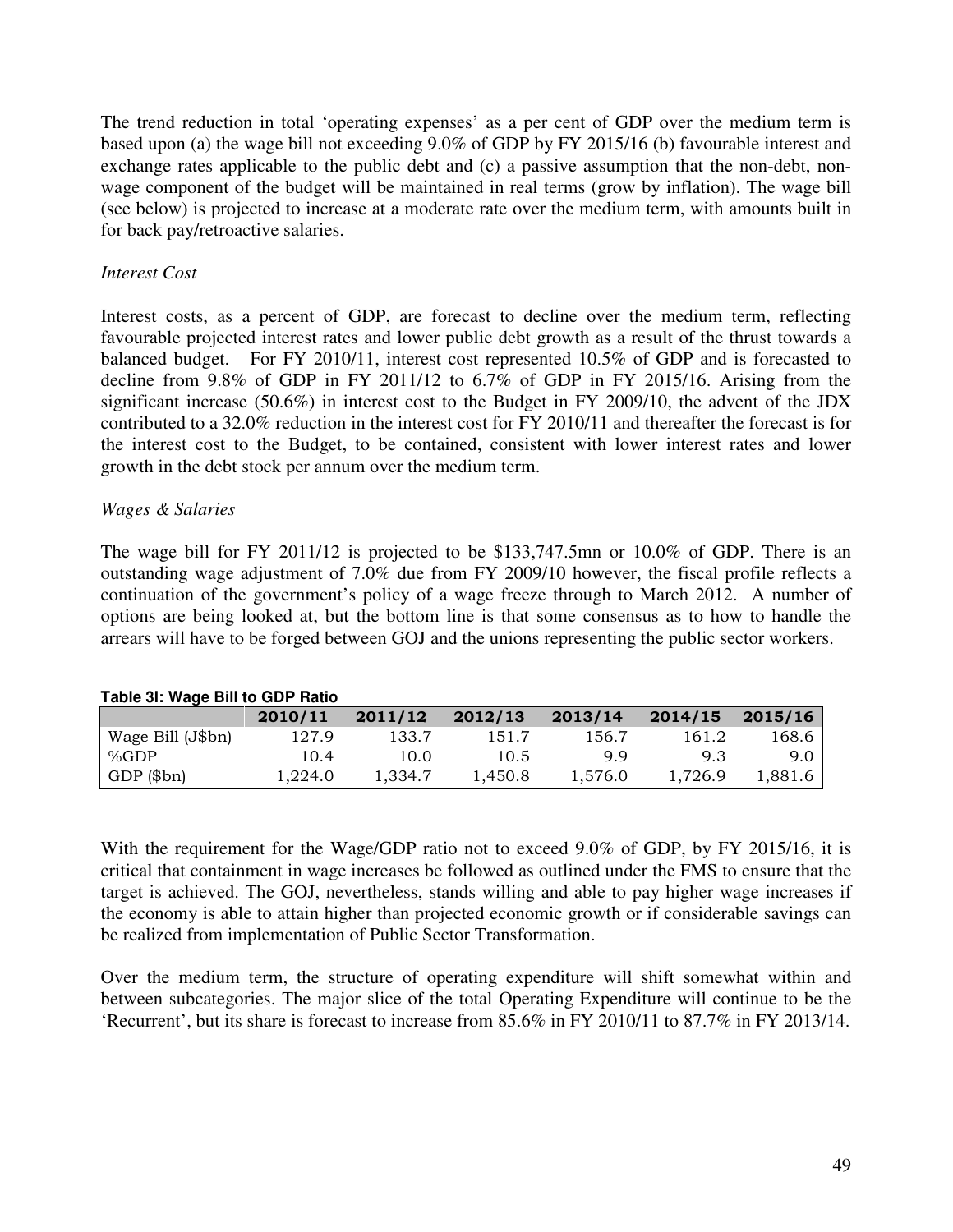

#### **FIG 5: Operating Expenditure By Economic Classification 2008-2014**

Consequently, the share of capital expenditure is forecast to decline gradually by about 2.0% over the medium term. It should be noted however that, capital expenditure, by the Public Bodies, will continue to play a significant role in infrastructure development in the economy.

Within 'Recurrent' expenditure, the line item 'Programmes' is forecast to remain flat over the medium term (approximately 22.0%), whilst 'Wages & Salaries' is forecast to account for a higher share of total operating expenditure, moving from 32.4% in FY 2010/11 to 35.2% in FY 2013/14.

#### *Pension Reform*

Pension cost has been budgeted at \$21, 900mn for FY 2011/12, up from \$16,700mn, in FY 2010/11, representing an increase of 31%. The rate of increase in pension payments is a cause for concern as the provision in the FY 2011/12 budget represents 10% of the non-debt recurrent budget, compared to 8% in the previous year. Currently, public officers' pension is a direct charge on the budget and if not properly monitored and managed, could derail the fiscal consolidation efforts and crowd out social spending. With this in mind, the GOJ intends to reform the current pension arrangement and is currently exploring mechanisms for the introduction of a contributory pension scheme, which would lessen the pressure on the public finances and create fiscal space for the provision of public goods.

#### *Medium Term Expenditure Framework (MTEF) & Project Prioritization System*

The government's expenditure management strategy seeks to instill fiscal discipline, strategic allocation of resources and efficiency and effectiveness in the allocation and utilization of public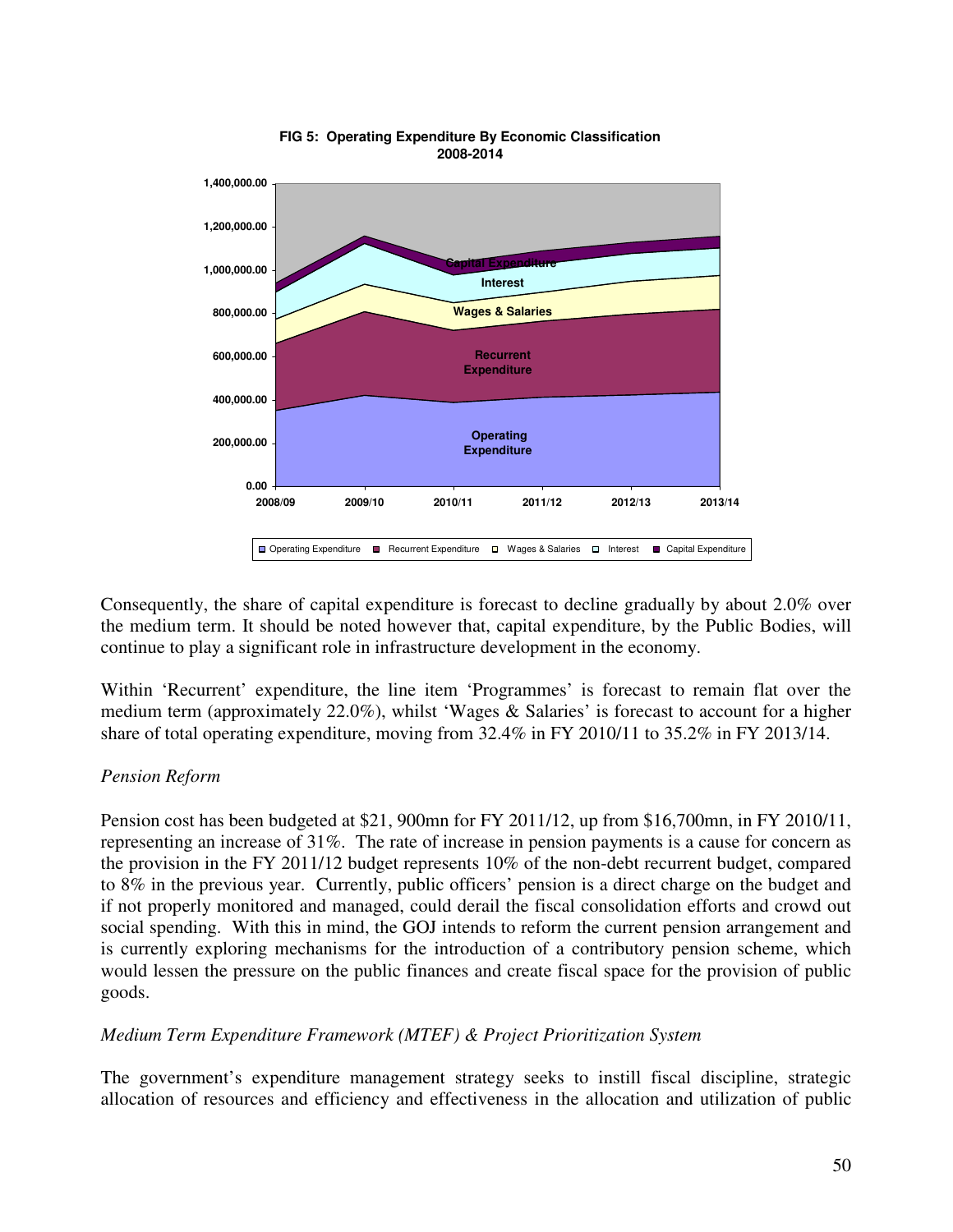resources in the delivery of public services. Central to the strategy is the linking of the planning and budgeting processes. The achievement of this objective is being pursued through the implementation of a Medium Term Expenditure Framework (MTEF) approach to budget formulation, which when fully instituted, will see a shift in budgeting from a short-term annual exercise to a medium term policy oriented process. Under this system, the medium term three year aggregate resource forecast and expenditure framework set out in the fiscal management strategy will be the context within which the budgets of ministries, departments and agencies (MDAs) are developed.

In FY 2010/11, MTEF budget preparation process and the Project Prioritization System were approved for piloting in the six largest sector ministries of Transport & Works, Health, Education, National Security, Agriculture & Land and Finance & the Public Service. The MTEF when fully implemented will incorporate the following within central government's budgeting process:

- 1) The fiscal and macro-economic framework as outlined in the Fiscal Policy Paper (FPP);
- 2) A Strategic Policy Framework consisting of a national strategy supported by sector strategies. These sector strategies will link the strategic objectives and priorities of the government with costed sector expenditure plans;
- 3) An Expenditure Framework consisting of Baseline/Forward Spending Estimates (FSEs), representing the expenditure required to continue implementation of existing programmes and those for which commitments have already been made;
- 4) Clearly identified new spending proposals for which approval is contingent on the availability of fiscal space;
- 5) Updating of the Baseline/FSEs, including the identification of cost savings from efficiencies in service delivery or reduction/discontinuation of programmes in order to provide 'Fiscal Space' for new spending;
- 6) The setting of medium term ceilings which are binding for the budget year and indicative for the outer years which will form the starting point of the following year's budget process and will be adhered to by both policymakers and spending MDAs;
- 7) A strategic phase of budget preparation in which Cabinet will consider and approve:
	- the FPP, in particular, the medium term Macroeconomic Framework and Fiscal Management Strategy;
	- the expenditure ceilings for the budget year and indicative ceilings for the two following years;
	- the forward consequences of the policies under implementation;
	- the high level priority policies and allocation of fiscal space to new priorities as required; and
	- the allocation of funding for "New Initiatives".

The MTEF budgeting process incorporates an Investment Prioritization System, which provides a framework through which investment projects are ranked for budgetary support resulting in the synchronization of expenditure with the government's most critical priorities. Criteria for prioritizing capital projects, developed within the context of the priority national outcomes and sectoral strategies stated in the "Vision 2030 Jamaica National Development Plan 2009", and the accompanying "Medium Term Socio-economic Policy Framework 2009-2012", are used to objectively and equitably select projects which will bring the highest social and economic benefits.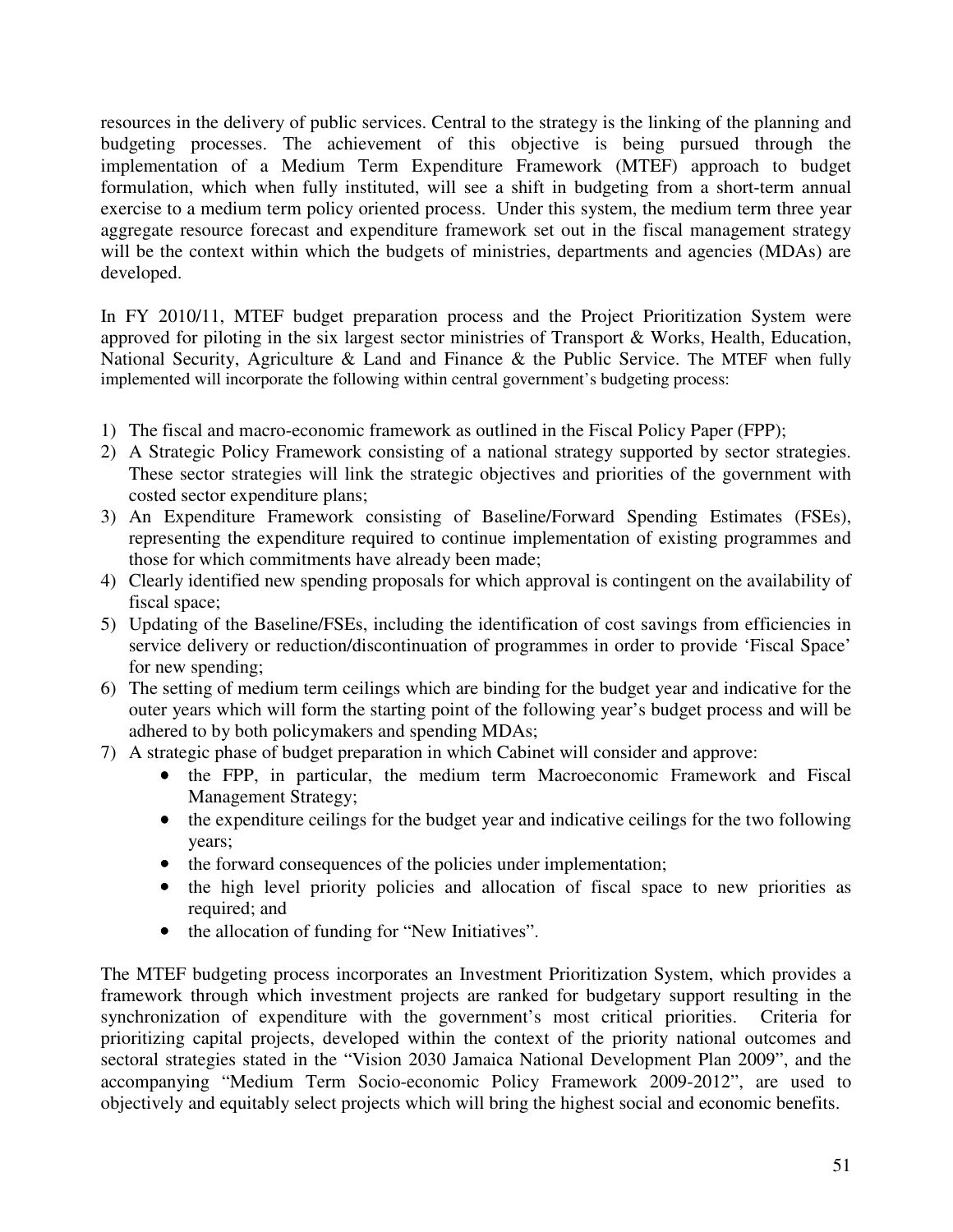#### *Public Debt Trajectory*

Controlling the growth in public debt is critical to 'crowding in' the private sector to spur economic growth and enable businesses to be more viable, through more affordable financing costs. Additionally, the projected path of interest rates over the medium term bodes well for the serviceability of the public debt which is targeted (see fig 7) to be less than 100% of GDP by FY 2015/16. Critical to managing the growth of the public debt will be the management of contingent liabilities (a fiscal risk) over the medium term. Publicly guaranteed external debt is projected at US\$37.8mn for FY 2011/12 and this figure is expected to increase by an average of US\$20mn per annum over the medium term. Total public debt is projected to increase over the medium term (FY 2010/11-FY 2015/16) by 15.1%. This significant slowing in the projected rate of growth of the public debt stock partly reflects the programmed reduction in the fiscal deficit over the medium term.



**FIG 7: PUBLIC DEBT MEDIUM TERM**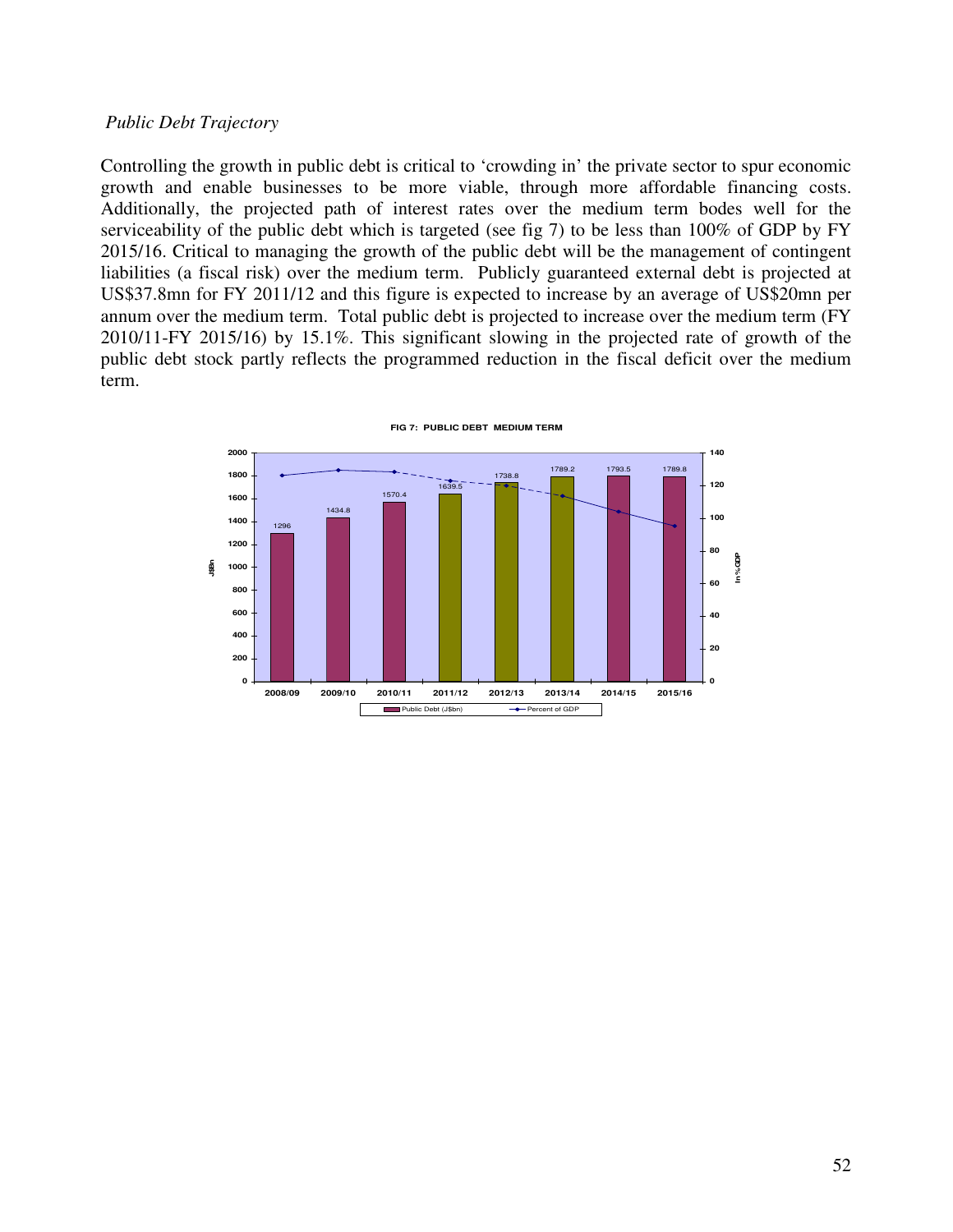#### **III. Fiscal Discipline, Risks & Challenges**

Controlling the growth in 'Operating Expenditure', will have tangible benefits for the economy, as 'fiscal surprises' create uncertainty, and with it, adverse consequences for planned investments. Under the aegis of the new Fiscal Responsibility Framework, the Government aims to underline its commitment to fiscal discipline through the prudent and sustainable use of public resources. 'Operating Expenditure' in FY 2010/11, declined not just against Budget, but also against 'Operating Expenditure' for FY 2009/10, a decline of \$32.1bn or 7.6% This reflects in part, the slow recovery in the economy as well as the GOJ's resolve to contain expenditure, in the face of sluggish revenue performance. Accordingly, the growth rate (nominal) of total (above-the-line) Operating expenditure is programmed to increase by about 3% over the medium term, consistent with wage containment and a lower interest burden.



**Fig 6. Operating Expenditure Growth Rates** 

Wage containment, is expected to continue through the medium term. Interest costs (as %GDP) are forecast to remain at low single-digit levels, over the medium term, consistent with the Government's Fiscal Management Strategy of reductions in the fiscal deficit and the achievement of a balanced Budget, by FY 2015/16.

Both wages and interest costs have been the main drivers behind the growth rates in 'Operating Expenditure' in previous years. For FYs 2008/09 and 2009/10, 'Operating Expenditure' grew by 19.5% and 19.9% respectively, with ,public sector salaries accounting for the lion's share of the growth in expenditure in FY 2008/09, whereas interest costs surged in FY 2009/10, increasing by \$63.4bn or 50.6%.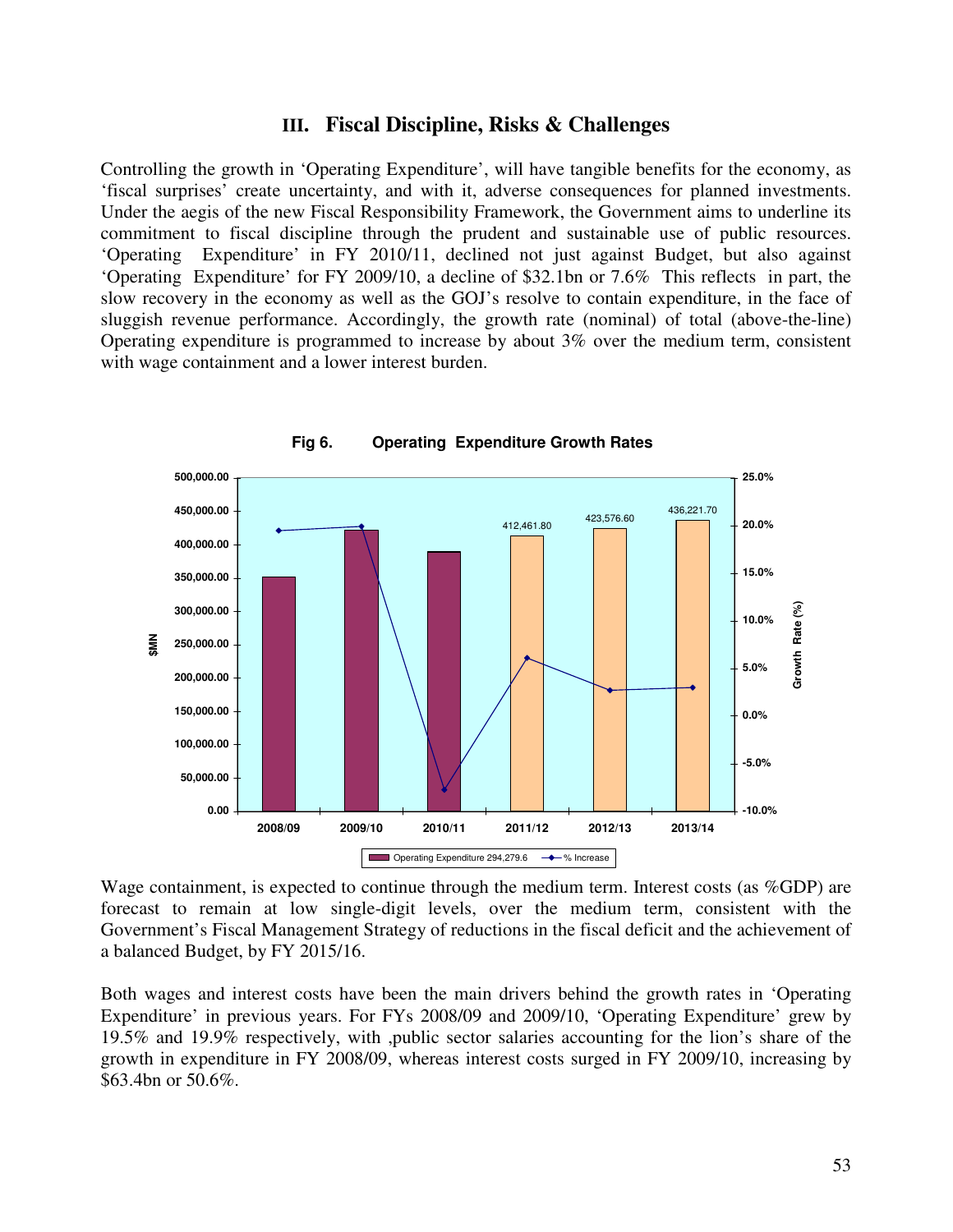Fiscal discipline starts with expenditure (including tax expenditures) and no fiscal consolidation effort can be successful, without expenditure containment, consistent with less reliance on debt to close financing gaps.

Once fiscal deficits are eliminated, the public debt stock can be reduced in an orderly and sustained manner, thus simultaneously 'crowding in' the private sector and also allowing GOJ to focus on some of its core functions such as social protection programmes (eg. PATH) and infrastructure maintenance and development, at minimal cost to the economy. Underpinned by this commitment to eliminate the fiscal deficit by March 2016, the public debt trajectory is expected to move in the right direction, in terms of the debt/GDP ratio, with a forecast debt/GDP ratio of 95.1% by FY 2015/16.

#### *Fiscal Risks*

There is usually an element of judgment surrounding the medium term assumptions that are made in preparing the fiscal forecasts. The risks to the forecasts are inherently greater for the latter years within the medium term programme. To provide a more comprehensive picture of the fiscal position also requires the disclosure of, and strategies to deal with, the various fiscal risks that may lead to a material difference between the forecasts and the actual outturn. This includes issues such as new policies the Government may implement or consider as well as sensitivity around key assumptions (example economic conditions).

Fiscal risks can emanate from a wide range of sources, some of which have been encapsulated in Box 2. These fiscal risks have the potential to derail the Fiscal Management Strategy (FMS) that has been outlined and as such the GOJ is and will continue to be proactive, with respect to the management of these fiscal risks

#### *Key Fiscal Risks & Strategies to Mitigate*

*Wages and Salaries* have been 'frozen' since FY 2009/10. Negotiations continue to take place between the GOJ and the unions representing public sector workers regarding an implementation date for payment of the outstanding 7.0% wage increase. There is also the issue of the wage and salary arrears, covering the period (2009-2012) for public sector workers as well as pending obligations related to the "reclassification" of health sector workers.

The GOJ has been in discussions with the unions about how to treat with the outstanding 7% wage settlement from FY 2009/10. A number of options have been explored but no consensus has been arrived at. The GOJ has been honouring its obligations to the Jamaica Teachers Association (JTA) consistent with the IDT Ruling and will discharge these obligations by FY 2013/14. These JTA arrears have been factored in the FMS.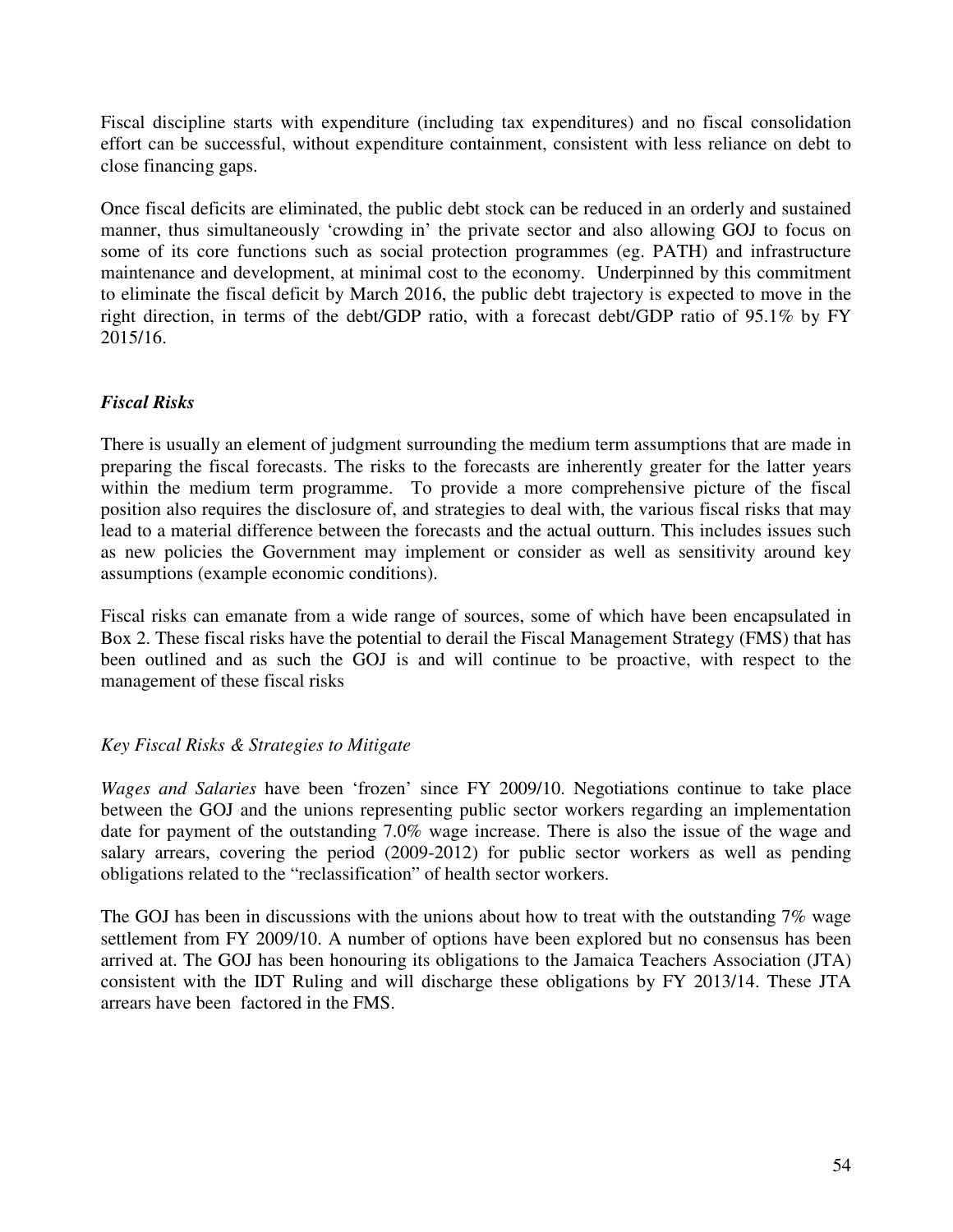| <b>Box 2: Sources of Fiscal Risks</b>                                |
|----------------------------------------------------------------------|
| Judicial Awards                                                      |
| <b>Other Entities Debt Assumption</b>                                |
| Tax Expenditure (Discretionary)                                      |
| Guarantees which represents a risk:                                  |
| Interest<br>$\bigcirc$                                               |
| Amortization<br>$\cap$                                               |
| Arrears/Pending Obligations:                                         |
| Wages & Salaries<br>$\circ$                                          |
| <b>Other Expenditure Arrears</b><br>$\circ$                          |
| <b>Tax Refund Arrears</b>                                            |
| <b>Financial Assistance to Public Bodies</b>                         |
| <b>Public Private Partnership</b>                                    |
| <b>Other Fiscal Risks:</b>                                           |
| Impact of lower real GDP on revenues<br>$\bigcirc$                   |
| Impact of adverse interest, inflation $\&$ exchange rate<br>$\Omega$ |
| Revenue yields less than expected                                    |
| <b>Natural Disasters</b>                                             |
| <b>Government Policy Changes</b>                                     |

Given the existing three year wage freeze, the FY 2011/12 Budget has no provision for the (7.0%) increase, for which the public sector unions are demanding payment. However, should payment of increases to salary be brought forward to FY 2011/12, it would mean that appropriate adjustments would have to be made to the programmed budget, to maintain consistency with the goals of the FMS.

Going forward, the GOJ intends to manage this risk (salary arrears) through implementation of a compensation negotiation cycle, as required under the FRF. The GOJ through the MOFPS has already commenced discussions with unions representing public sector workers on this issue.

The compensation negotiation cycle mechanism is intended to establish timeliness within the bargaining process and improve predictability of the outcome of wage negotiation costs and consequently eliminate the accumulation of arrears. In this regard, time frames for the commencement and completion of negotiations are to be established.

*Other Entities debt assumptions* can and do present a "clear and present danger" to the goals of the FMS. Whereas the GOJ is clear that guarantees (contingent liabilities) and its other commitments must be honoured, these contingent liabilities that are of a material risk to the targets, will necessitate certain steps being taken to keep the fiscal profile on a credible path.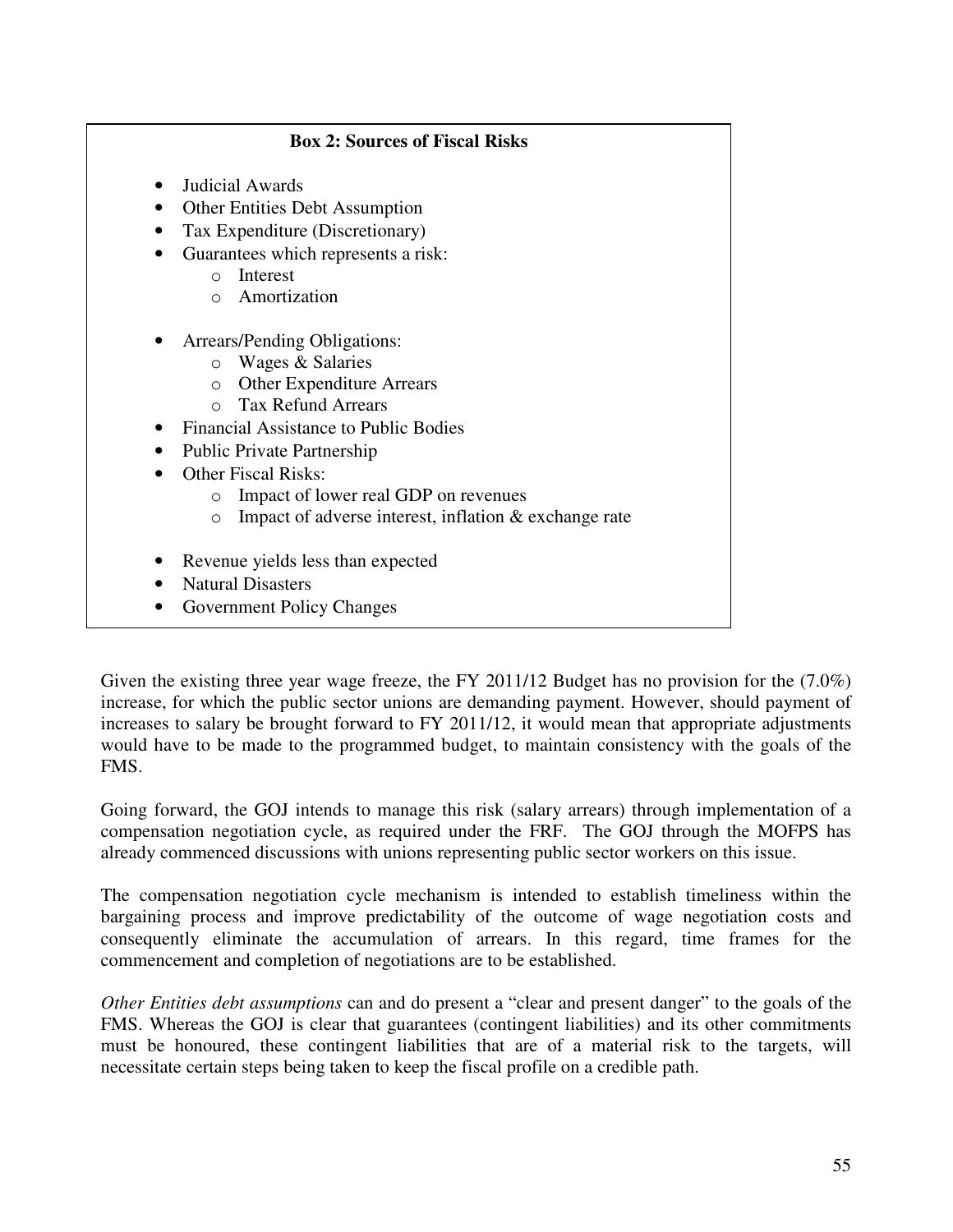*Natural disasters* occur and often cause significant damage to infrastructure as well as unanticipated costs to the Budget. One of the main fiscal risks to the Budget (climatic risks) materialized in late September 2010. Tropical Storm Nicole caused loss of life and significant damage to road and other infrastructure across the country.

The extensive damage by the storm was estimated at the time to be J\$20,000mn (1.7% of GDP). As a result of this shock and the emergence of other unbudgeted spending, the FY 2010/11 Budget was adjusted (within the context of the IMF's SBA targets. Beginning in FY 2011/12, the GOJ has set aside an amount of \$1,500mn or 0.1% GDP in the Budget to meet this type of risk. Over the medium term, the GOJ intends to increase the amount in the Budget to 0.2% of GDP, to cover risk from natural disasters. It should be noted that the GOJ also manages this risk through premium payments to Caribbean Catastrophic Regional Insurance Fund (CCRIF), an insurance facility that covers severe damage due to natural disasters.

Going forward, Jamaica and its regional partners will be seeking to secure changes to the World Bank sponsored CCRIF, with a view to including damage to infrastructure caused by flooding (as measured by rainfall quantities).

*Adverse movements in key macro-economic variables,* such as inflation, reduce the impact (purchasing power) of the expenditure budget, particularly the recurrent expenditure. In order to manage this risk over the medium term, the forecasted inflation over the period is "built in" to the medium term expenditure budget estimates.

*Tax expenditures* (*discretionary*) are a significant fiscal risk and in recognition of this, the GOJ has sought to 'overhaul' the system of waivers. The GOJ will be tabling a 'Tax Expenditures Statement' which will detail the waivers, exemptions and other revenues foregone in calendar year 2009. Going forward, the GOJ expects to go further, with the introduction of ceilings on discretionary waivers to be approved by Parliament.

*Arrears over 90 days* will be closely monitored to ensure there is no accumulation, consistent with the IMF (SBA). The GOJ will however be aiming over the medium term to manage its arrears such that they will only fall into the traditionally recognized 30-day period.

*Lower real GDP outturns* have adverse impacts on the revenues and the GOJ, stands ready to make adjustments to the expenditure budget that are consistent with the goals of the FMS. In addition, lower revenue yields, due to other factors would also be met with appropriate adjustments to the expenditure budget, as far as possible.

*Changes in Government policy* may become necessary, in response to changes in economic conditions, however, where these policy changes lead to an adverse material impact on either revenue or expenditure, then the GOJ will take the necessary "compensating measures" to ensure that the FMS maintains its integrity.

Going forward, the GOJ intends to manage fiscal risks appropriately and will be putting in place the necessary safeguards to ensure this objective is met. To this end a number of measures have been developed to enforce fiscal discipline and enhance fiscal management, which are now before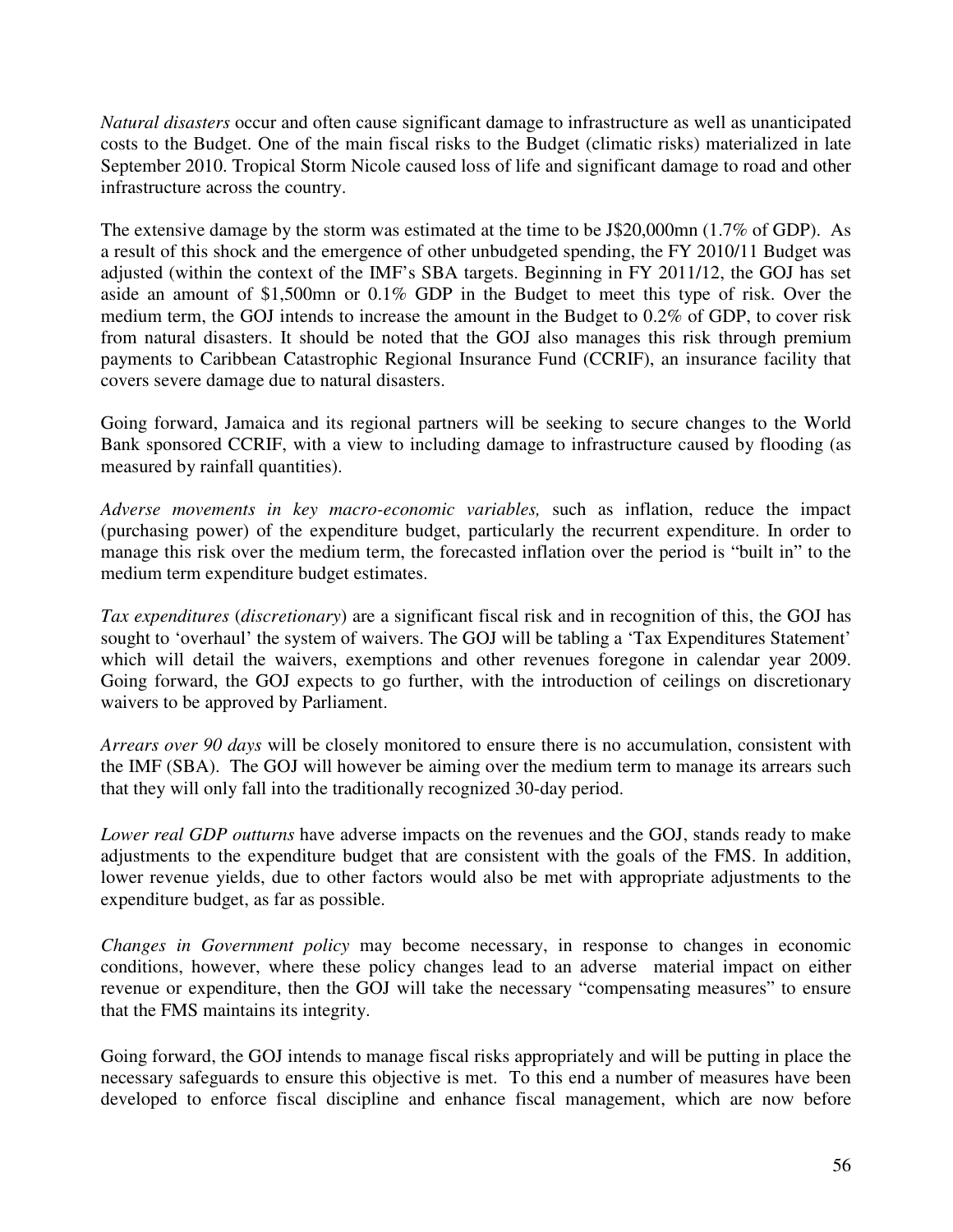Parliament for debate and approval. Most notably among these measures are the requirements for an accounting officer to:

- obtain the written assessment and recommendations of the Financial Secretary before taking any step to implement a change that is likely to have adverse budgetary implications for the financial year that is current and for the medium term; or submitting any proposal to the Cabinet for any such change.
- develop a 3-year business plan which shall be consistent with expenditure ceilings set by the MOF and shall consolidate the plans of departments, agencies and on-budget public bodies for that portfolio ministry;
- submit, in the case of excess or supplementary expenditure, a request for such excess to the Financial Secretary detailing - the rationale for the excess and why it was not anticipated at the time of the budget, the expected expenditure for the next two years associated with this excess and any corrective action that would minimize the excess.

Additionally, a menu of sanctions has been developed for non-compliance with these measures.

There are also a number of proposed legislative changes to the PBMA that have been developed to seek to better manage risks within the public bodies. Public bodies have been a major source of debt creation for a number of years and accordingly it is very important that guarantees and other contingent liabilities involving public bodies be properly managed. Against that background , a notable proposed change is that the Minister of Finance shall not give his approval for any borrowing by a public body if he is not satisfied that the proposed borrowing is consistent with the debt reduction target specified in the FAA Act. This is a critical signal of the importance the GOJ places on managing risks, particularly that of contingent liabilities.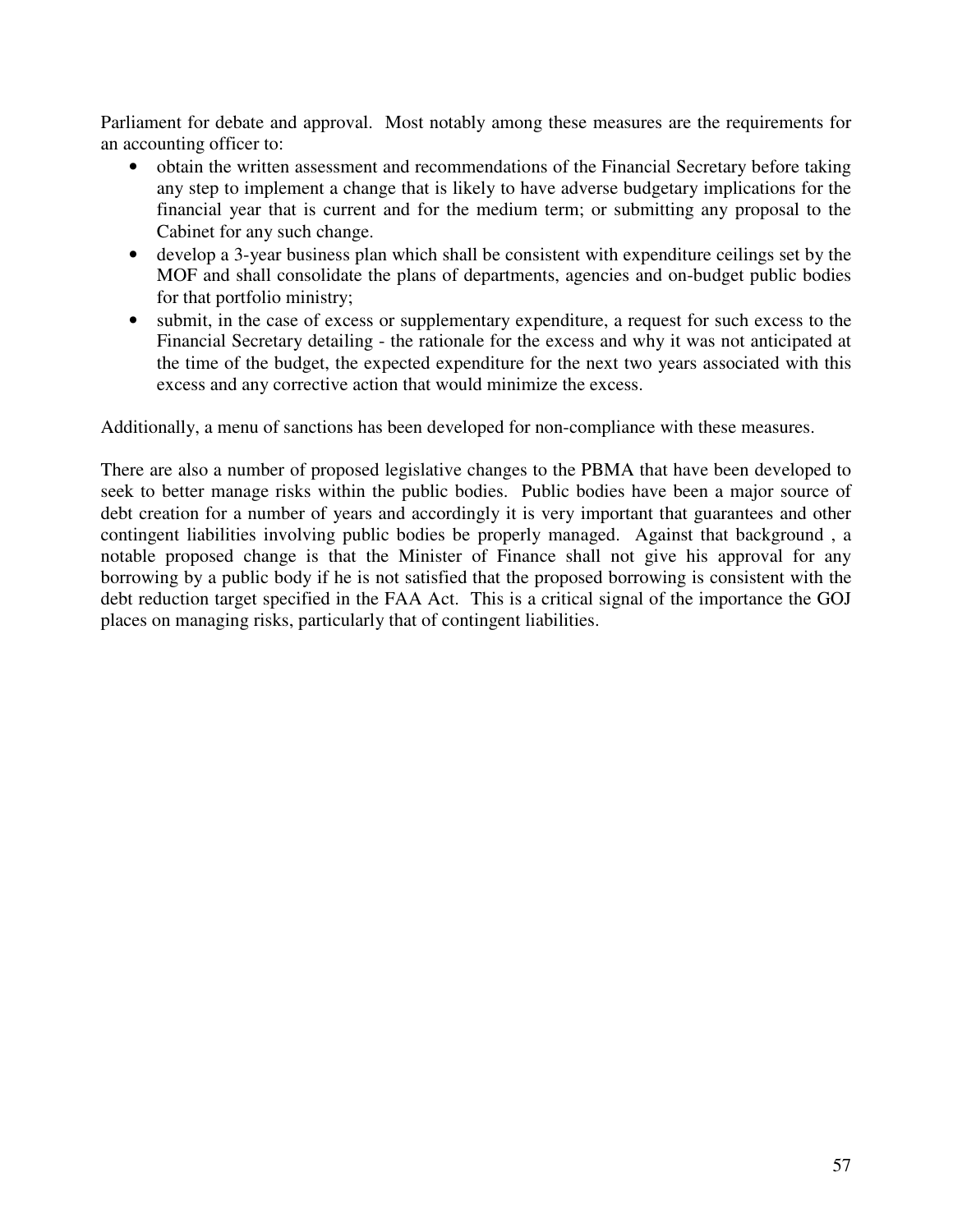# **TABLE IA: FY 2011/12 Industry Assumptions**

| <b>Industry</b>                                                    |                                                                                                                                                                                                                                                                                                                                                                                                   |
|--------------------------------------------------------------------|---------------------------------------------------------------------------------------------------------------------------------------------------------------------------------------------------------------------------------------------------------------------------------------------------------------------------------------------------------------------------------------------------|
| <b>Goods Producing Industry</b>                                    |                                                                                                                                                                                                                                                                                                                                                                                                   |
| Agriculture, Forestry & Fishing                                    | Increased Domestic and Export Crop production due to increased demand. Higher<br>value added is also reflective of recovery from TS Nicole and drought conditions<br>which occurred in the previous fiscal year. Growth will be facilitated by increased use<br>of technology and best practices (Greenhouses, Irrigation and the Agriculture<br>Production and Productivity Programme)           |
| Mining & Quarrying                                                 | Higher alumina and crude bauxite production influenced by strong demand in China,<br>Europe and North America. Strong alumina growth also associated with the expected<br>reopening of WINDALCo's Kirkvine plant in the second half of 2011.                                                                                                                                                      |
| Manufacturing                                                      | Increased domestic and global demand primarily for beverages and processed food.<br>Increased activity in the Construction, Mining & Quarrying and Agriculture industries<br>should spur demand for manufactured products which are inputs into these<br>industries.                                                                                                                              |
| Construction                                                       | Growth in infrastructural activity primarily road construction and repairs. General<br>improvement in the economy would also influence an increase in the building<br>construction component of the industry.                                                                                                                                                                                     |
| <b>Services Industry</b>                                           |                                                                                                                                                                                                                                                                                                                                                                                                   |
| Electricity & Water Supply                                         | This industry will benefit from increased economic activity which will result in<br>increased demand for electricity. Growth in the industry also reflects recovery from<br>drought conditions which prevailed during some months of the previous fiscal year.                                                                                                                                    |
| Wholesale & Retail Trade; Repairs<br>and Installation of Machinery | Increased domestic demand linked to higher economic activity which will spur growth<br>in this industry. Increased activity specifically in the Agriculture, Manufacturing and<br>Construction industries should also result in higher value added.                                                                                                                                               |
| <b>Hotels and Restaurants</b>                                      | Higher economic growth in our main source market (USA), other traditional markets<br>as well as increased marketing in new areas will result in increased stopovers. The<br>restaurant component of the industry should also register growth, reflecting recovery<br>from the decline registered in the previous fiscal year.                                                                     |
| Transport, Storage &<br>Communication                              | Water transport will be influenced by increased cargo movement associated with<br>increased Mining & Quarrying activity linked to the reopening of the Kirkvine plant;<br>general growth in merchandise trade volumes; and growth in cruise ship arrivals. Air<br>transport will be positively influenced by increased passenger movement consistent<br>with the projected increase in stopovers. |
| Finance & Insurance Services                                       | Increased economic activity within an environment of improved investor and business<br>confidence and low interest rates should increase the demand for loans and<br>advances.                                                                                                                                                                                                                    |
| Real Estate, Renting & Business<br>Activities                      | A rise in demand consistent with projected recovery in the economy.                                                                                                                                                                                                                                                                                                                               |
| <b>Producers of Government Services</b>                            | Continued fiscal consolidation                                                                                                                                                                                                                                                                                                                                                                    |
| <b>Other Services</b>                                              | Growth in this industry will be strongly influenced by increased tourism related<br>activities as well as increased demand for personal services                                                                                                                                                                                                                                                  |
| Less Financial Intermediation<br>Services Indirectly Measured      | Growth in the provision of financial services consistent with the projected higher<br>demand for business services.                                                                                                                                                                                                                                                                               |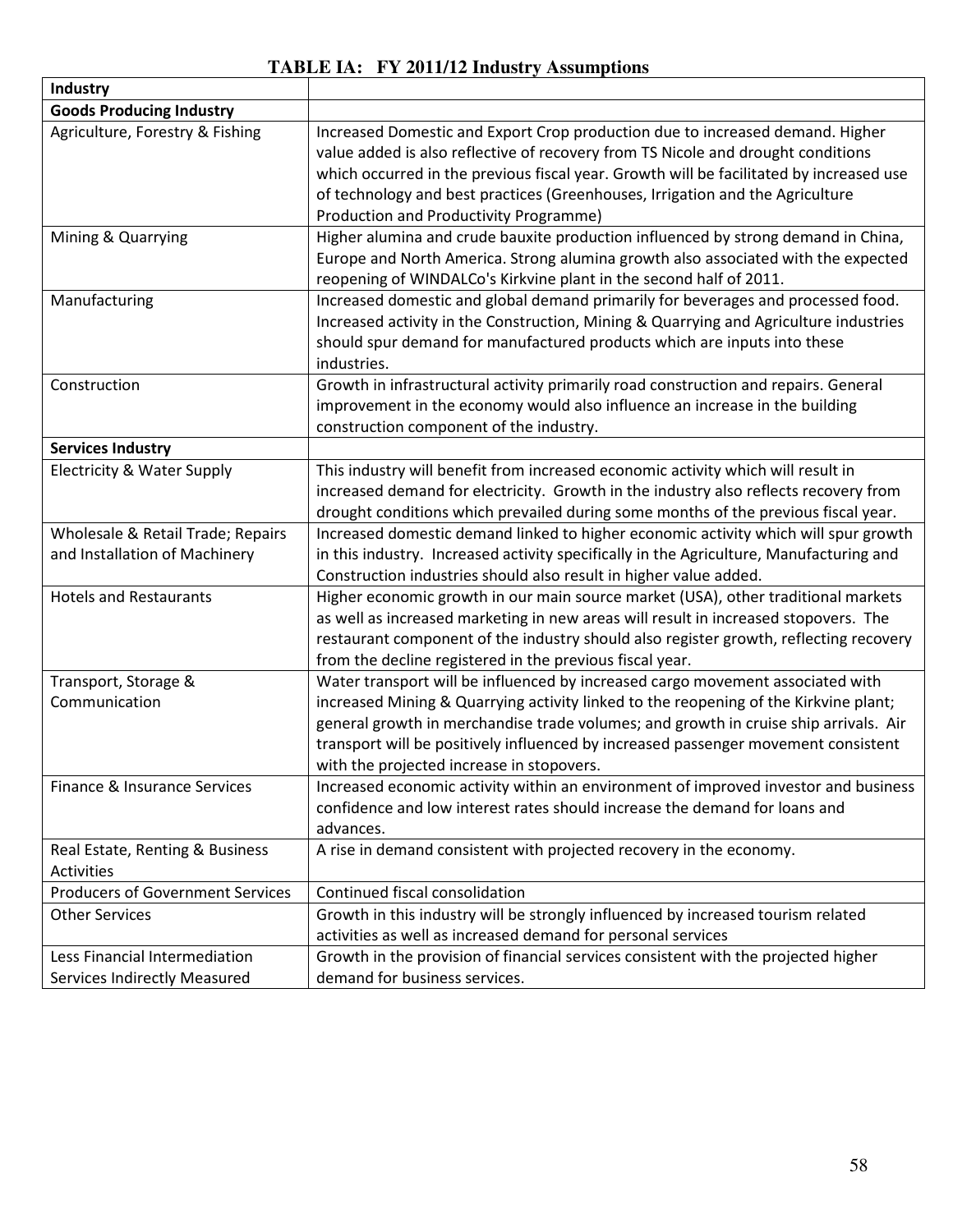### **TABLE IB: FY 2012/13 Industry Assumptions**

| Industry                                |                                                                                            |
|-----------------------------------------|--------------------------------------------------------------------------------------------|
| <b>Goods Producing Industry</b>         |                                                                                            |
| Agriculture, Forestry & Fishing         | Increased demand, mainly associated with a projected increase in the share of              |
|                                         | domestic production supplying the tourism sector. Supply side: increased utilization       |
|                                         | of technology (Greenhouses, Irrigation, etc) and best practices (Agriculture               |
|                                         | Production & Productivity Programme).                                                      |
| Mining & Quarrying                      | Growth in demand from Emerging Markets (mainly China), North America and                   |
|                                         | Europe. Supply side: The reopening of Alpart, Jamaica's largest Alumina plant, and         |
|                                         | increased capacity utilization at other alumina plants.                                    |
| Manufacture                             | Increased domestic and international demand. Supply side: This will be mainly              |
|                                         | facilitated by increased capacity utilization.                                             |
| Construction                            | Increased infrastructural activities associated with roads, bridges, and residential       |
|                                         | construction, associated with a relatively low interest rate environment and higher        |
|                                         | income. Supply side: This will be mainly facilitated by increased capacity utilization     |
| <b>Services Industry</b>                |                                                                                            |
| Electricity & Water Supply              | Increased economic activities and rising stock of houses. Supply side: increase            |
|                                         | capacity utilization and expansion in capacity                                             |
| Wholesale & Retail Trade; Repairs       | Increased demand associated with growth in economic activities. Supply side:               |
| and Installation of Machinery           | increased domestic production and increase in imports                                      |
| <b>Hotels and Restaurants</b>           | Increased visitor arrivals due to expansion in major markets (North America and            |
|                                         | Europe) and new markets (Emerging Markets). Supply side: expansion in attractions          |
|                                         | and port (sea and air) facilities                                                          |
| Transport, Storage &                    | Increased passenger movement associated with the tourism sector and expansion in           |
| Communication                           | cargo movement associated with the Mining industry and increase in exports and             |
|                                         | imports. Supply side: Expansion in port facilities and continued modernization of          |
|                                         | Jamaica's communication sub-industry.                                                      |
| Finance & Insurance Services            | Increase in economic activities associated with lower interest rate environment.           |
|                                         | Supply side: continued expansion in products provided and medium (internet, mobile,        |
|                                         | etc) of banking services.                                                                  |
| Real Estate, Renting & Business         | Increased demand associated with higher economic activities.                               |
| <b>Activities</b>                       |                                                                                            |
| <b>Producers of Government Services</b> | <b>Continued Fiscal Consolidation</b>                                                      |
| <b>Other Services</b>                   | Increased demand associated with Recreation, Cultural and Sporting Activities and          |
|                                         | growth in private education. Supply Side: expansion in education services (courses,        |
|                                         | etc); increased media activities associated with Brand Jamaica (Jamaica's Athletes         |
|                                         | (2012 Olympic, artiste, etc).                                                              |
| Less Financial Intermediation           | Associated with increase in financial services provided to facilitate business activities. |
| <b>Services Indirectly Measured</b>     |                                                                                            |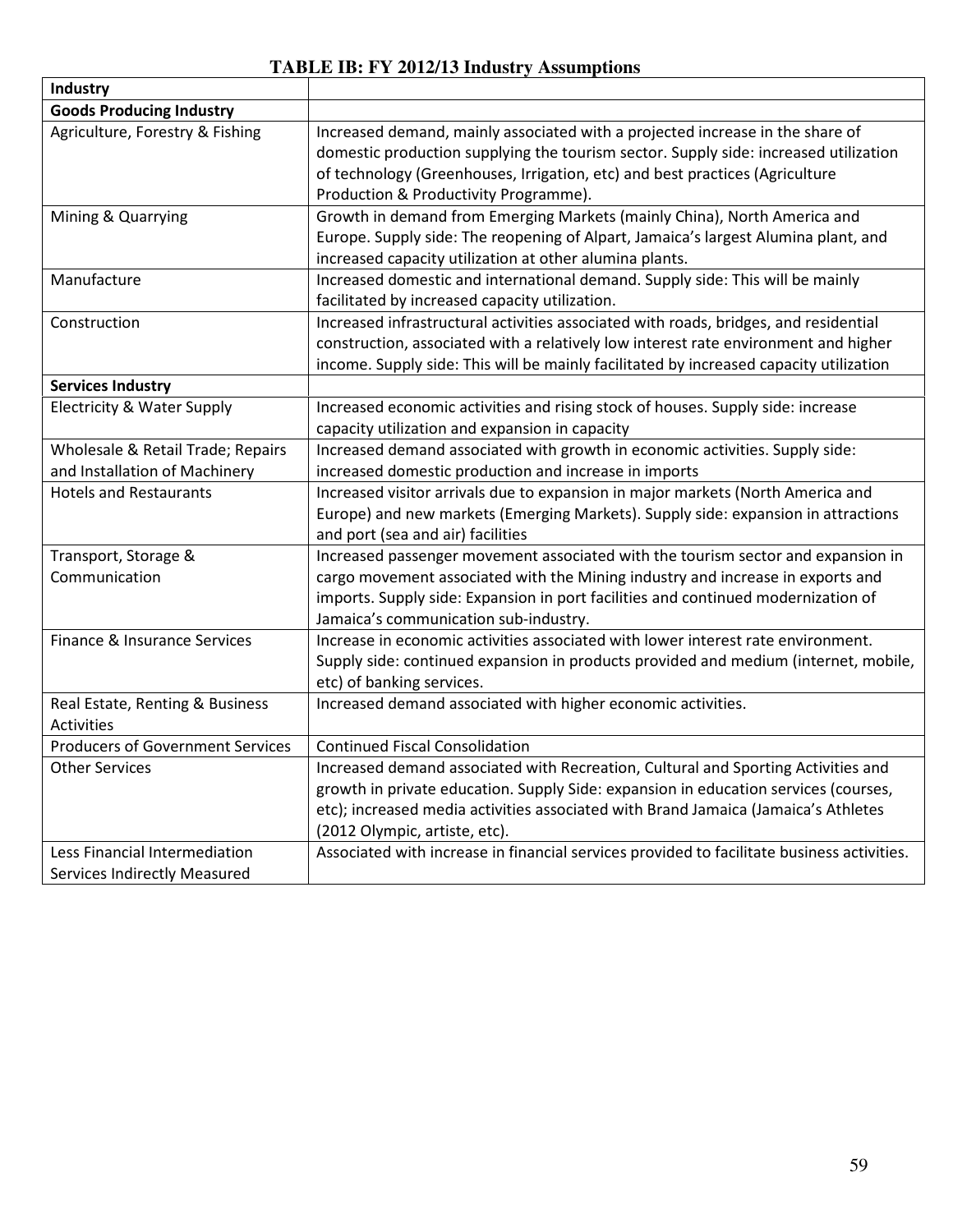# **Table IC: FY 2013/14 Industry Assumptions**

| Industry                                |                                                                                                                                                                                                                                                                                                                      |
|-----------------------------------------|----------------------------------------------------------------------------------------------------------------------------------------------------------------------------------------------------------------------------------------------------------------------------------------------------------------------|
| <b>Goods Producing Industry</b>         |                                                                                                                                                                                                                                                                                                                      |
| Agriculture, Forestry & Fishing         | Increased use of technology (greenhouses, irrigation, etc) and best practices to take<br>advantage of increased demand associated with increased per capita income and<br>increased demand from the hotel industry                                                                                                   |
| Mining & Quarrying                      | Increase capacity utilization, especially at the Windalco and Alpart plants, associated<br>with increased demand for alumina on the global market                                                                                                                                                                    |
| Manufacture                             | Increased capacity utilization in response to increased demand locally and overseas                                                                                                                                                                                                                                  |
| Construction                            | Increased demand associated with increase in per capita income and lower interest<br>rates                                                                                                                                                                                                                           |
| <b>Services Industry</b>                |                                                                                                                                                                                                                                                                                                                      |
| Electricity & Water Supply              | Increased demand associated with increase in the housing stock and production<br>levels.                                                                                                                                                                                                                             |
| Wholesale & Retail Trade; Repairs       | Increased demand associated with higher per capita income and increased                                                                                                                                                                                                                                              |
| and Installation of Machinery           | employment, facilitated by increase in production and increase in imports                                                                                                                                                                                                                                            |
| <b>Hotels and Restaurants</b>           | Increased demand associated with improvement in Jamaica's main source market, in                                                                                                                                                                                                                                     |
|                                         | addition to increased diversification of the tourism product.                                                                                                                                                                                                                                                        |
| Transport, Storage &                    | Increased production associated with increased demand for services associated with                                                                                                                                                                                                                                   |
| Communication                           | increase in trade (travel and cargo), and increased demand for new communication<br>services to facilitate businesses and personal activities                                                                                                                                                                        |
| Finance & Insurance Services            | Increased demand for loans associated with increase in economic activity, lower<br>interest rates and new financial services. The industry will also benefit from the<br>improvement in credit risk analysis associated with the credit bureau, which will make<br>it easier to facilitate loans to other industries |
| Real Estate, Renting & Business         | Increased production associated with increase in business services activities, partly                                                                                                                                                                                                                                |
| Activities                              | due to tax reform that makes it easier to do business                                                                                                                                                                                                                                                                |
| <b>Producers of Government Services</b> | Continued fiscal consolidation by the Government of Jamaica, especially as it relates                                                                                                                                                                                                                                |
|                                         | to public sector transformation                                                                                                                                                                                                                                                                                      |
| <b>Other Services</b>                   | Continued demand for tourism related activities education, health care                                                                                                                                                                                                                                               |
|                                         | entertainment and sporting services.                                                                                                                                                                                                                                                                                 |
| Less Financial Intermediation           | Continued utilization of financial services by other industries                                                                                                                                                                                                                                                      |
| <b>Services Indirectly Measured</b>     |                                                                                                                                                                                                                                                                                                                      |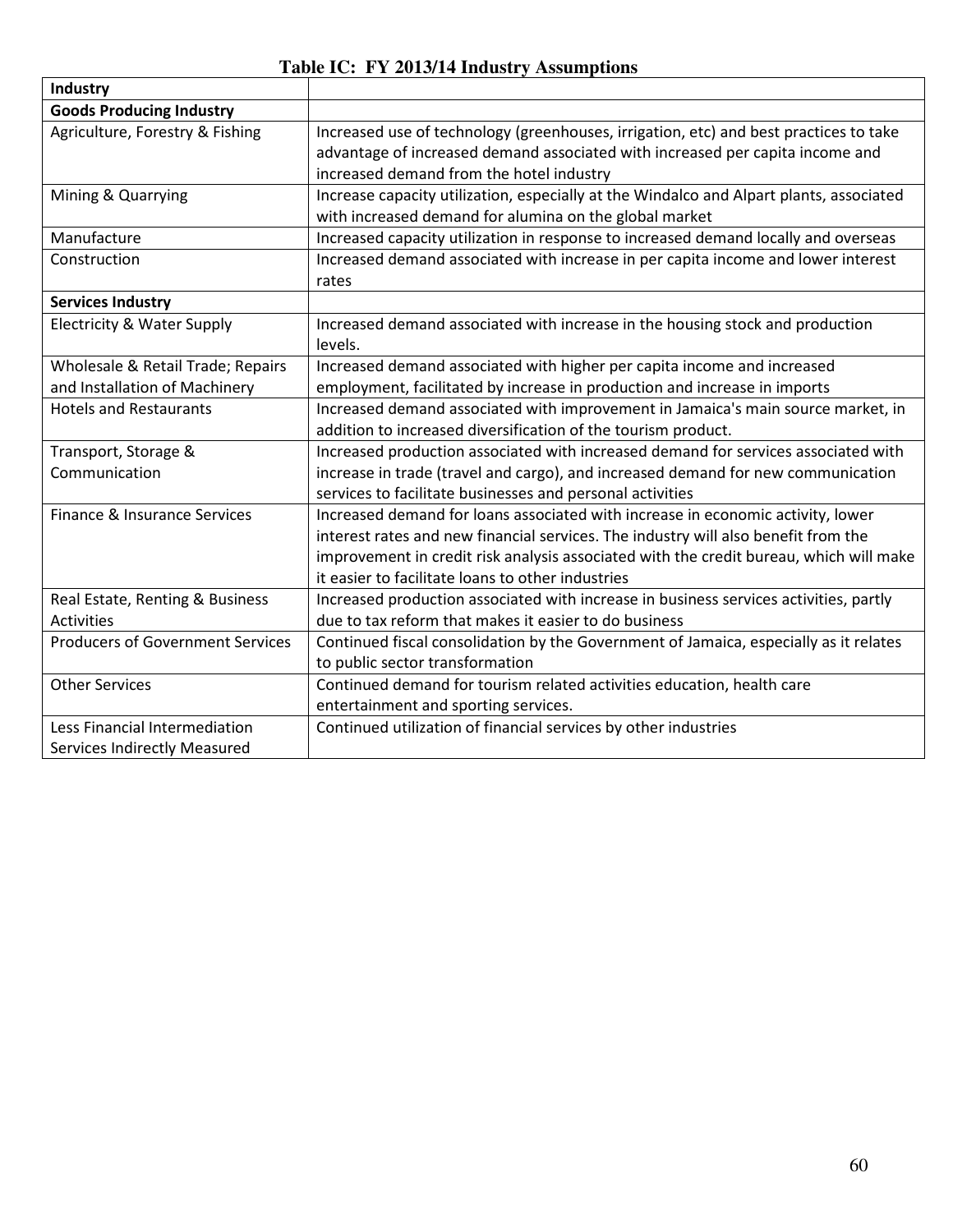# **Appendix II: Medium Term Expenditure Profile**

| Heads                                                                  | <b>Revised</b><br>2009/2010 | <b>Revised</b> | <b>Estimates of</b><br>Expenditure | Projected<br>2012/2013 | Projected<br>2013/2014 | Projected<br>2014/2015 |
|------------------------------------------------------------------------|-----------------------------|----------------|------------------------------------|------------------------|------------------------|------------------------|
|                                                                        |                             | 2010/2011      | 2011/2012                          |                        |                        |                        |
| His Excellency the Governor-General & Staff<br>Houses of Parliament    | 97,912                      | 92,912         | 100,492                            | 109,121                | 114,683                | 120,364                |
| Office of the Public Defender                                          | 616,313                     | 666,545        | 645,342                            | 701,884                | 736,852                | 772,713                |
| Contractor General                                                     | 63,243                      | 88,898         | 73,425                             | 79,406                 | 83,685                 | 88,015                 |
| Auditor General                                                        | 179,158                     | 188,950        | 198,672                            | 214,500                | 226,315                | 238,227                |
| Office of the Services Commissions                                     | 305,378                     | 297,938        | 337,613                            | 366,130                | 385,131                | 404,479                |
|                                                                        | 135,838                     | 142,412        | 144,773                            | 157,601                | 165,350                | 173,316                |
| Office of the Children's Advocate                                      | 50,597                      | 59,253         | 75,435                             | 81,665                 | 86,005                 | 90,406                 |
| <b>INDECOM</b>                                                         |                             | 37,934         | 200,000                            | 216,243                | 227,931                | 239,752                |
| Office of the Prime Minister                                           | 5,169,458                   | 5,150,158      | 5,187,367                          | 5,636,455              | 5,921,131              | 6,212,371              |
| Office of the Cabinet                                                  | 424,231                     | 444,245        | 480,649                            | 522,877                | 548,845                | 575,490                |
| Office PM Local Government                                             | 7,345,061                   | 6,766,213      | 7,133,721                          | 7,716,698              | 8,131,205              | 8,550,830              |
| Ministry of Tourism                                                    | 2,595,215                   | 2,106,249      | 2,163,105                          | 2,332,218              | 2,462,999              | 2,594,467              |
| Ministry of Finance and the Public Service                             | 26,498,820                  | 28,588,504     | 35,240,017                         | 37,711,397             | 40,030,669             | 42,329,079             |
| Tax Administration Jamaica                                             |                             |                | 4,114,699                          | 4,455,953              | 4,691,717              | 4,930,997              |
| Ministry of National Security                                          | 36,907,735                  | 38,923,807     | 41,127,042                         | 45,006,475             | 47,220,727             | 49,530,767             |
| Ministry of Justice                                                    | 2,974,466                   | 3,382,007      | 3,891,729                          | 4,217,548              | 4,438,503              | 4,663,130              |
| Ministry of Foreign Affairs & Foreign Trade                            | 2,319,508                   | 2,570,272      | 2,594,423                          | 2,800,764              | 2,955,290              | 3,111,036              |
| Ministry of Labour and Social Security                                 | 1,752,093                   | 1,881,833      | 1,715,543                          | 1,863,403              | 1,957,989              | 2,054,671              |
| Ministry of Education                                                  | 72,133,426                  | 71,294,169     | 70,021,494                         | 76,078,243             | 79,998,239             | 83,978,843             |
| Ministry of Health                                                     | 29,927,164                  | 33,702,938     | 33,464,445                         | 42,120,371             | 44,319,522             | 46,556,509             |
| Ministry of Youth, Sport and Culture                                   | 2,163,258                   | 1,874,177      | 1,897,087                          | 2,059,951              | 2,164,974              | 2,272,242              |
| Ministry of Agriculture and Fisheries                                  | 2,983,075                   | 3,104,829      | 3,428,071                          | 3,720,533              | 3,911,532              | 4,106,382              |
| Ministry of Industry, Investment & Commerce                            | 1,662,542                   | 1,720,294      | 1,800,415                          | 1,950,461              | 2,053,137              | 2,157,434              |
| Ministry of Energy and Mining                                          | 400,028                     | 405,827        | 409,976                            | 444,080                | 467,503                | 491,287                |
| Ministry of Water and Housing                                          | 522,762                     | 546,272        | 591,093                            | 640,637                | 674,159                | 708,244                |
| Ministry of Transport and Works                                        | 1,924,240                   | 1,853,122      | 1,750,132                          | 1,894,614              | 1,995,336              | 2,097,478              |
| <b>Back Pay</b>                                                        |                             |                | 4,600,000                          | 4,192,800              | 2,500,000              |                        |
| Contingency Provision for price adjustments<br>and expenditure arrears |                             |                | 1,690,512                          | 1,800,395              | 1,917,421              | 2,032,466              |
| <b>Grand Total Recurrent</b>                                           | 199, 151, 521               | 205,889,758    | 220,962,573                        | 244,636,470            | 255,695,134            | 266,149,996            |

**Table (IIA): Non-Debt Recurrent Expenditure 2009/2010 – 2014/2015 (J\$'000)**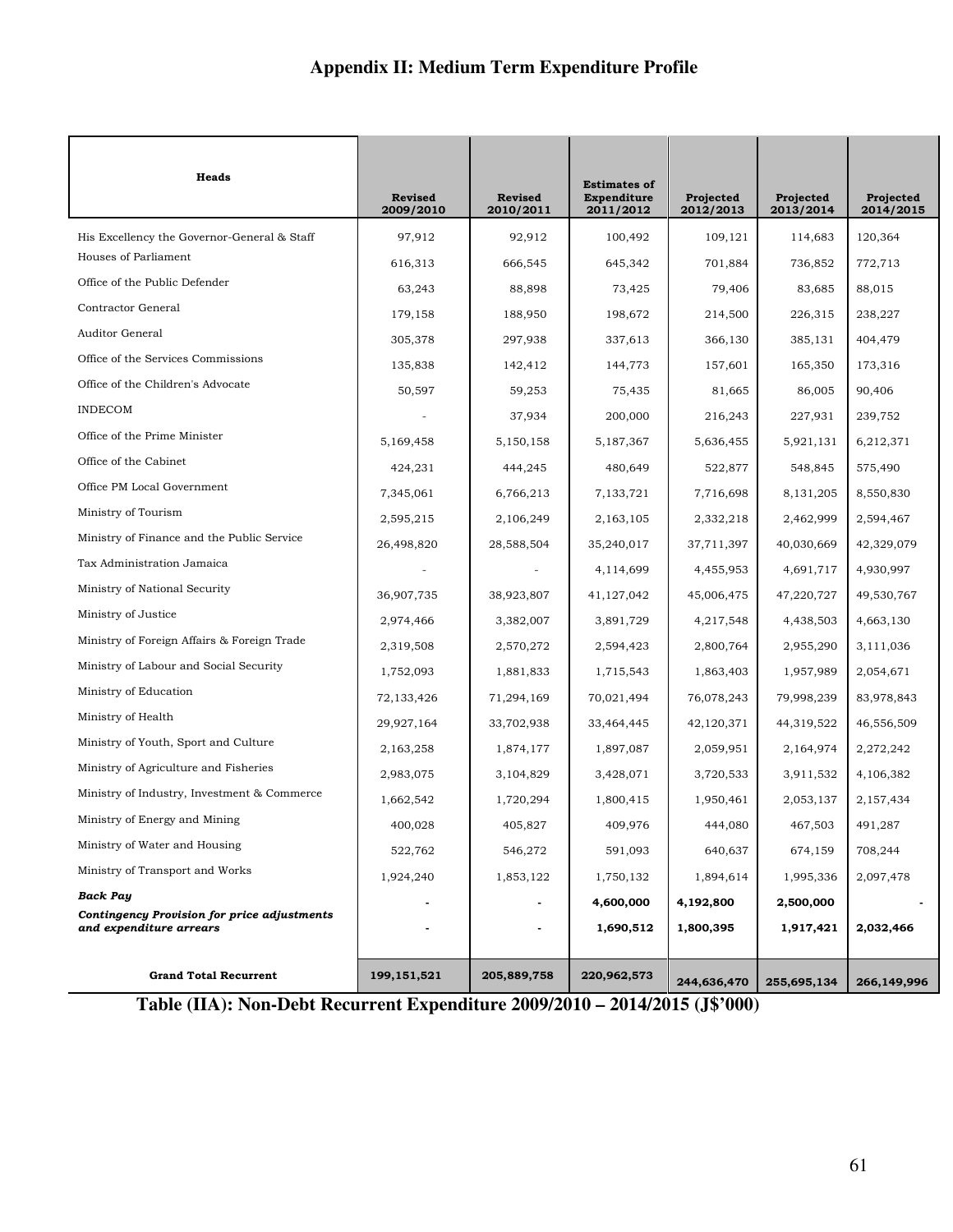#### **Table (IIB): Economic Classification Non-Debt Recurrent Expenditure 2009/10 – 2014/15 (J\$'000)**

**College** 

| <b>Object Classification</b>               | Expenditure<br>2009/10 | <b>Revised</b><br><b>Estimates</b><br>2010/11 | <b>Estimates of</b><br>Expenditure<br>2011/12 | Projected<br>Expenditure<br>2012/13 | Projected<br>Expenditure<br>2013/14 | Projected<br>Expenditure<br>2014/15 |
|--------------------------------------------|------------------------|-----------------------------------------------|-----------------------------------------------|-------------------------------------|-------------------------------------|-------------------------------------|
|                                            |                        |                                               |                                               |                                     |                                     |                                     |
| <b>Wages and Salaries</b>                  | 124,817,182            | 127,378,022                                   | 133,747,484                                   | 151,752,400                         | 156,773,600                         | 161,293,170                         |
| <b>Recurrent Programmes</b>                | 74,334,339             | 78,511,736                                    | 87,215,089                                    | 92,884,070                          | 98,921,534                          | 104,856,826                         |
| Of which:                                  |                        |                                               |                                               |                                     |                                     |                                     |
| <b>Travel Expenses</b>                     | 9,827,193              | 9,357,286                                     | 9,513,393                                     | 10,131,764                          | 10,790,328                          | 11,437,748                          |
| <b>Retirement Benefits</b>                 | 15,383,898             | 17,415,401                                    | 22,743,860                                    | 24,222,211                          | 25,796,655                          | 27,344,454                          |
| Rental of Property Machinery and Equipment | 1,944,860              | 2,251,706                                     | 2,320,449                                     | 2,471,278                           | 2,631,911                           | 2,789,826                           |
| <b>Public Utility Services</b>             | 7,112,524              | 6,883,718                                     | 6,642,249                                     | 7,073,995                           | 7,533,805                           | 7,985,833                           |
| Purchases of Goods and Other Services      | 17, 194, 242           | 19,880,535                                    | 22,160,268                                    | 23,600,685                          | 25,134,730                          | 26,642,814                          |
| Grants and Contributions                   | 21,905,614             | 22,063,822                                    | 21,040,641                                    | 22,408,283                          | 23,864,821                          | 25,296,710                          |
| Purchases of Equipment (Capital Goods)     | 291,696                | 432,112                                       | 800,798                                       | 852,850                             | 908,285                             | 962,782                             |
| Others                                     | 674,312                | 227,156                                       | 302,919                                       | 322,609                             | 343,578                             | 364,193                             |
| Contingencies                              |                        | $\overline{a}$                                | 1,690,512                                     | 1,800,395                           | 1,917,421                           | 2,032,466                           |
| <b>Total Recurrent</b>                     | 199.151.521            | 205,889,758                                   | 220.962.573                                   | 244.636.470                         | 255,695,134                         | 266.149.996                         |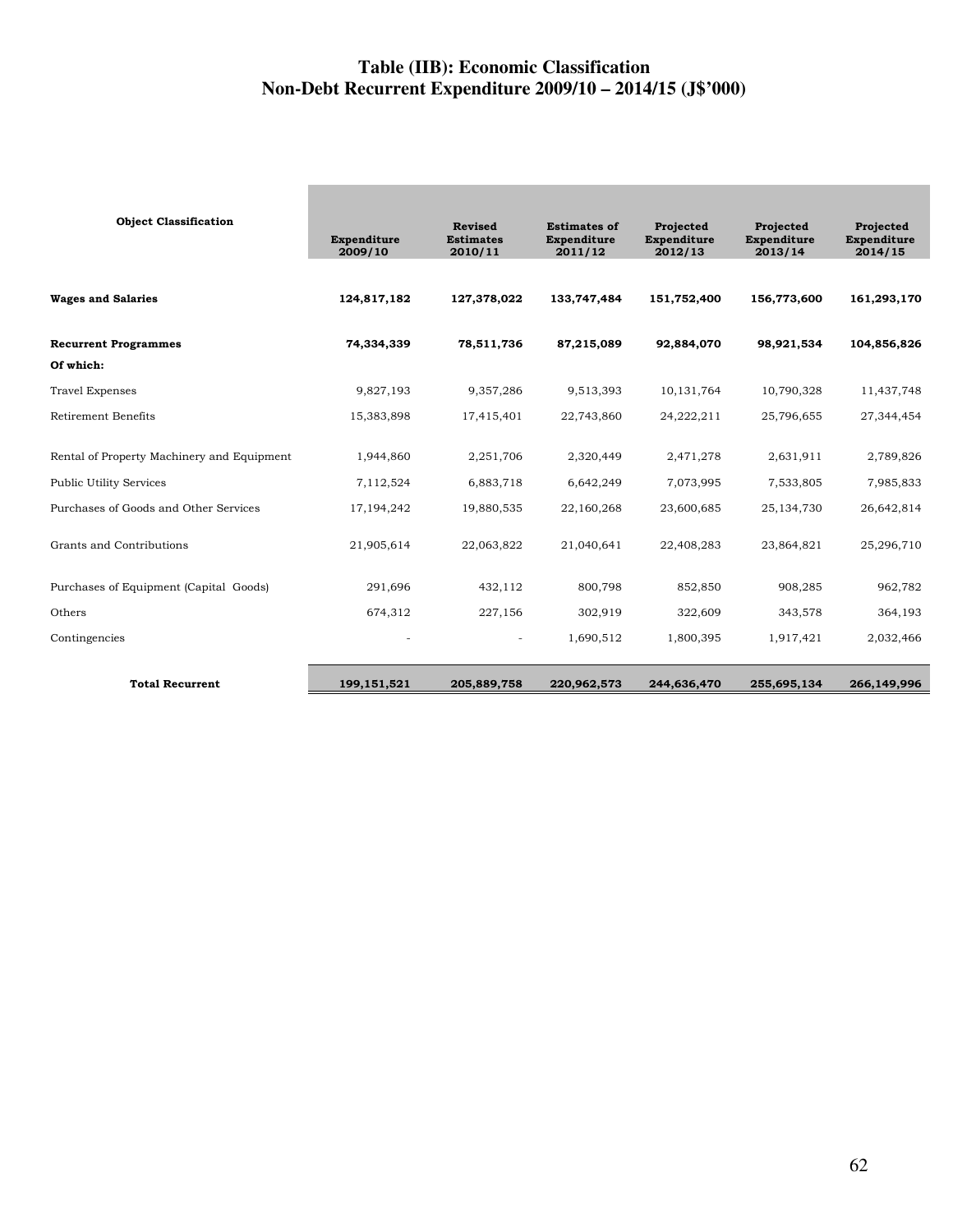# **Table (IIC): Medium Term Capital Profile 2009/10 – 2014/2015 (J\$'000)**

|                                                 | Revised<br><b>Estimates</b><br>2009/10 | <b>Revised</b><br><b>Estimates</b><br>2010/11 | <b>Estimates of</b><br>Expenditure<br>2011/12 | Projected<br>2012/13 | Projected<br>2013/14 | Projected<br>2014/15 |
|-------------------------------------------------|----------------------------------------|-----------------------------------------------|-----------------------------------------------|----------------------|----------------------|----------------------|
| Office of the Prime Minister                    | 3,124,026                              | 2,452,544                                     | 5,688,653                                     | 4,388,653            | 5,673,915            | 6,014,350            |
| Office of the Cabinet                           |                                        | 39,405                                        | 100,595                                       | 326,976              | 1.701.725            | 6,851,325            |
| Office of the Prime Minister (Local Government) | 138,451                                | 503,000                                       | 597,812                                       | 597,812              | 636,670              | 674,870              |
| Ministry of Finance and Public Service          | 10,830,896                             | 19,706,216                                    | 15,090,262                                    | 4,000,000            | 5,000,000            | 5,300,000            |
| Ministry of National Security                   | 534,152                                | 860,200                                       | 677,230                                       | 721,250              | 768,131              | 814,219              |
| Ministry of Justice                             | 172,000                                | 145,000                                       | 439,669                                       | 468,247              | 498,684              | 528,605              |
| Ministry of Foreign Affairs and Foreign Trade   |                                        |                                               |                                               |                      | 200,000              |                      |
| Ministry of Labour and Social Security          |                                        | 20,000                                        |                                               |                      |                      |                      |
| Ministry of Education                           | 1,907,594                              | 737,791                                       | 464,234                                       | 494,409              | 1,500,000            | 1,590,000            |
| Ministry of Health                              | 127,383                                | 261,391                                       | 182,709                                       | 194,585              | 1,000,000            | 1,060,000            |
| Ministry of Youth, Sport and Culture            | 66,657                                 | 12,000                                        | 64,087                                        | 68,253               | 200,000              | 212,000              |
| Ministry of Agriculture and Fisheries           | 399,589                                | 421,840                                       | 269,992                                       | 296,991              | 1,000,000            | 1,060,000            |
| Ministry of Industry, Investment and Commerce   | 24,500                                 | 5,000                                         |                                               |                      |                      |                      |
| Ministry of Energy and Mining                   | 100,011                                | 190,000                                       | 1,320,000                                     | 1,000,000            | 5,246,000            | 1,000,000            |
| Ministry of Water and Housing                   | 280,000                                | 329,100                                       | 580,000                                       | 580,000              | 1,500,000            | 2,500,000            |
| Ministry of Transport and Works                 | 1,570,267                              | 9,742,382                                     | 4,143,452                                     | 1,198,350            | 1,276,243            | 1,352,817            |
| Contingency for Natural Disasters               |                                        |                                               | 1,500,000                                     | 2,901,600            | 3,152,000            | 3,341,120            |
|                                                 |                                        |                                               |                                               |                      |                      |                      |
| Total Capital A                                 | 19,275,526                             | 35,425,869                                    | 31,118,695                                    | 17,237,127           | 29,353,368           | 32,299,306           |
| Multilateral/Bilateral Projects                 |                                        |                                               |                                               |                      |                      |                      |
| Office of the Prime Minister                    | 2,930,617                              | 6,687,064                                     | 4,870,891                                     | 2,556,314            | 1,752,070            | 4,500,000            |
| Office of the Cabinet                           | 231,917                                | 345,077                                       | 371,905                                       | 354,467              | 344,500              |                      |
| Ministry of Finance and Public Service          |                                        |                                               | 549,926                                       | 1,130,212            | 1,218,000            | 1,320,000            |
| Ministry of National Security                   | 1,071,313                              | 890,031                                       | 1,250,109                                     | 1,188,000            | 839,000              | 1,500,000            |
| Ministry of Justice                             | 3,180                                  | 12,000                                        | 449,035                                       | 754,742              | 485,000              |                      |
| Ministry of Foreign Affairs and Foreign Trade   | 4,901                                  | 54,164                                        | 93,250                                        | 429,701              |                      |                      |
| Ministry of Labour and Social Security          | 3,000,000                              | 3,826,985                                     | 4,182,474                                     | 4,050,339            | 5,090,272            | 4,770,000            |
| Ministry of Education                           | 768,380                                | 1,149,081                                     | 2,726,490                                     | 2,392,593            | 1,223,852            | 698,464              |
| Ministry of Health                              | 1,037,627                              | 1,275,162                                     | 1,323,998                                     | 1,642,423            | 1,072,490            | 1,532,713            |
| Ministry of Youth, Sport and Culture            | 14,851                                 | 156,546                                       | 257,214                                       | 108,000              |                      | 300,000              |
| Ministry of Agriculture and Fisheries           | 2,727,189                              | 2,249,440                                     | 3,799,286                                     | 3,490,603            | 2,807,836            | 3,781,943            |
| Ministry of Industry, Investment and Commerce   | 56,320                                 | 43,122                                        | 74,096                                        | 7,185                |                      |                      |
| Ministry of Energy and Mining                   | 1,473                                  | 51,851                                        | 280,940                                       | 645,000              | 825,600              | 784,120              |
| Ministry of Water and Housing                   | 925,207                                | 1,746,750                                     | 2,443,472                                     | 4,374,769            | 2,929,198            | 1,554,254            |
| Ministry of Transport and Works                 | 2,758,067                              | 6,588,790                                     | 6,623,635                                     | 9,648,225            | 5,319,114            | 3,681,500            |
| Total Multilateral/Bilateral Programmes         | 15,531,042                             | 25,076,063                                    | 29,296,721                                    | 32,772,573           | 23,906,932           | 24,422,994           |